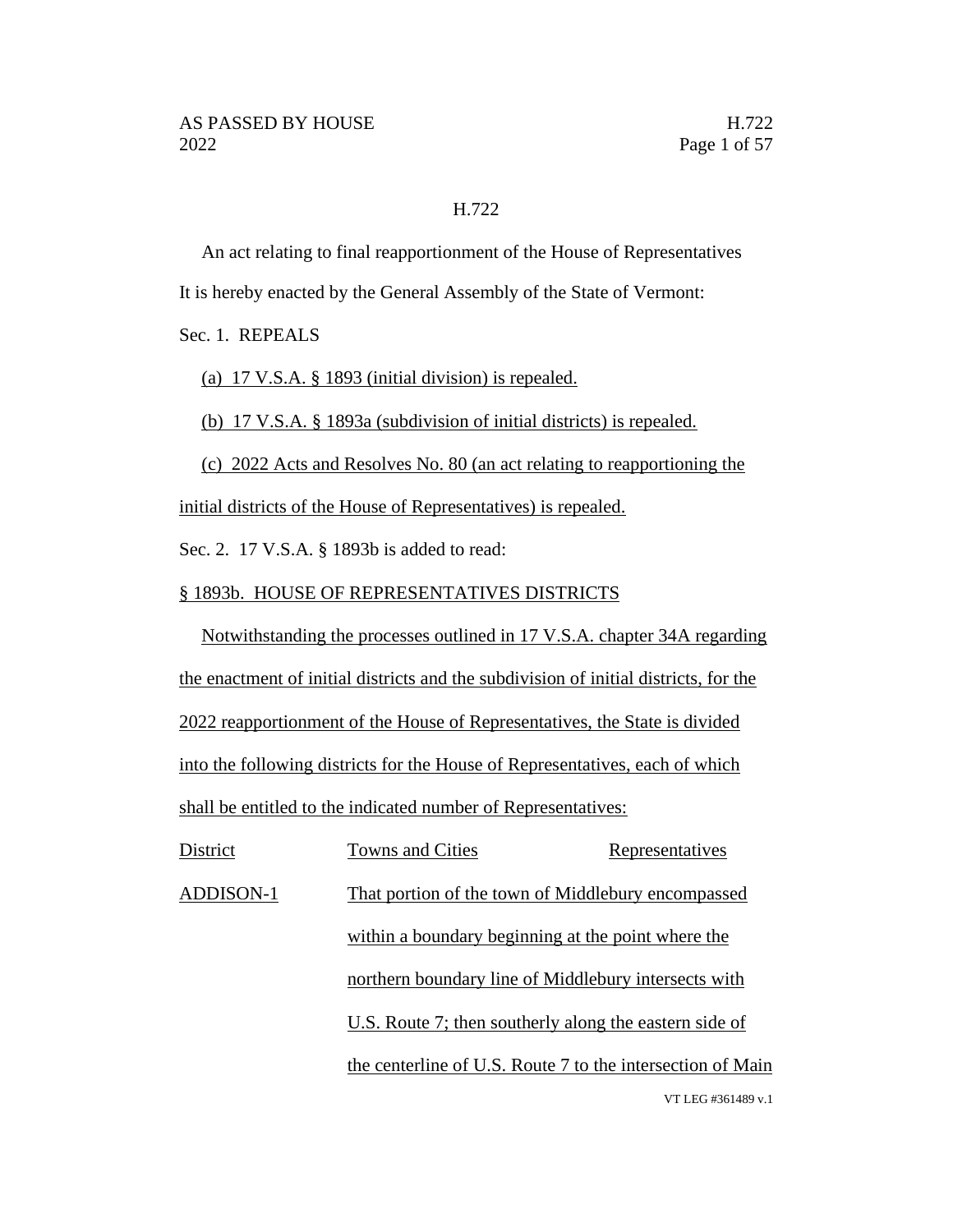VT LEG #361489 v.1 Street; then southwesterly along the southeastern side of the centerline of Main Street to the traffic circle; then along the southeastern side of the centerline of the northwestern section of the traffic circle to the beginning of College Street; then westerly along the southern side of the centerline of College Street to the intersection of Weybridge Street; then northwesterly along the southwestern side of the centerline of Weybridge Street to the boundary of the town of Weybridge; then westerly along the town line of Weybridge to the boundary of the town of Cornwall; then southerly along the town line of Cornwall to the boundary of the town of Salisbury; then easterly along the town line of Salisbury to the boundary of the town of Ripton; then northerly along the town line of Ripton to the boundary of Bristol; then northerly then westerly along the town line of Bristol to the boundary of the town of New Haven; then westerly along the town line of New Haven to the point of beginning 2 ADDISON-2 Cornwall, Goshen, Leicester, Ripton, and Salisbury 1 ADDISON-3 Addison, Ferrisburgh, Panton, Vergennes, Waltham and that portion of the town of New Haven encompassed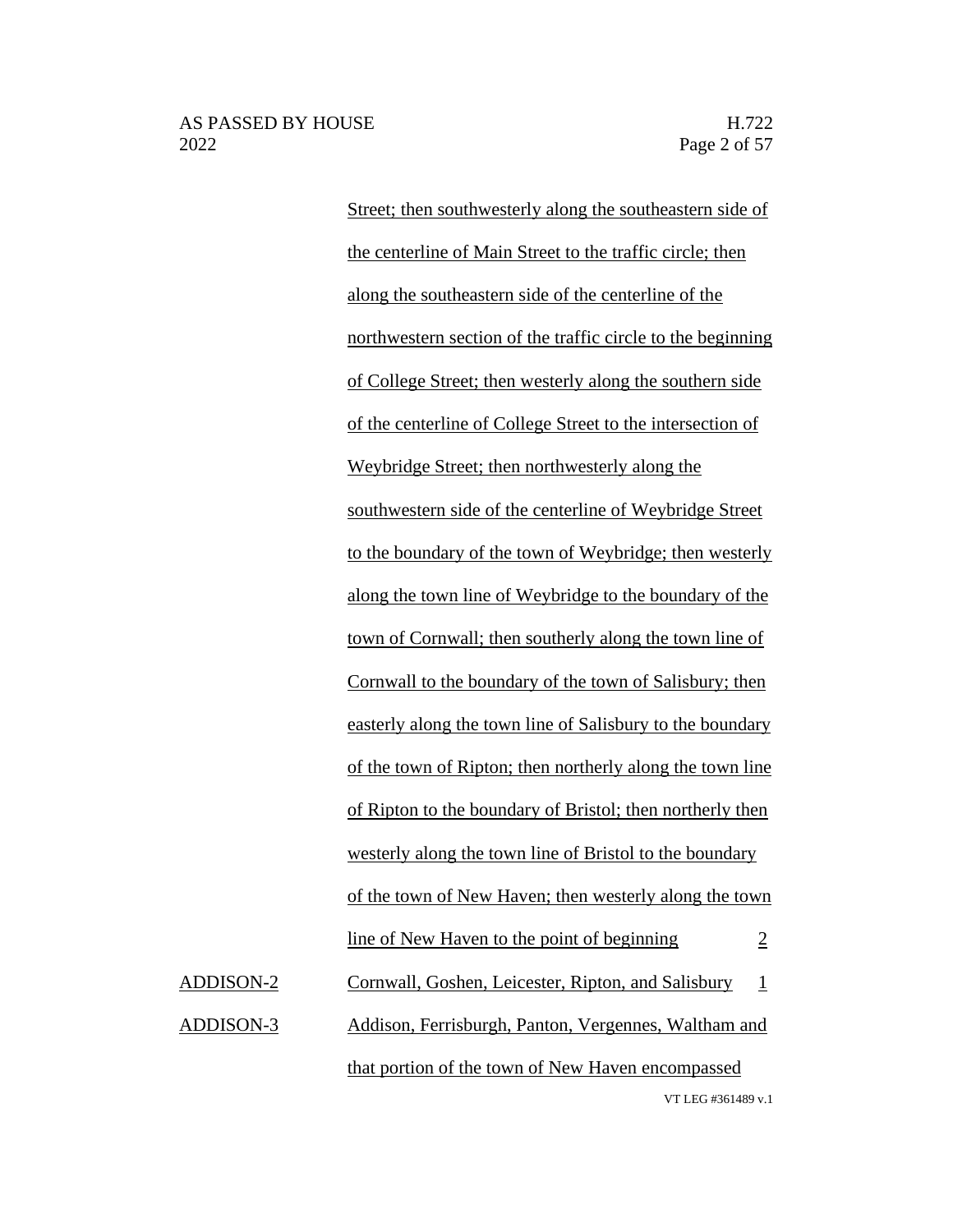VT LEG #361489 v.1 within a boundary beginning at the point where the northeastern boundary line of New Haven intersects with the Mud Creek tributary running parallel to Lime Kiln Road; then southerly along the western side of the Mud Creek tributary running parallel to Lime Kiln Road to where the Mud Creek tributary intersects with U.S. Route 7; then southerly along the western side of the centerline of U.S. Route 7 to where it intersects with the New Haven River; then westerly along the northern side of the New Haven River to where it intersects with the Otter Creek; then westerly along the northern side of the Otter Creek to where it intersects with Morgan Horse Farm Road and the boundary of the town of Weybridge; then westerly along the town line of Weybridge to the boundary of the town of Waltham; then easterly then northerly along the town line of Waltham to the boundary of the town of Ferrisburgh; then easterly along the town line of Ferrisburgh to the point of beginning 2 ADDISON-4 Bristol, Lincoln, Monkton, and Starksboro 2 ADDISON-5 Bridport, Weybridge, that portion of the town of Middlebury not included in ADDISON-1, and that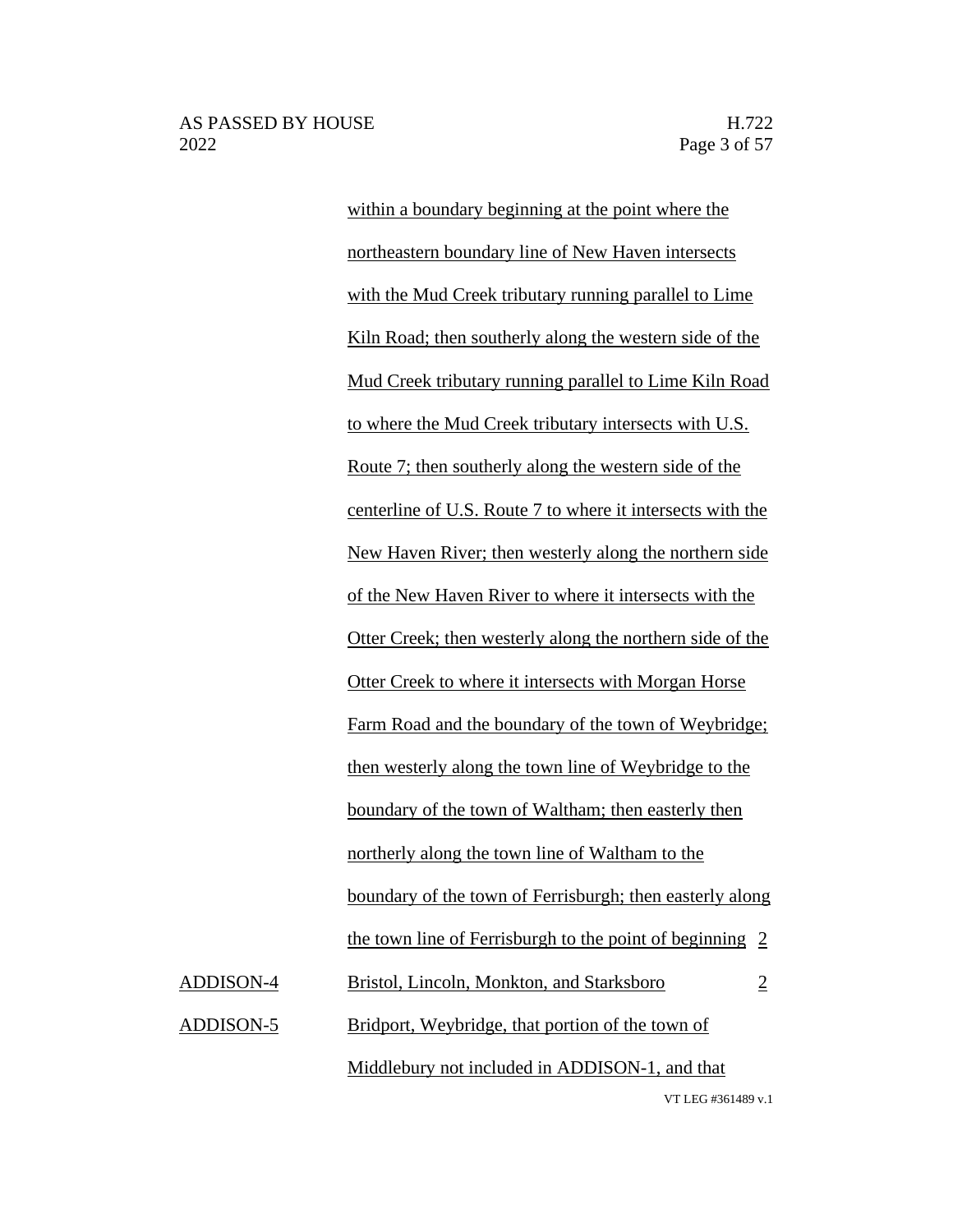|                     | portion of the town of New Haven not included in                            |
|---------------------|-----------------------------------------------------------------------------|
|                     | ADDISON-3<br>$\overline{1}$                                                 |
| ADDISON-            |                                                                             |
| <b>RUTLAND</b>      | Hubbardton, Orwell, Shoreham, Sudbury, and Whiting                          |
|                     | $\overline{\mathbb{1}}$                                                     |
| <b>BENNINGTON-1</b> | Readsboro, Searsburg, Stamford, Woodford, and that                          |
|                     | portion of the town of Pownal encompassed within a                          |
|                     | boundary beginning at the point where the northern                          |
|                     | boundary line of the town of Pownal intersects with VT                      |
|                     | Route 7; then southerly along the western side of the                       |
|                     | centerline of VT Route 7 to the intersection of Barber                      |
|                     | Pond Road; then easterly along the southern side of the                     |
|                     | centerline of Barber Pond Road to the intersection of                       |
|                     | South Stream Road; then easterly along the south side of                    |
|                     | the centerline of South Stream Road to where it                             |
|                     | intersects with the power lines after 620 South Stream                      |
|                     | Road and before 802 South Stream Road; then easterly                        |
|                     | along the southern side of the power lines to where the                     |
|                     | power lines intersect with the boundary of the town of                      |
|                     | <b>Stamford approximately one mile north of County Road:</b>                |
|                     | then southerly along the town line of Stamford to the<br>VT LEG #361489 v.1 |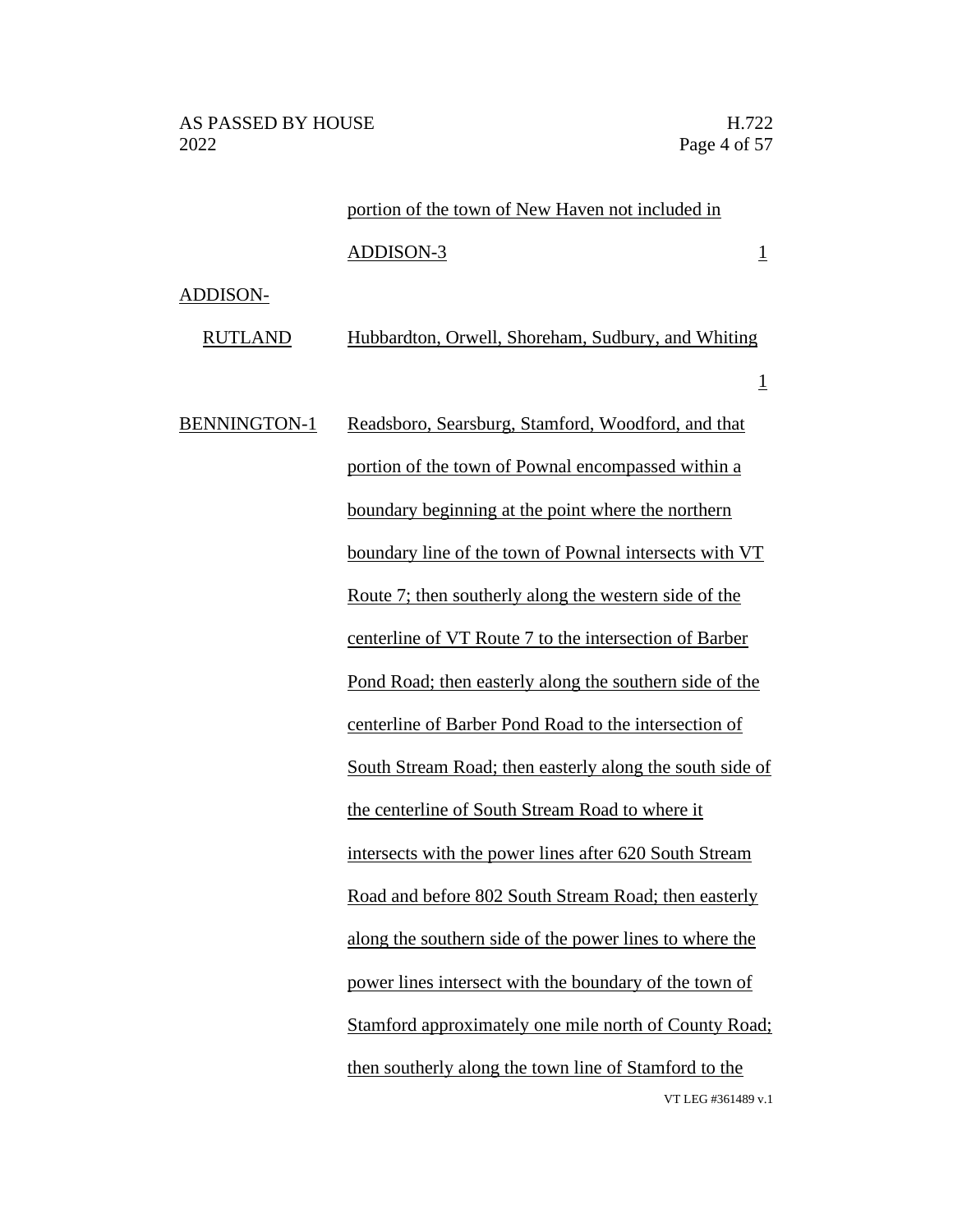VT LEG #361489 v.1 state border of Massachusetts; then easterly along the state border of Massachusetts to the state border of New York; then northerly along the state border of New York to the boundary of the town of Bennington; then easterly along the town line of Bennington to the point of  $begin{array}{c|c}\n \text{beginning} \\
\hline\n \end{array}$ BENNINGTON-2 That portion of the town of Bennington encompassed within a boundary beginning at the point where the eastern boundary line of the town of Bennington intersects with VT Route 9; then westerly along the northern side of the centerline of VT Route 9 to where it intersects with Roaring Branch; then easterly along the northern side of Roaring Branch to where it intersects with Park Street; then southerly along the western side of the centerline of Park Street to the intersection of Gage Street; then westerly along the northern side of the centerline of Gage Street to the intersection of North Street; then southerly along the western side of the centerline of North Street to the intersection of Main Street; then northwesterly along the northern side of the centerline of Main Street to the intersection of Dewey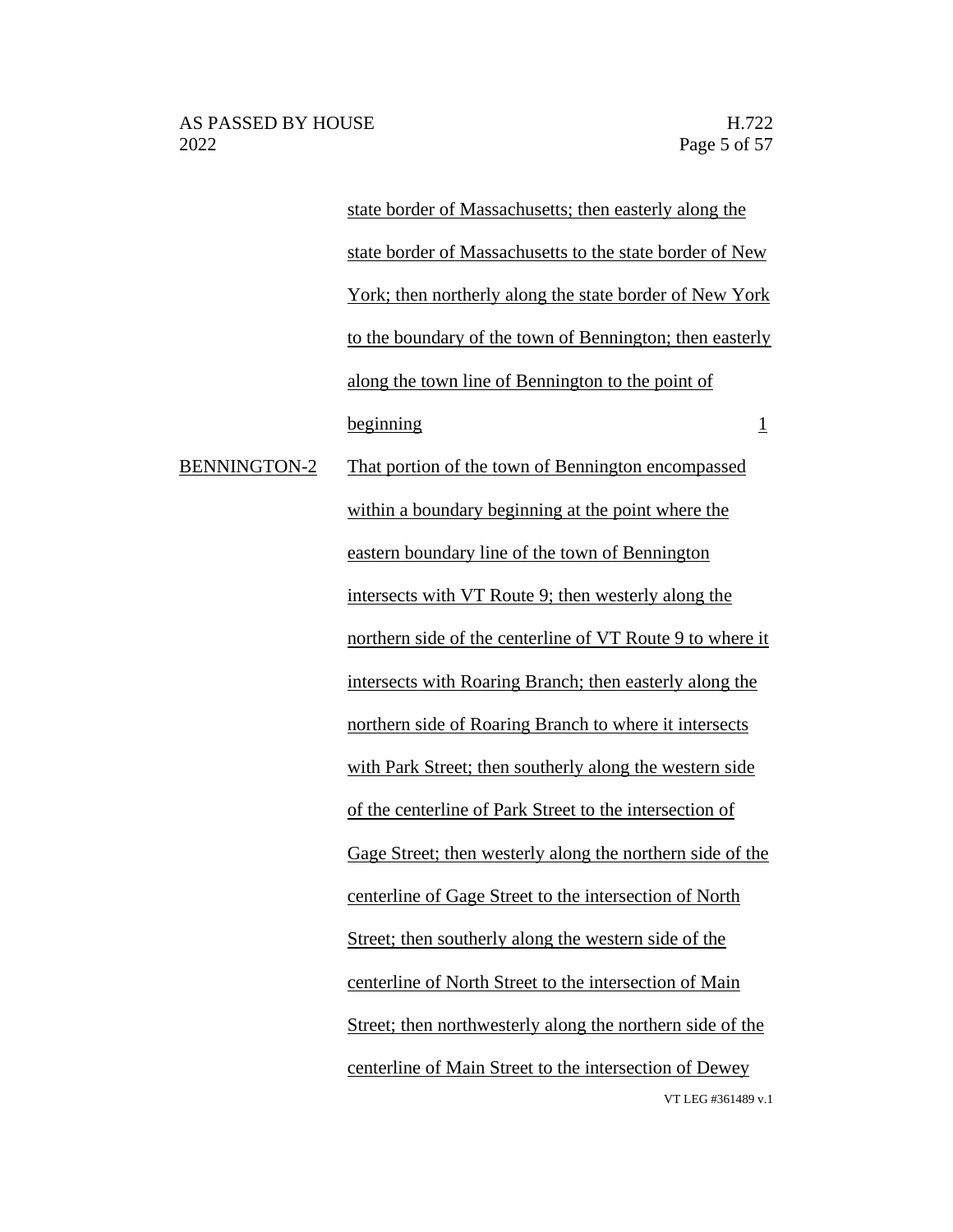VT LEG #361489 v.1 Street; then southerly along the western side of the centerline of Dewey Street to the intersection of Monument Avenue Extension; then southerly along the western side of Monument Avenue Extension to the intersection of Carpenter Hill Road; then briefly easterly along the southern side of the centerline of Carpenter Hill Road to the intersection of U.S. Route 7; then southerly along the western side of the centerline of U.S. Route 7 to the boundary of the town of Pownal; then westerly along the town line of Pownal to the state border of New York; then northerly along the state border of New York to the boundary of the town of Shaftsbury; then easterly along the town line of Shaftsbury to the boundary of the town of Woodford; then southerly along the town line of Woodford to the point of beginning 2 BENNINGTON-3 Glastenbury, Shaftsbury, and that portion of the town of Sunderland encompassed within a boundary beginning at the point where the northern boundary line of the town of Sunderland intersects with the Batten Kill River; then southwesterly along the eastern side of the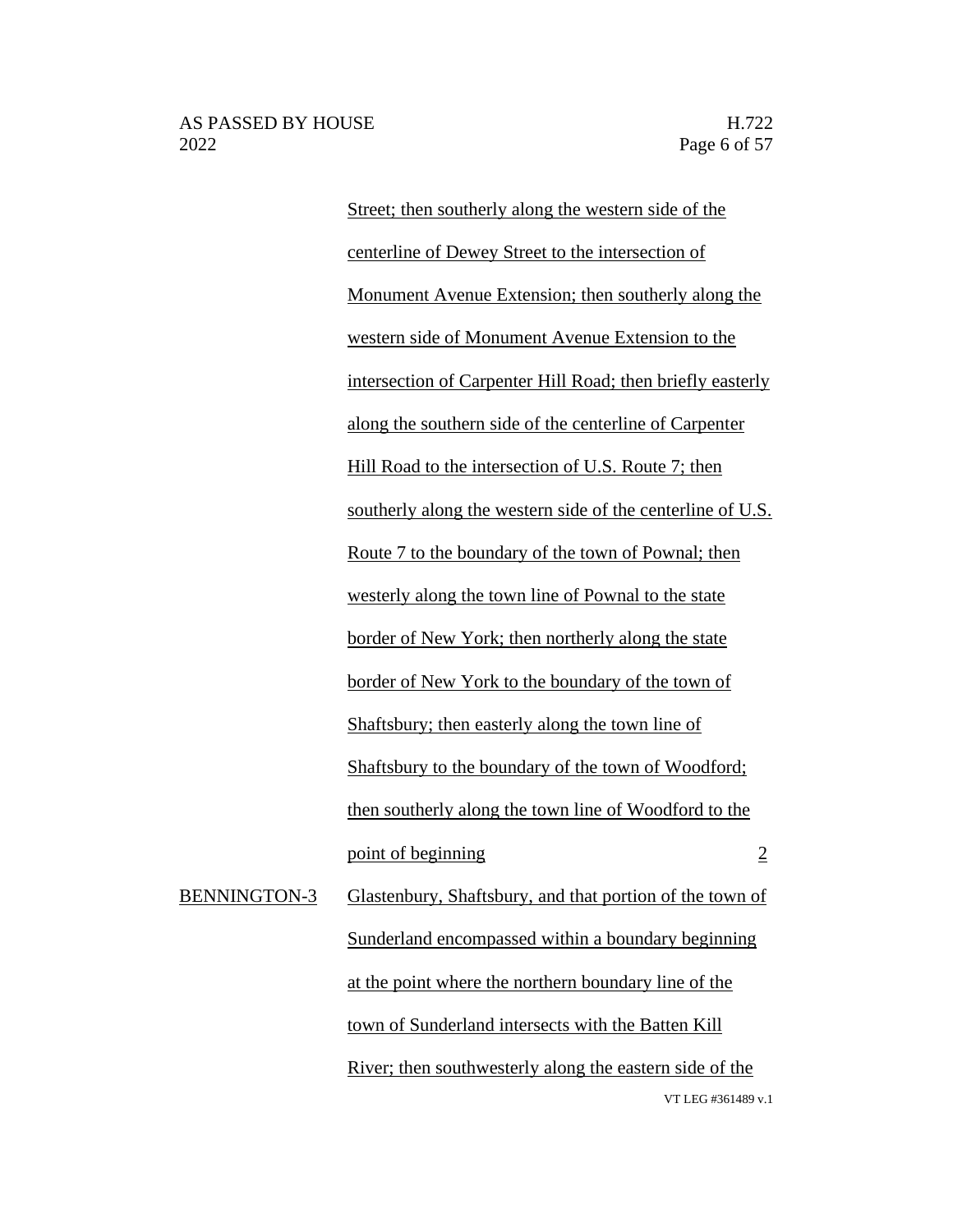VT LEG #361489 v.1 Batten Kill River to where it intersects with Sunderland Hill Road; then westerly along the southern side of the centerline of Sunderland Hill Road to the intersection of Borough Road; then southerly along the eastern side of the centerline of Borough Road to the intersection of North Road; then southerly along the eastern side of the centerline of North Road to the intersection of Shady Pines; then southwesterly along the eastern side of the centerline of Shady Pines to the intersection of Kesick Swamp Road; then easterly along the northern side of the centerline of Kesick Swamp Road to the intersection of North Road; then briefly southerly along the eastern side of the centerline of North Road to the intersection of U.S. Route 7; then southerly along the eastern side of the centerline of U.S. Route 7 to the intersection of Kansas Road; then westerly along the southern side of the centerline of Kansas Road to the boundary of the town of Arlington; then southerly along the town line of Arlington to the boundary of the town of Glastenbury; then easterly along the town line of Glastenbury to the boundary of the town of Somerset; then northerly along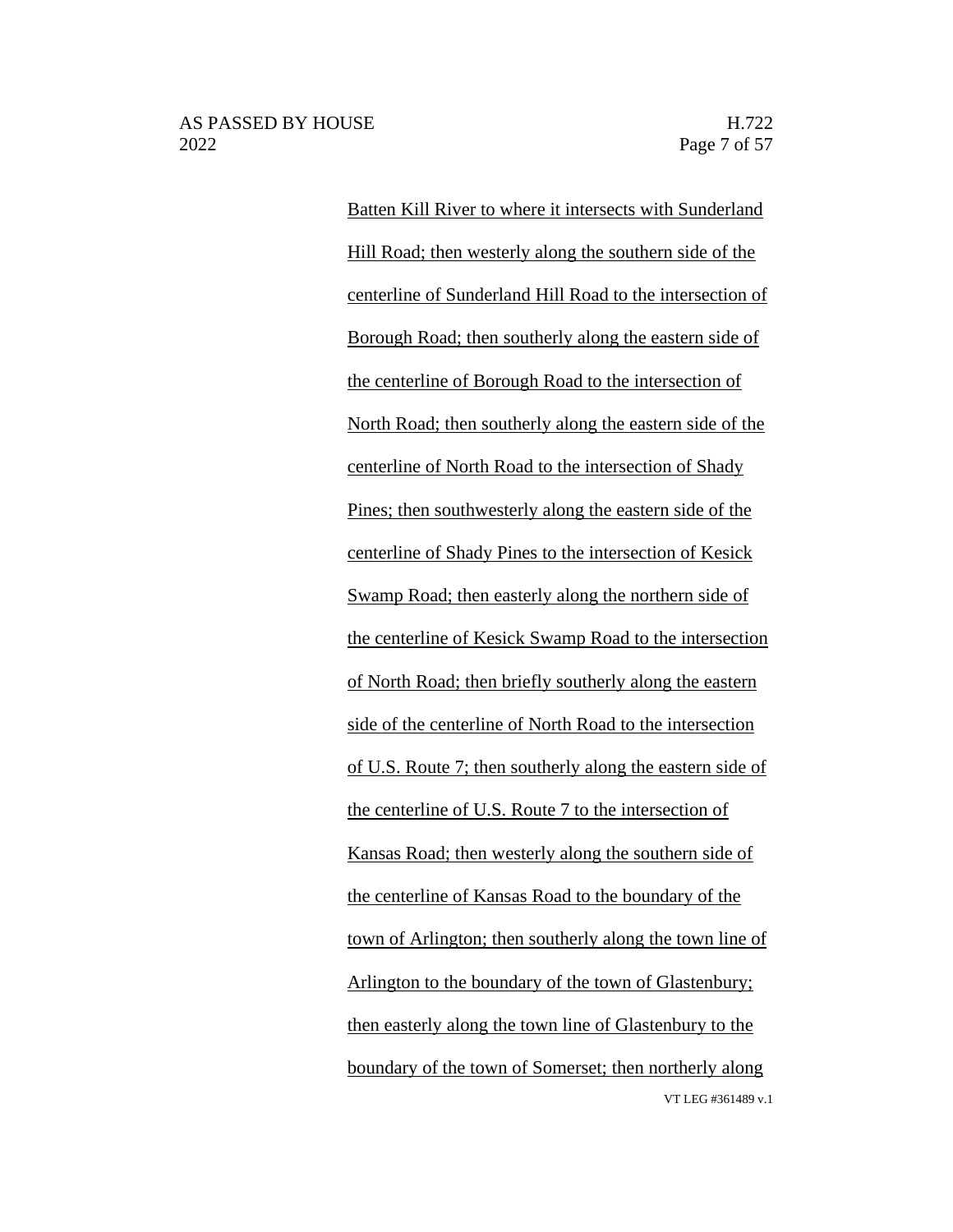| the town line of Somerset to the boundary of the town of |                         |
|----------------------------------------------------------|-------------------------|
| Stratton; then northerly along the town line of Stratton |                         |
| to the boundary of the town of Winhall; then westerly    |                         |
| along the town line of Winhall to the boundary of the    |                         |
| town of Manchester; then westerly along the town line    |                         |
| of Manchester to the point of beginning                  | $\overline{1}$          |
| Arlington, Manchester, Sandgate, and that portion of the |                         |
| town of Sunderland not included in BENNINGTON-3          |                         |
|                                                          | $\overline{2}$          |
| That portion of the town of Bennington not included in   |                         |
| BENNINGTON-2 and that portion of the town of             |                         |
| Pownal not included in BENNINGTON-1                      | $\overline{2}$          |
|                                                          |                         |
| Danby, Dorset, Landgrove, Mount Tabor, and Peru          | $\perp$                 |
| Barnet, Ryegate, and Waterford                           | $\overline{\mathbf{1}}$ |
| Hardwick, Stannard, and Walden                           | $\overline{1}$          |
| Lyndon, Newark, Sheffield, Sutton, and Wheelock          | $\overline{2}$          |
|                                                          |                         |
| Concord, Kirby, and St. Johnsbury                        | $\overline{2}$          |
|                                                          |                         |
| Cabot, Danville, and Peacham                             | $\overline{1}$          |
|                                                          |                         |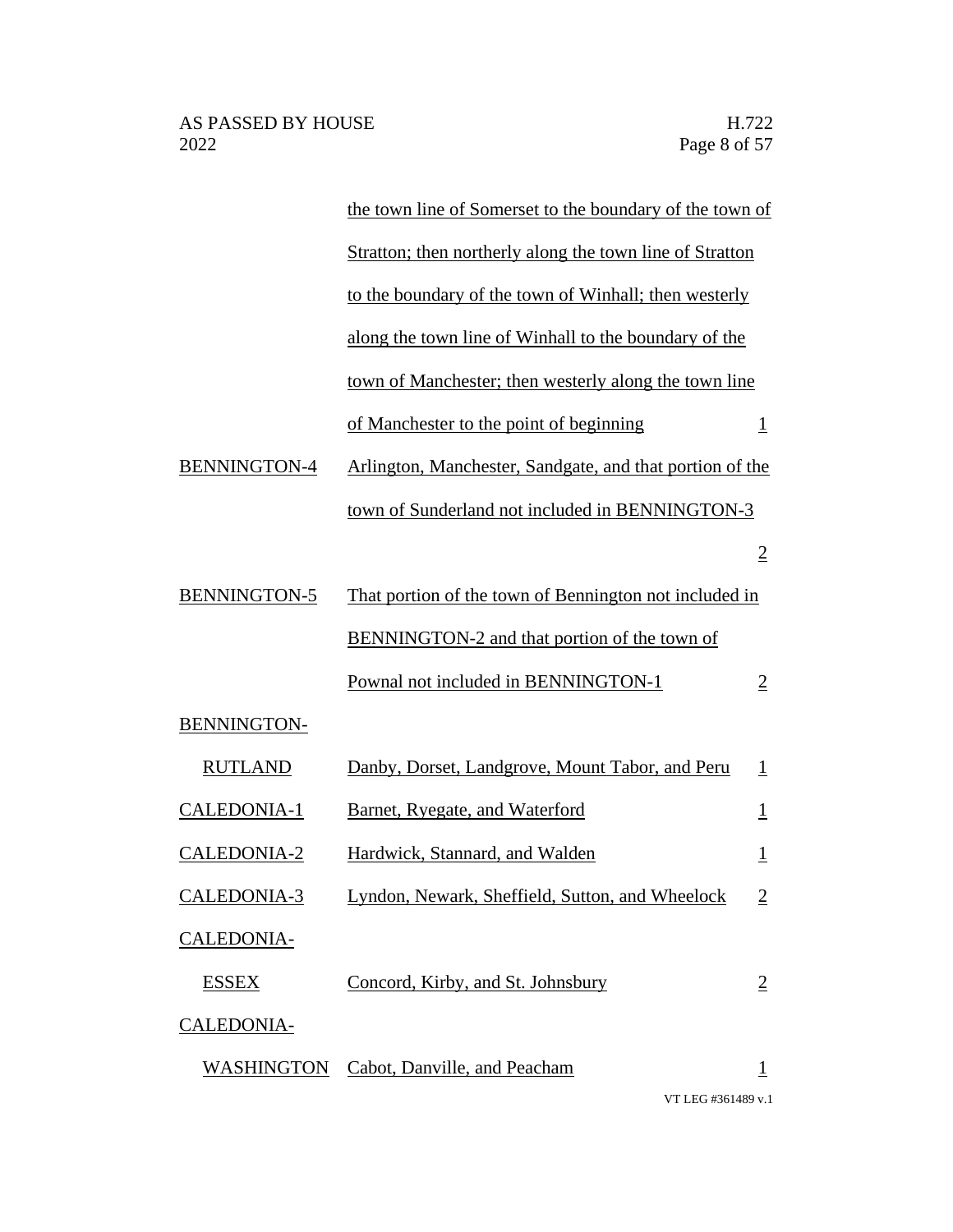| <b>CHITTENDEN-1</b> | Richmond<br>$\overline{1}$                               |
|---------------------|----------------------------------------------------------|
| <b>CHITTENDEN-2</b> | That portion of the town of Williston encompassed        |
|                     | within a boundary beginning at the point where the       |
|                     | southern boundary line of the town of Williston          |
|                     | intersects with Oak Hill Road; then northerly along the  |
|                     | eastern side of the centerline of Oak Hill Road to the   |
|                     | intersection of Old Creamery Road; then westerly along   |
|                     | the northern side of the centerline of Old Creamery      |
|                     | Road to the intersection of VT Route 2A; then northerly  |
|                     | along the eastern side of the centerline of VT Route 2A  |
|                     | to where it intersects with the southbound lane of       |
|                     | Interstate 89; then westerly along the northern side of  |
|                     | the southbound lane of Interstate 89 to the boundary of  |
|                     | the city of South Burlington; then northerly along the   |
|                     | city line of South Burlington to the boundary of the     |
|                     | town of Essex; then easterly along the town line of      |
|                     | Essex to the boundary of the town of Jericho; then       |
|                     | southerly along the town line of Jericho to the boundary |
|                     | of the town of Richmond; then southwesterly along the    |
|                     | town line of Jericho to the boundary of the town of      |
|                     | Hinesburg; then westerly along the town line of          |
|                     | VT LEG #361489 v.1                                       |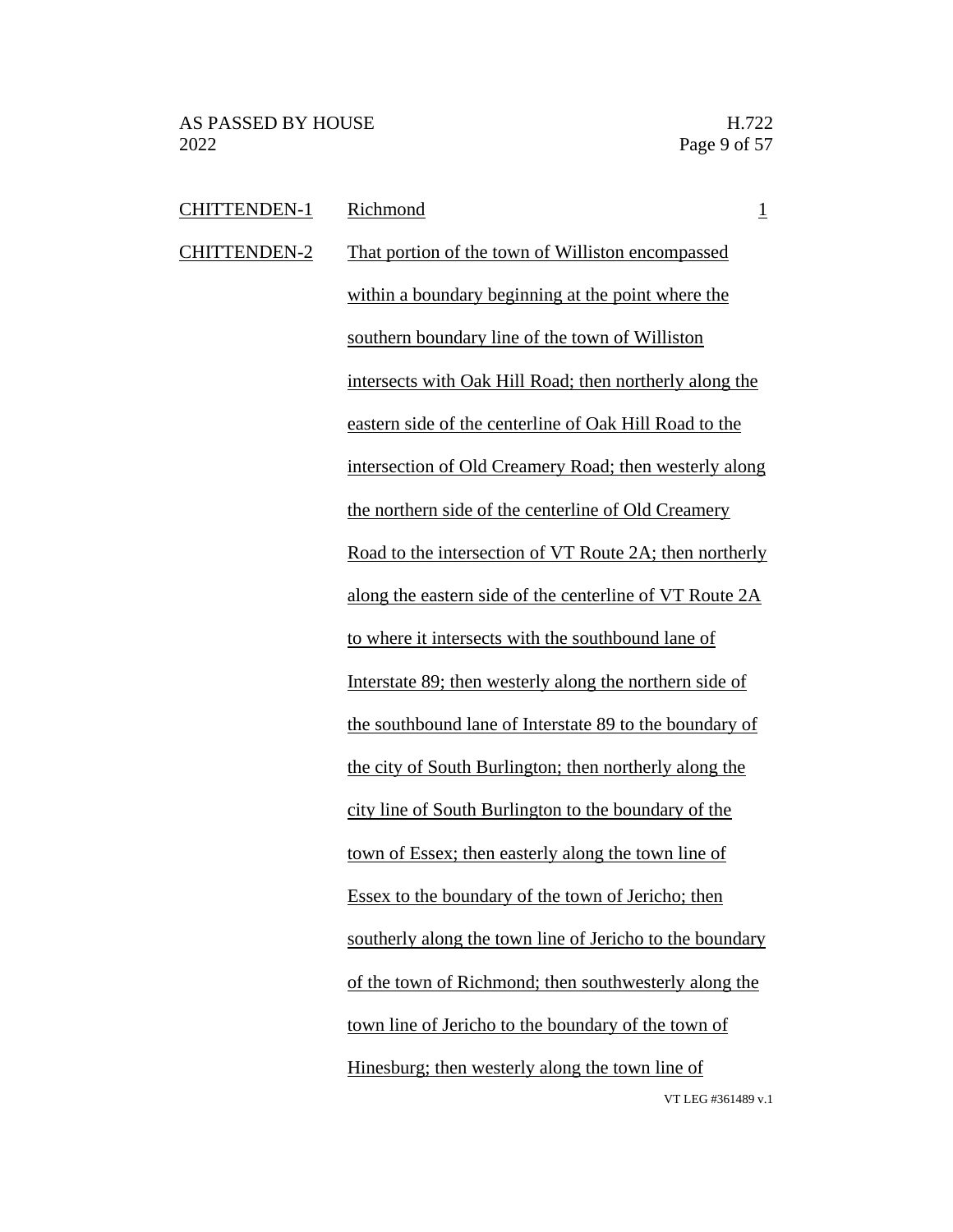|                     | Hinesburg to the boundary of the town of St. George;       |                |
|---------------------|------------------------------------------------------------|----------------|
|                     | then briefly northwesterly along the town line of St.      |                |
|                     | George to the point of beginning                           | $\overline{2}$ |
| <b>CHITTENDEN-3</b> | Jericho and Underhill                                      | $\overline{2}$ |
| <b>CHITTENDEN-4</b> | That portion of the town of Hinesburg not included in      |                |
|                     | <b>CHITTENDEN-5</b>                                        | $\overline{1}$ |
| <b>CHITTENDEN-5</b> | Charlotte and that portion of the town of Hinesburg        |                |
|                     | encompassed within a boundary beginning at the point       |                |
|                     | where the western boundary line of the town of             |                |
|                     | Hinesburg intersects with Burritt Road; then               |                |
|                     | northeasterly along the southeastern side of the           |                |
|                     | centerline of Burritt Road to the intersection of Baldwin  |                |
|                     | Road; then southerly along the western side of the         |                |
|                     | centerline of Baldwin Road to the boundary of the town     |                |
|                     | of Monkton; then westerly along the town line of           |                |
|                     | Monkton to the boundary of the town of Charlotte; then     |                |
|                     | northerly along the town line of Charlotte to the point of |                |
|                     | beginning                                                  | $\overline{1}$ |
| <b>CHITTENDEN-6</b> | That portion of the town of Shelburne encompassed          |                |
|                     | within a boundary beginning at the point where the         |                |
|                     | boundary line of Shelburne and the town of Charlotte       |                |
|                     | VT LEG #361489 v.1                                         |                |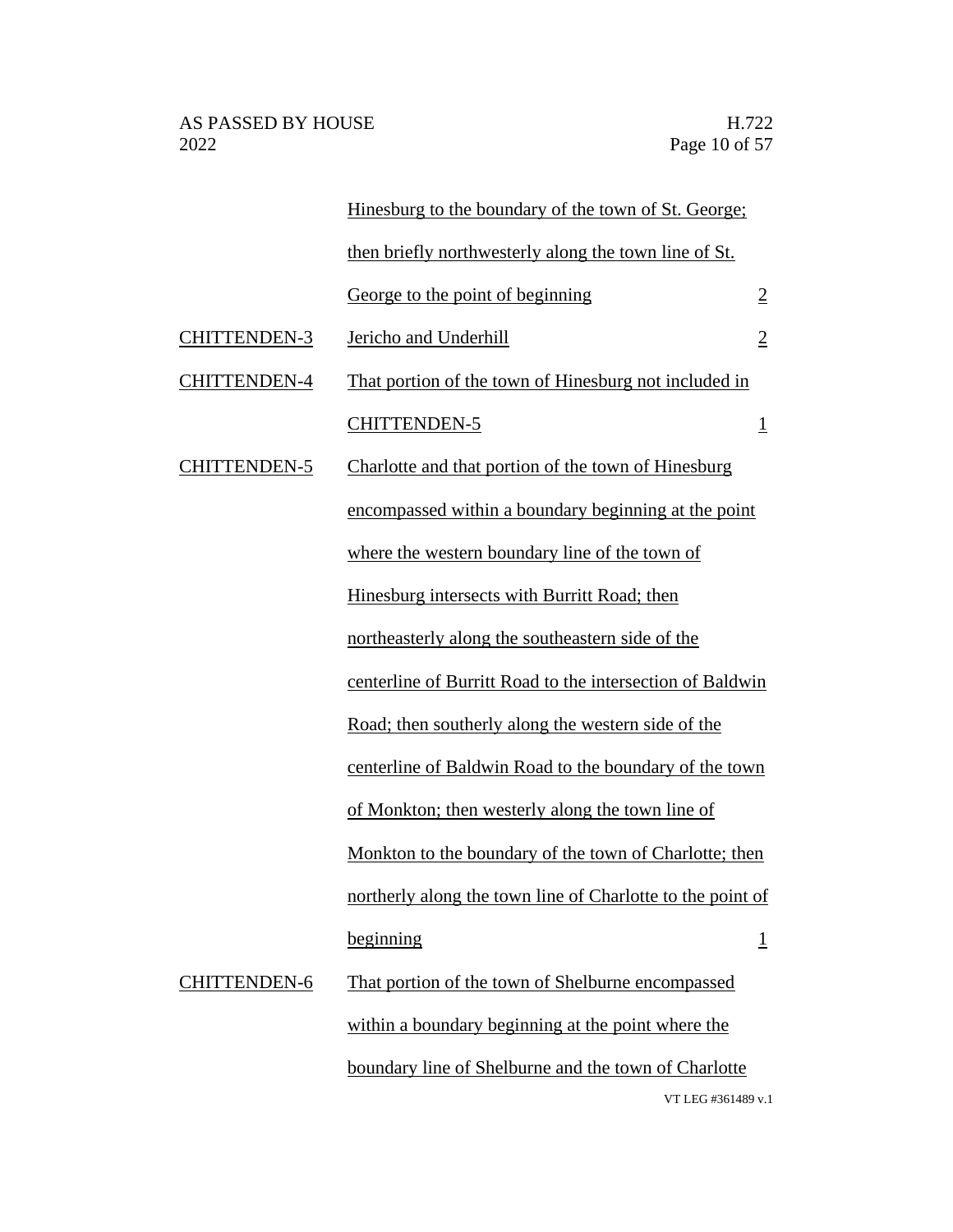VT LEG #361489 v.1 intersects with the shore of Lake Champlain; then northerly along the shore of Lake Champlain to the mouth of Munroe Brook, including all of the lake that is part of the town of Shelburne; then upstream along the western side of the centerline of Munroe Brook to the intersection with Spear Street; then southerly along the western side of the centerline of Spear Street to the boundary of Charlotte; then westerly along the Charlotte town line to the point of beginning  $1$ CHITTENDEN-7 St. George and that portion of the town of Shelburne not included in CHITTENDEN-6 1 CHITTENDEN-8 That portion of the town of Williston not included in CHITTENDEN-2 and that portion of the city of South Burlington not included in CHITTENDEN-9, CHITTENDEN-10, CHITTENDEN-11, or CHITTENDEN-12 1 CHITTENDEN-9 That portion of the city of South Burlington encompassed within a boundary beginning at the point where the eastern boundary line of the city of South Burlington intersects with U.S. Route 2; then westerly along the southern side of the centerline of U.S. Route 2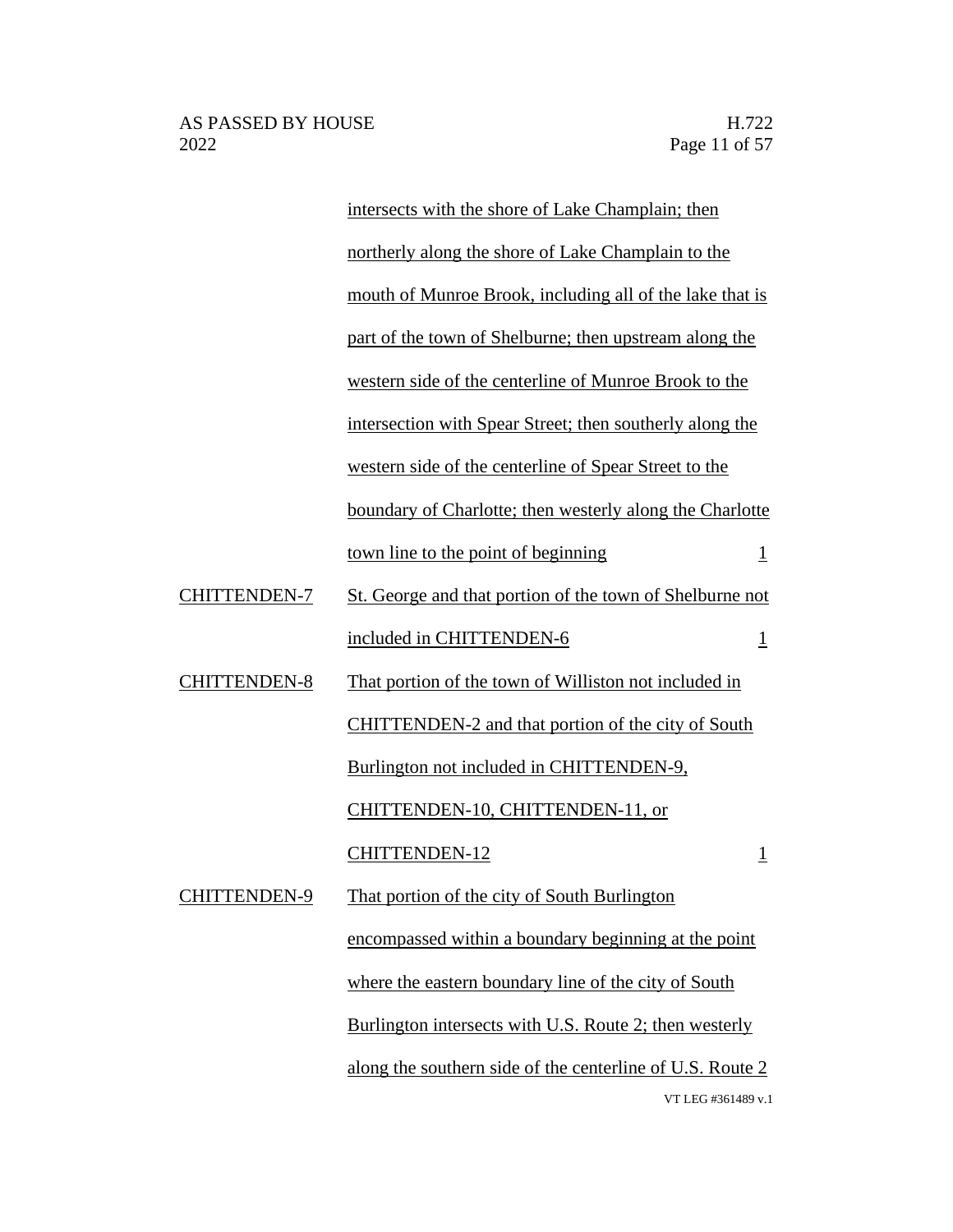VT LEG #361489 v.1 to the intersection of Hinesburg Road; then southerly along the eastern side of the centerline of Hinesburg Road to the intersection of Kennedy Drive; then westerly along the southern side of the centerline of Kennedy Drive to the intersection of Dorset Street; then southerly along the eastern side of the centerline of Dorset Street to the intersection of Park Road; then easterly along the northern side of the centerline of Park Road to where it intersects with Tributary 7 of the Potash Brook before Golf Course Road; then northeasterly along the northwestern side of Tributary 7 of the Potash Brook to where it connects to a second branch of Tributary 7 of the Potash Brook east of the Wheeler Park Trail Head at the southeast corner of Brand Farm Drive; then southeasterly along the northwestern side of the second branch of Tributary 7 of the Potash Brook to where it intersects with Moss Glen Lane; then briefly easterly along the northern side of the centerline of Moss Glen Lane to the intersection of Mill Pond Lane; the northeasterly along the northwestern side of the centerline of Mill Pond Lane to the intersection of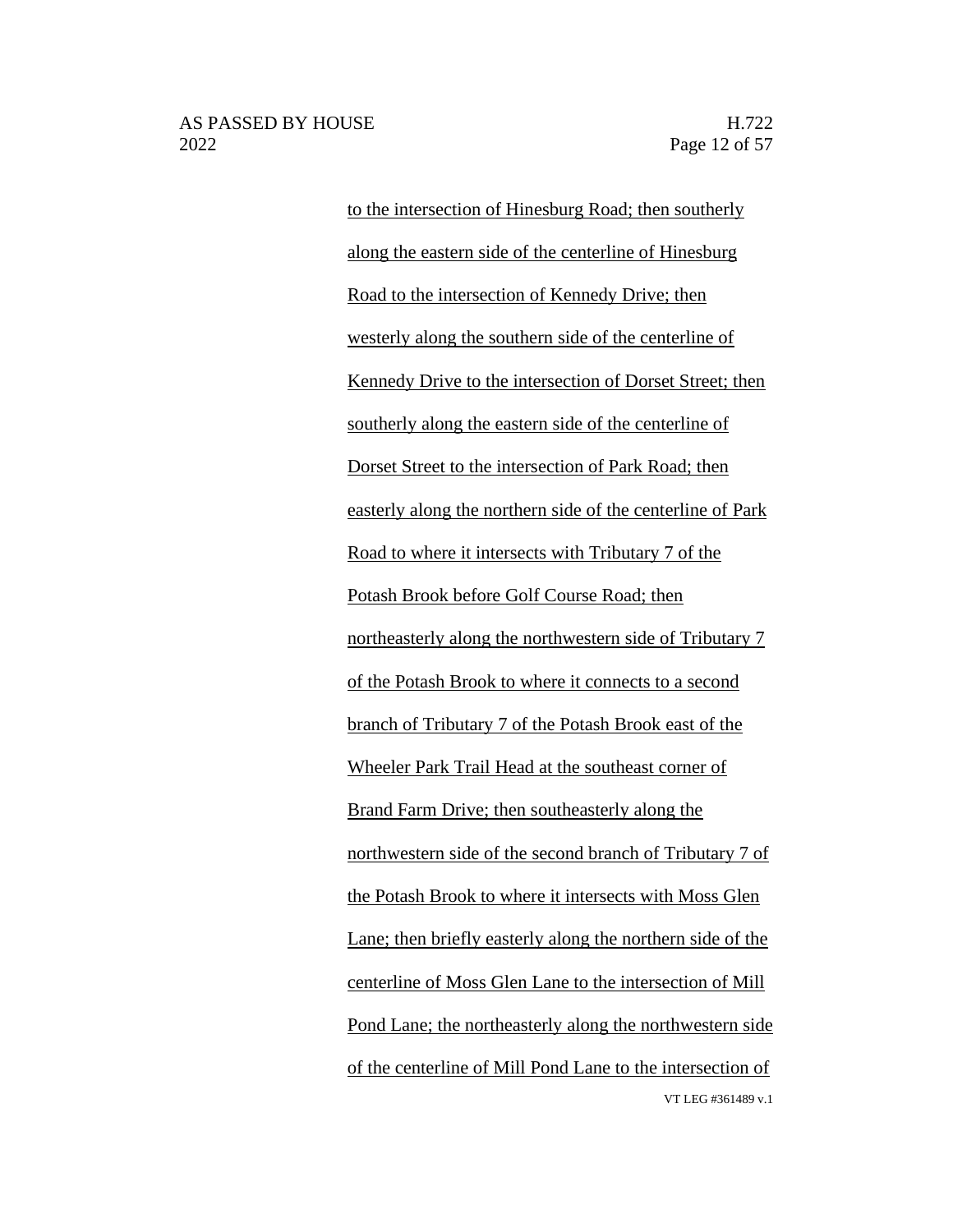Oak Creek Drive; then southerly along the eastern side of Oak Creek Drive to the intersection of Butler Drive; then easterly along the northern side of Butler Drive to the intersection of Hinesburg Road; then northerly along the western side of Hinesburg Road to where it intersects with the southbound lane of Interstate 89; then easterly along the northern side of the southbound lane of Interstate 89 to the boundary of the town of Williston; then northerly along the town line of Williston to the  $point of beginning$  1 encompassed within a boundary beginning at the point where the eastern boundary line of the city of South Burlington intersects with Williston Road; then westerly

VT LEG #361489 v.1 CHITTENDEN-10 That portion of the city of South Burlington along the northern side of the centerline of Williston Road to the intersection of Hinesburg Road; then southerly along the western side of the centerline of Hinesburg Road to the intersection of Kennedy Drive; then westerly along the northern side of the centerline of Kennedy Drive to the intersection of Dorset Street; then northerly along the eastern side of the centerline of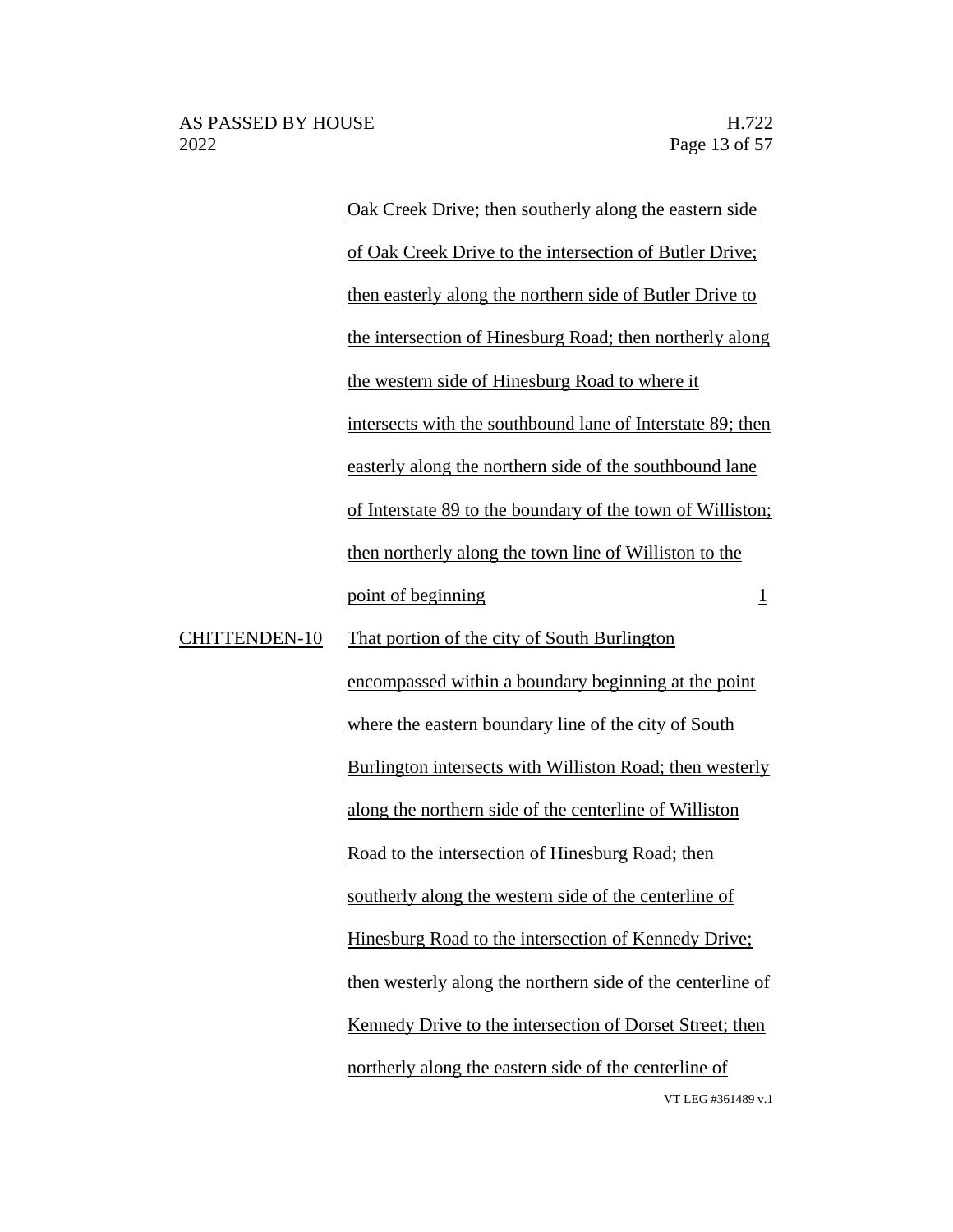Dorset Street to the intersection of Williston Road; then westerly along the northern side of the centerline of Williston Road to the boundary of the city of Burlington; then northeasterly along the city line of Burlington to the boundary of the city of Winooski; then northeasterly along the city line of Winooski to the boundary of the town of Colchester; then easterly along the town line of Colchester to the boundary of the town of Essex; then easterly along the town line of Essex to the boundary of the town of Williston; then southerly along the town line of Williston to the point of beginning 1

VT LEG #361489 v.1 CHITTENDEN-11 That portion of the city of South Burlington encompassed within a boundary beginning at the point where the northern boundary line of the city of South Burlington intersects with Williston Road; then southeasterly along the southern side of the centerline of Williston Road to the intersection of Dorset Street; then southerly along the western side of the centerline of Dorset Street to the intersection of Swift Street; then westerly along the northern side of the centerline of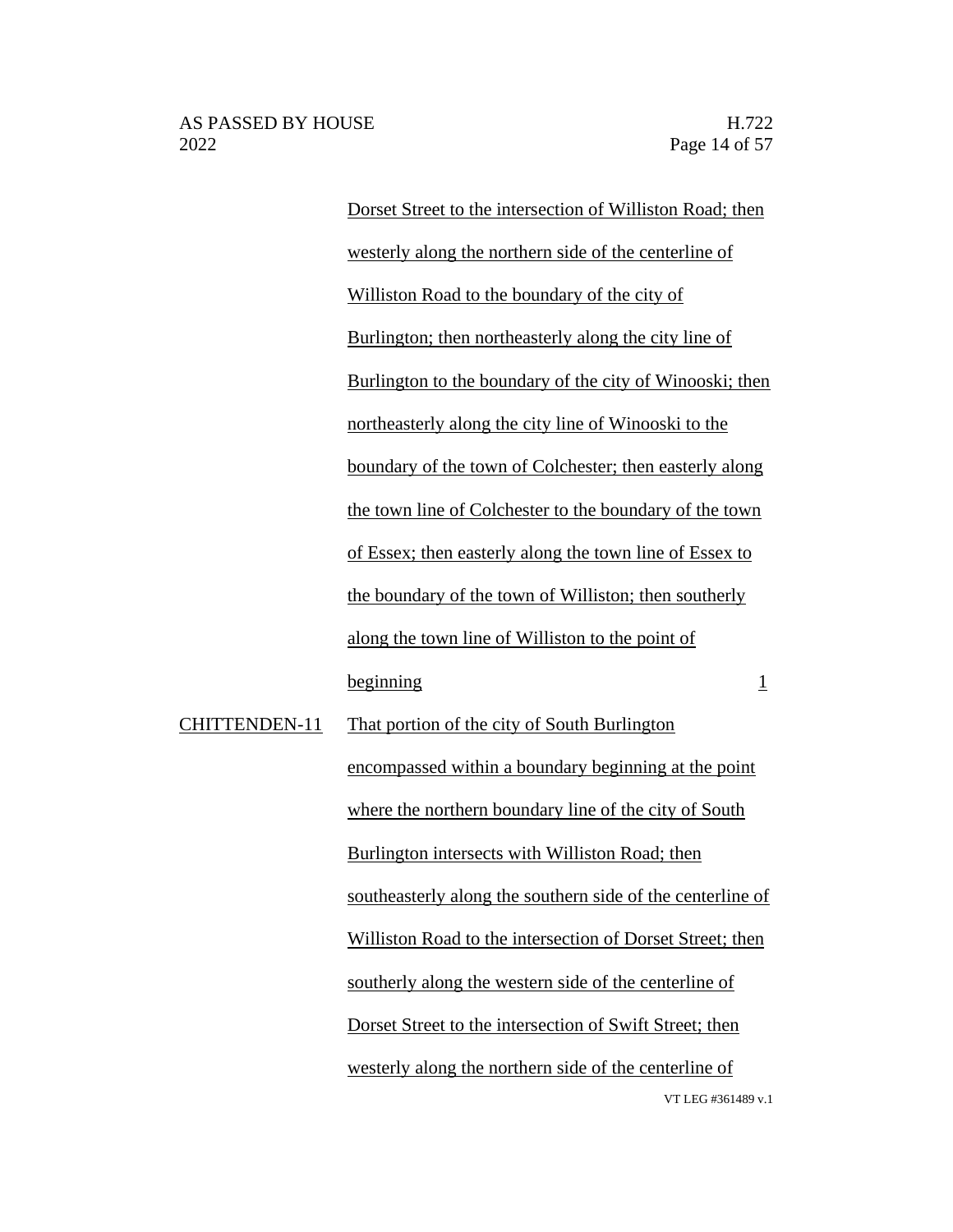Swift Street to the boundary of the city of Burlington at U.S. Route 7; then northerly along the city line of Burlington, then follow the city line of Burlington to the point of beginning 1 CHITTENDEN-12 That portion of the city of South Burlington encompassed within a boundary beginning at the point where the western boundary line of the city of South Burlington intersects with Swift Street at the intersection of Swift Street and U.S. Route 7; then easterly along the

southern side of the centerline of Swift Street to the

intersection of Dorset Street; then southerly along the

western side of the centerline of Dorset Street to the intersection of Nowland Farm Road; then westerly along

VT LEG #361489 v.1 the northern side of the centerline of Nowland Farm Road to the intersection of Spear Street; then southerly along the western side of the centerline of Spear Street to the intersection of Allen Road; then westerly along the northern side of Allen Road to the intersection of U.S. Route 7; then briefly southerly along the western side of the centerline of U.S. Route 7 to the boundary of the town of Shelburne; then westerly along the town line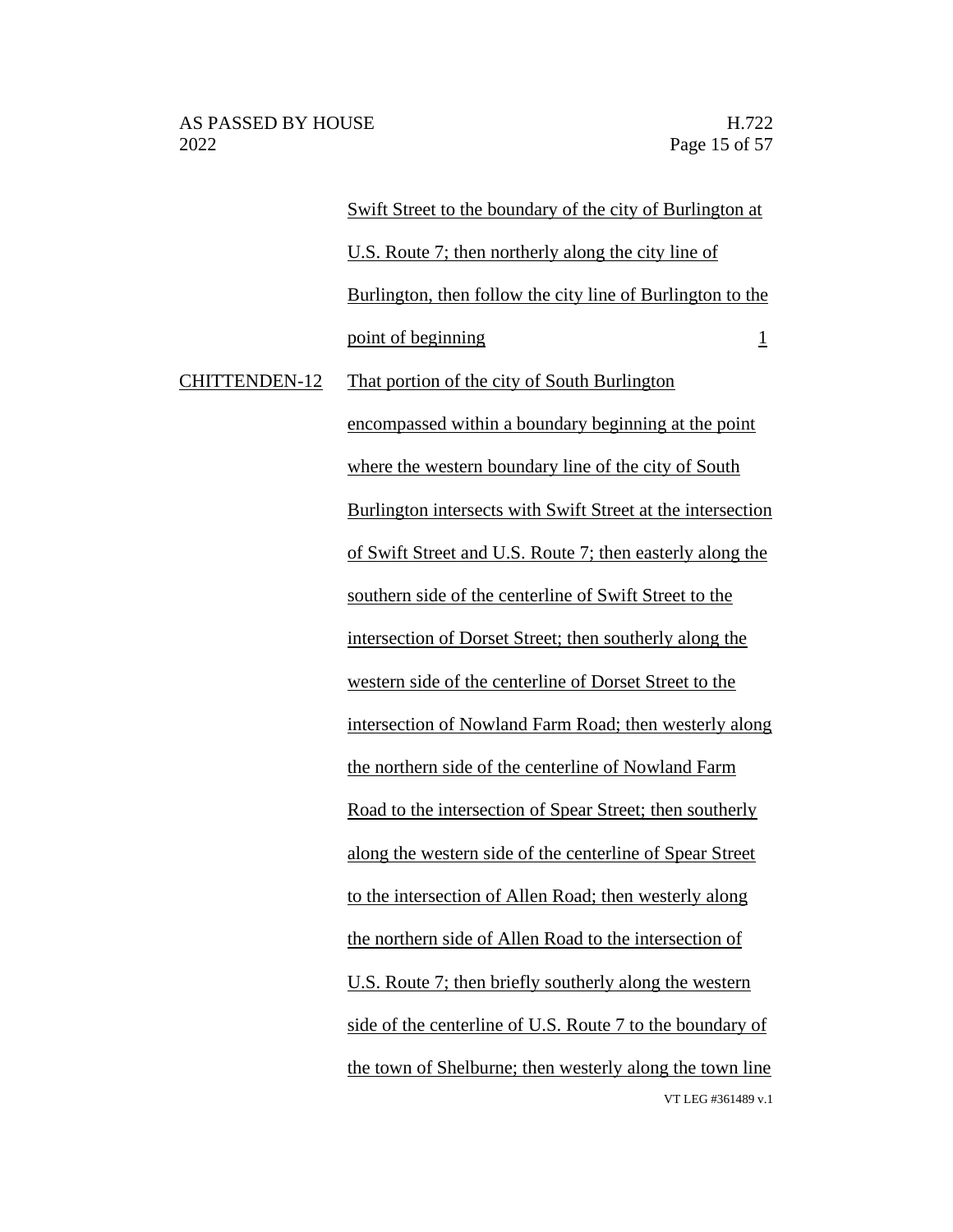of Shelburne to where it intersects with Shelburne Bay; then northerly along the eastern side of the town line of Shelburne as it runs along Shelburne Bay; then westerly along the town line of Shelburne across Lake Champlain to the state border of New York; then northerly along the state border of New York to the boundary of the town of Colchester; then easterly along the town line of Colchester to the boundary of the city of Burlington; then southerly along the city line of Burlington, then follow the city line of Burlington to the point of beginning 1

VT LEG #361489 v.1 CHITTENDEN-13 That portion of the city of Burlington encompassed within a boundary beginning at the point where the eastern boundary line of the city of Burlington intersects with South Burlington Recreation Path; then westerly along the southern side of the boundary between the South Burlington Recreation Path and the Burlington Country Club to where the South Burlington Recreation Path turns north; then continuing westerly along the southern side of the property line of the Burlington Country Club to the property boundary line between 544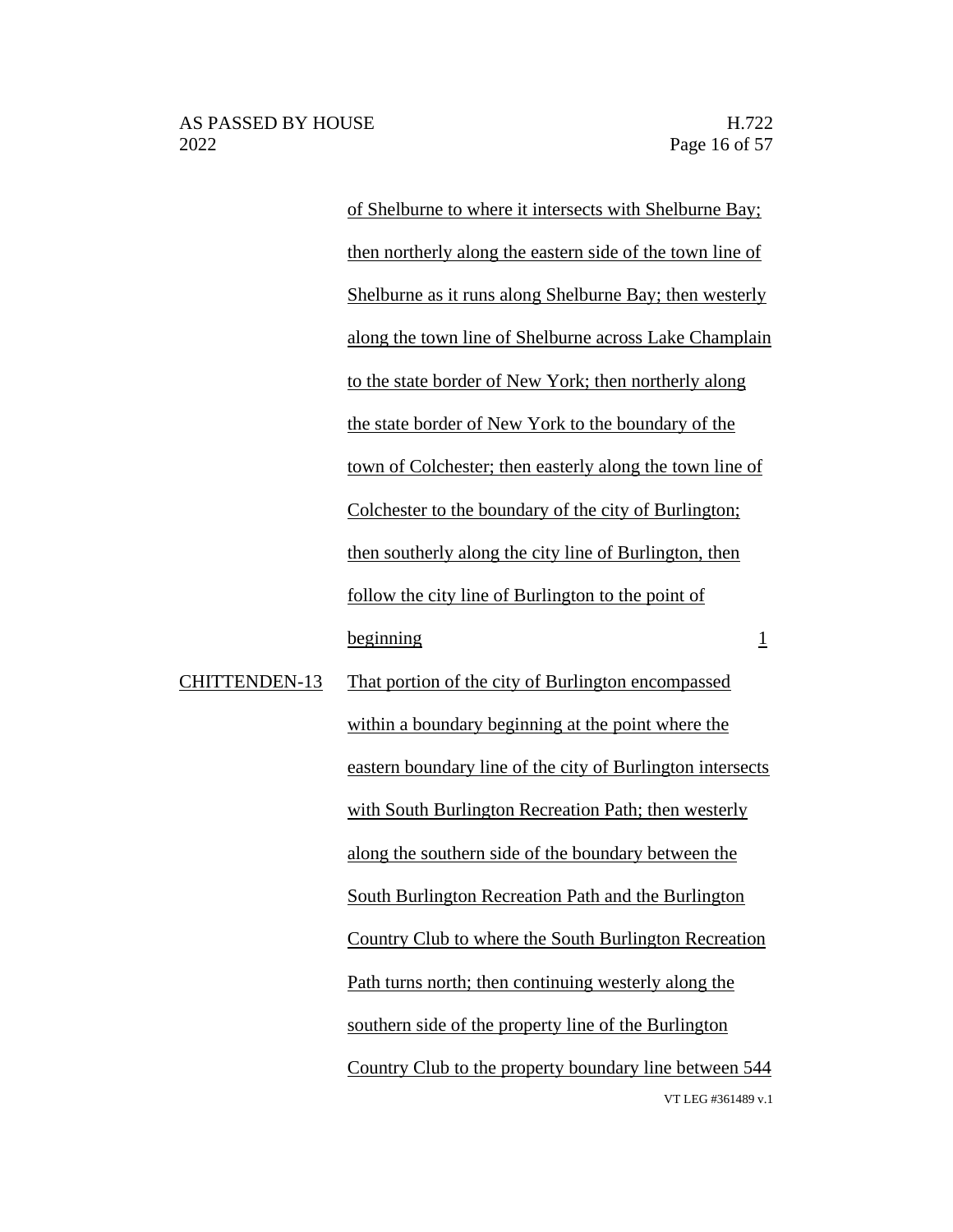VT LEG #361489 v.1 South Prospect Street and 500 South Prospect Street; then westerly along the southern side of the property line between 544 South Prospect Street and 500 Prospect Street to where it intersects with South Prospect Street; then northerly along the western side of the centerline of South Prospect Street to the intersection of Cliff Street; then westerly along the southern side of the centerline of Cliff Street to the intersection of U.S. Route 7; then briefly northerly along the western side of the centerline of U.S. Route 7 to the intersection of Spruce Street; then westerly along the southern side of the centerline of Spruce Street to the intersection of South Union Street; then northerly along the western side of the centerline of South Union Street to the intersection of Adams Street; then westerly along the southern side of the centerline of Adams Street to the intersection of South Winooski Avenue; then northerly along the western side of the centerline of South Winooski Avenue to the intersection of Maple Street; then westerly along the southern side of the centerline of Maple Street to the end of Maple Street; then continue in a line due west to the boundary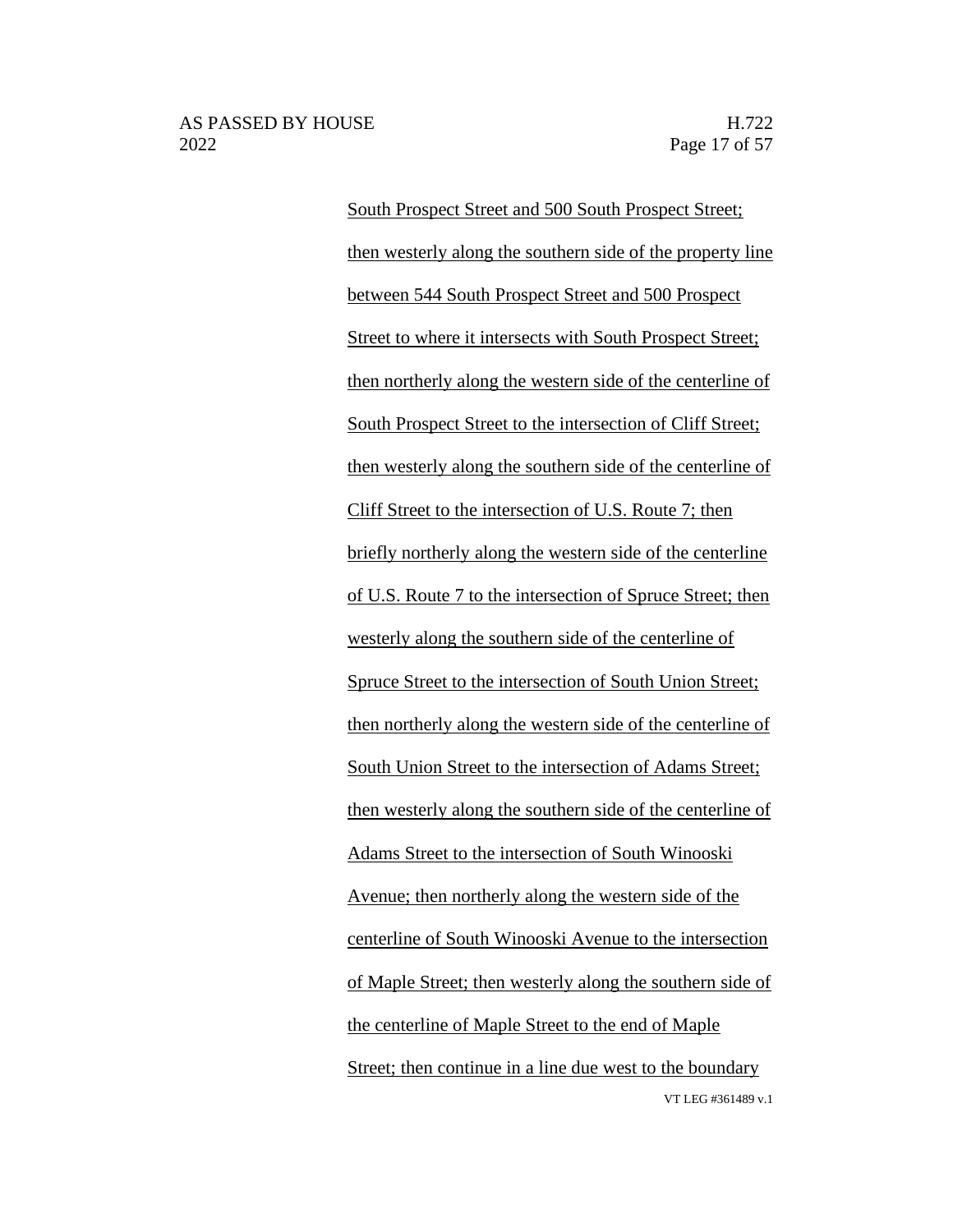of the city of South Burlington in Lake Champlain; then southeasterly along the city line of South Burlington, then follow the city line of South Burlington to the point of beginning 2

VT LEG #361489 v.1 CHITTENDEN-14 That portion of the city of Burlington encompassed within a boundary beginning at the point where the eastern boundary line of the city of Burlington intersects with the South Burlington Recreation Path; then westerly along the northern side of the boundary between the South Burlington Recreation Path and the Burlington Country Club to where the South Burlington Recreation Path turns north; then continuing westerly along the northern side of the property boundary of the Burlington Country Club to the property boundary line between 544 South Prospect Street and 500 South Prospect Street; then westerly along the northern side of the property line between 544 South Prospect Street and 500 Prospect Street to where it intersects with South Prospect Street; then northerly along the eastern side of the centerline of South Prospect Street to the intersection of Cliff Street; then westerly along the northern side of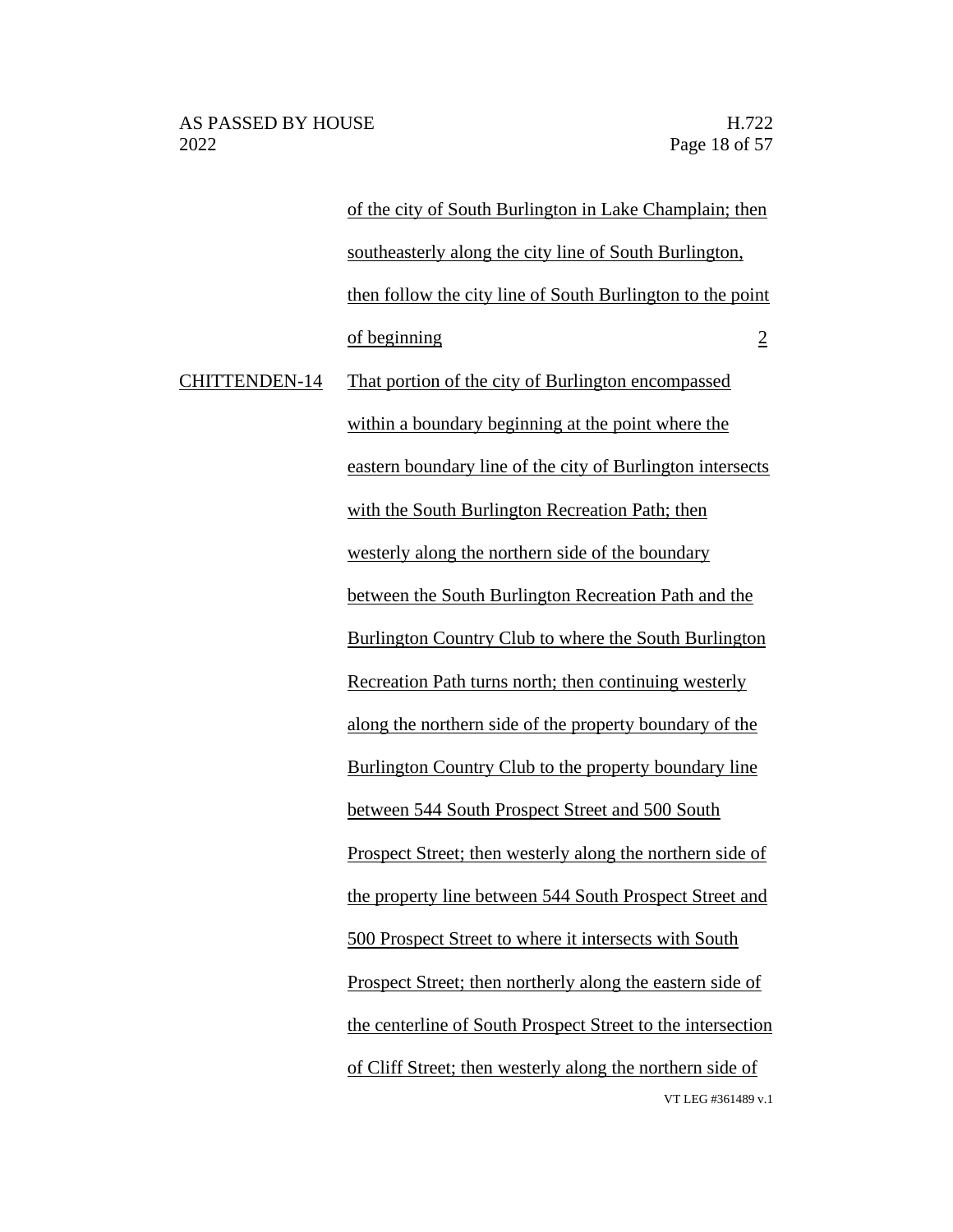VT LEG #361489 v.1 the centerline of Cliff Street to the intersection of U.S. Route 7; then briefly northerly along the eastern side of the centerline of U.S. Route 7 to the intersection of Spruce Street; then westerly along the northern side of the centerline of Spruce Street to the intersection of South Union Street; then northerly along the eastern side of the centerline of South Union Street to the intersection of Adams Street; then westerly along the northern side of the centerline of Adams Street to the intersection of South Winooski Avenue; then northerly along the eastern side of the centerline of South Winooski Avenue to the intersection of Buel Street; then easterly along the southern side of the centerline of Buel Street to the intersection of South Union Street; then northerly along the eastern side of the centerline of South Union Street to the intersection of Pearl Street; then easterly along the southern side of the centerline of Pearl Street to the intersection of U.S. Route 7; then southerly along the western side of the centerline of U.S. Route 7 to the intersection of College Street; then easterly along the southern side of the centerline of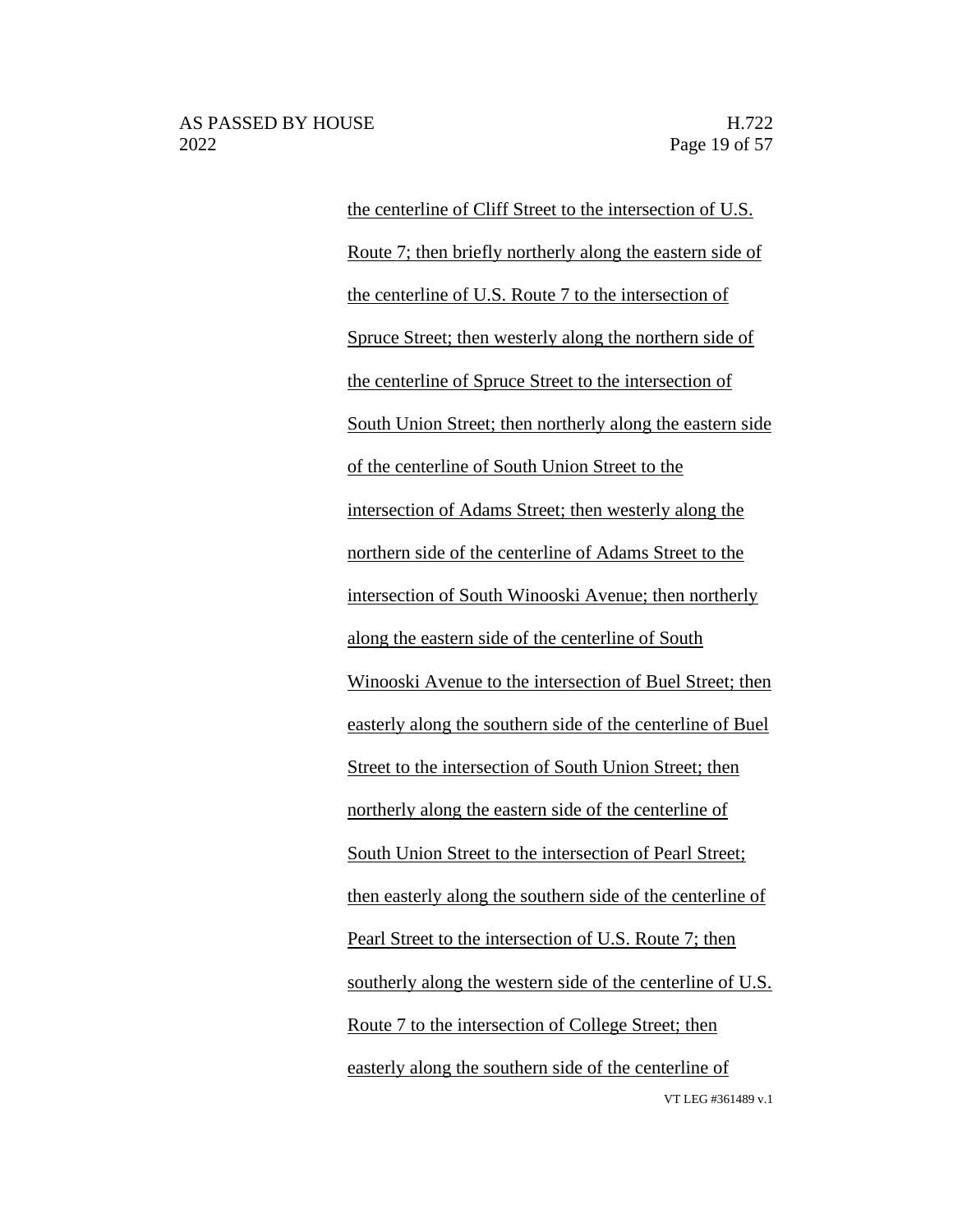VT LEG #361489 v.1 College Street to the intersection of South Prospect Street; then southerly along the western side of the centerline of South Prospect Street to the intersection of U.S. Route 2; then southeasterly along the southwestern side of the westbound lane of U.S. Route 2 to the boundary of the city of South Burlington; then southerly along the city line of South Burlington to the point of beginning 2 CHITTENDEN-15 That portion of the city of Burlington encompassed within a boundary beginning at the point where the northern boundary line of the city of Burlington intersects with the railroad tracks crossing the Winooski River; then westerly along the southern side of the railroad tracks to where they intersect with a point representing the end of a straight line extension from the centerline of Hyde Street to the railroad tracks; then southwesterly along the eastern side of the straight line extension from the centerline of Hyde Street to the intersection of Hyde Street and Riverside Avenue; then southerly along the eastern side of the centerline of Hyde Street to the intersection of North Willard Street;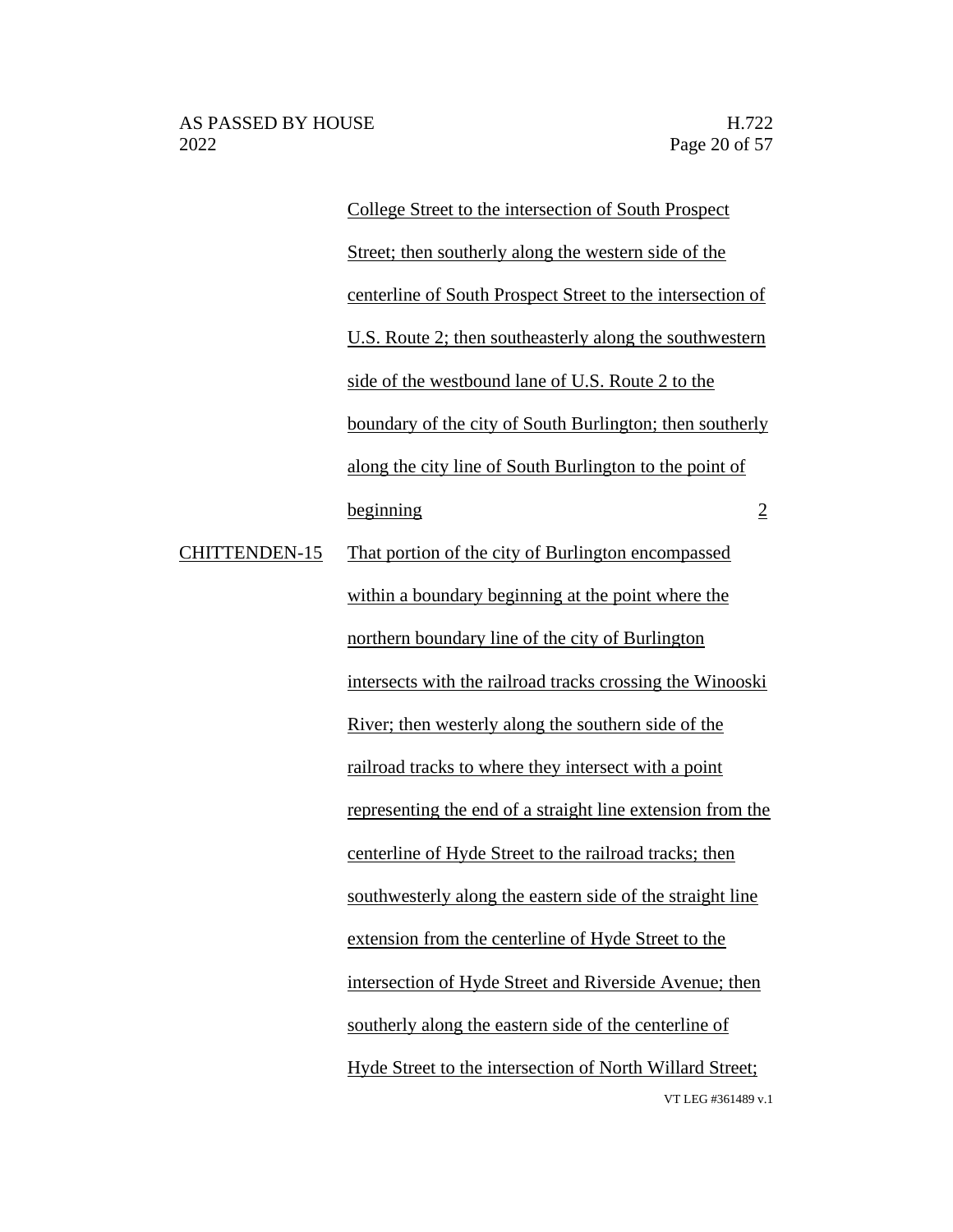then southerly along the eastern side of the centerline of North Willard Street to the intersection of North Street; then westerly along the southern side of the centerline of North Street to the intersection of North Winooski Avenue; then southerly along the eastern side of the centerline of North Winooski Avenue to the intersection of Pearl Street; then easterly along the northern side of the centerline of Pearl Street to the intersection of South Willard Street; then southerly along the eastern side of the centerline of South Willard Street to the intersection of College Street; then easterly along the northern side of the centerline of College Street to the intersection of South Prospect Street; then southerly along the eastern side of the centerline of South Prospect Street to the intersection of U.S. Route 2; then southeasterly along the northeastern side of the westbound lane of U.S. Route 2 to the boundary of the city of South Burlington; then southeasterly along the city line of South Burlington and then follow the city line of South Burlington to the boundary of the city of Winooski; then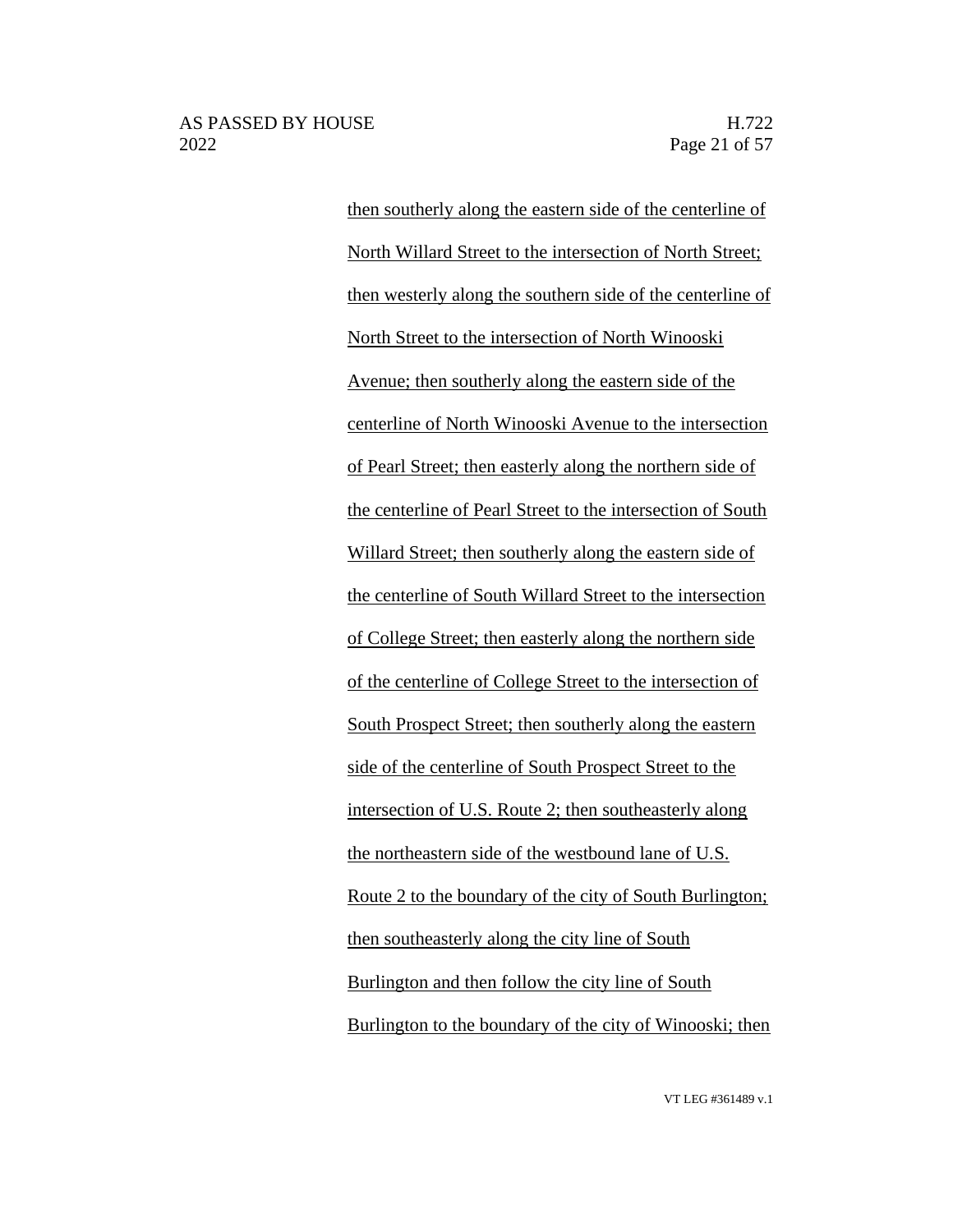VT LEG #361489 v.1 northwesterly along the city line of Winooski to the point of beginning 2 CHITTENDEN-16 That portion of the city of Burlington not included in CHITTENDEN-13, CHITTENDEN-14, CHITTENDEN-15, CHITTENDEN-17, and CHITTENDEN-18 2 CHITTENDEN-17 That portion of the city of Burlington encompassed within a boundary beginning at the point where the northern boundary line of the city of Burlington intersects with the railroad tracks crossing the Winooski River; then westerly along the northern side of the centerline of the railroad tracks to where it intersects with a point representing the end of a straight line extension from the end of the centerline of Spring Street; then southeasterly along the southwestern side of the straight line extension from the end of Spring Street to the intersection of Manhattan Drive and Spring Street; then westerly along the northern side of the centerline of Manhattan Drive to the intersection of Park Street; then southerly along the western side of the centerline of Park Street to the intersection of College Street; then westerly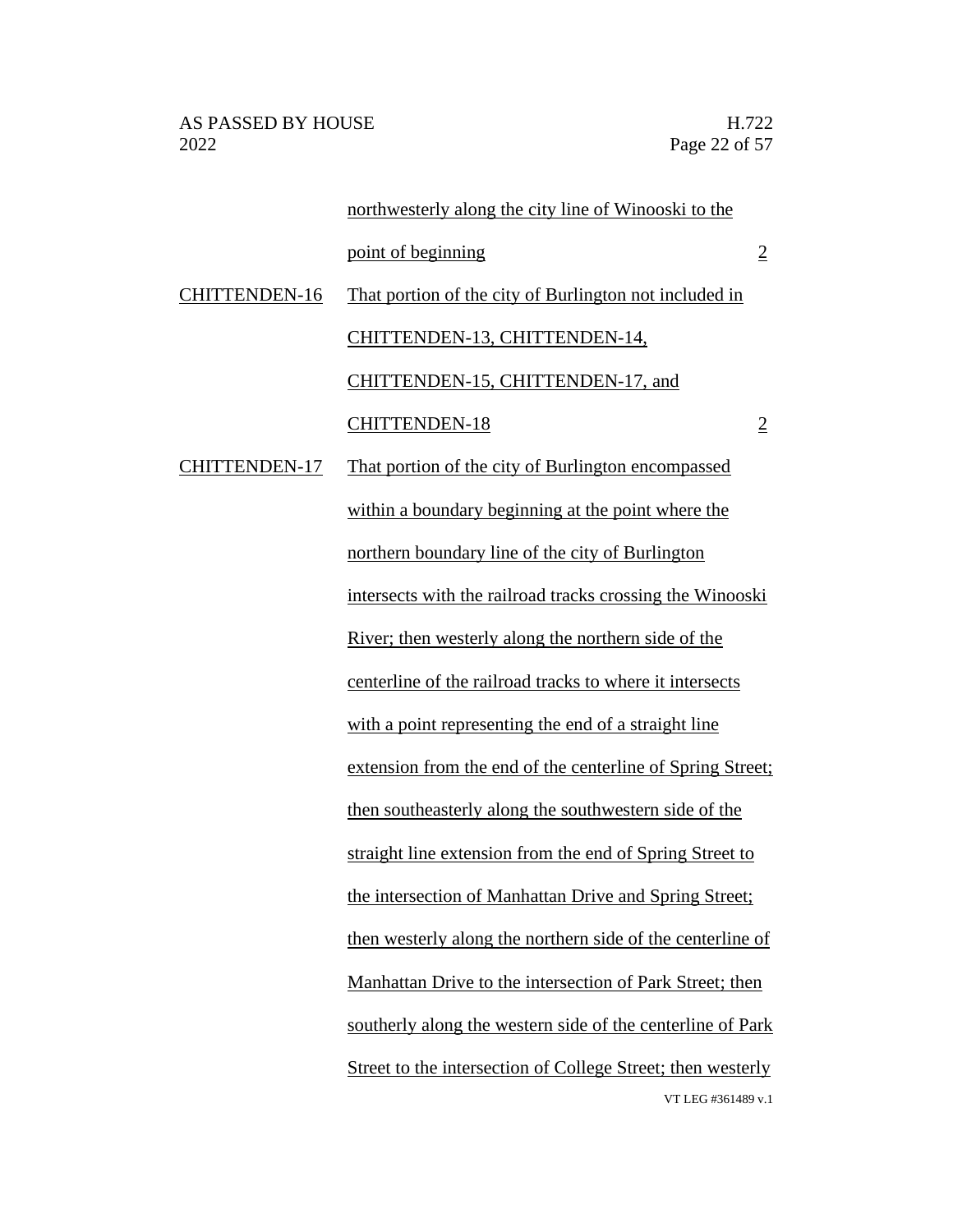VT LEG #361489 v.1 along the northern side of the centerline of College Street to the end of College Street; then westerly on the northern side of a line drawn from the end point of College Street due west to the boundary of the city of South Burlington in Lake Champlain; then northerly along the city line of South Burlington to where it intersects with Appletree Point; then northeasterly then southeasterly along the southeastern side of the shore of Lake Champlain to where the northwestern property line of Leddy Park intersects with the shore of Lake Champlain; then northeasterly along the southern side of that property line and continuing from that property line in a straight line to the intersection of North Avenue; then southeasterly along the southwestern side of the centerline of North Avenue to the southern boundary of Farrington's Trailer Park; then northeasterly and then northwesterly along the boundary of Farrington's Trailer Park and the back property lines of property fronting Lopes Avenue to the northwest corner of the corner lot at the intersection of Lopes Avenue and Roseade Parkway, including all the residences on Lopes Avenue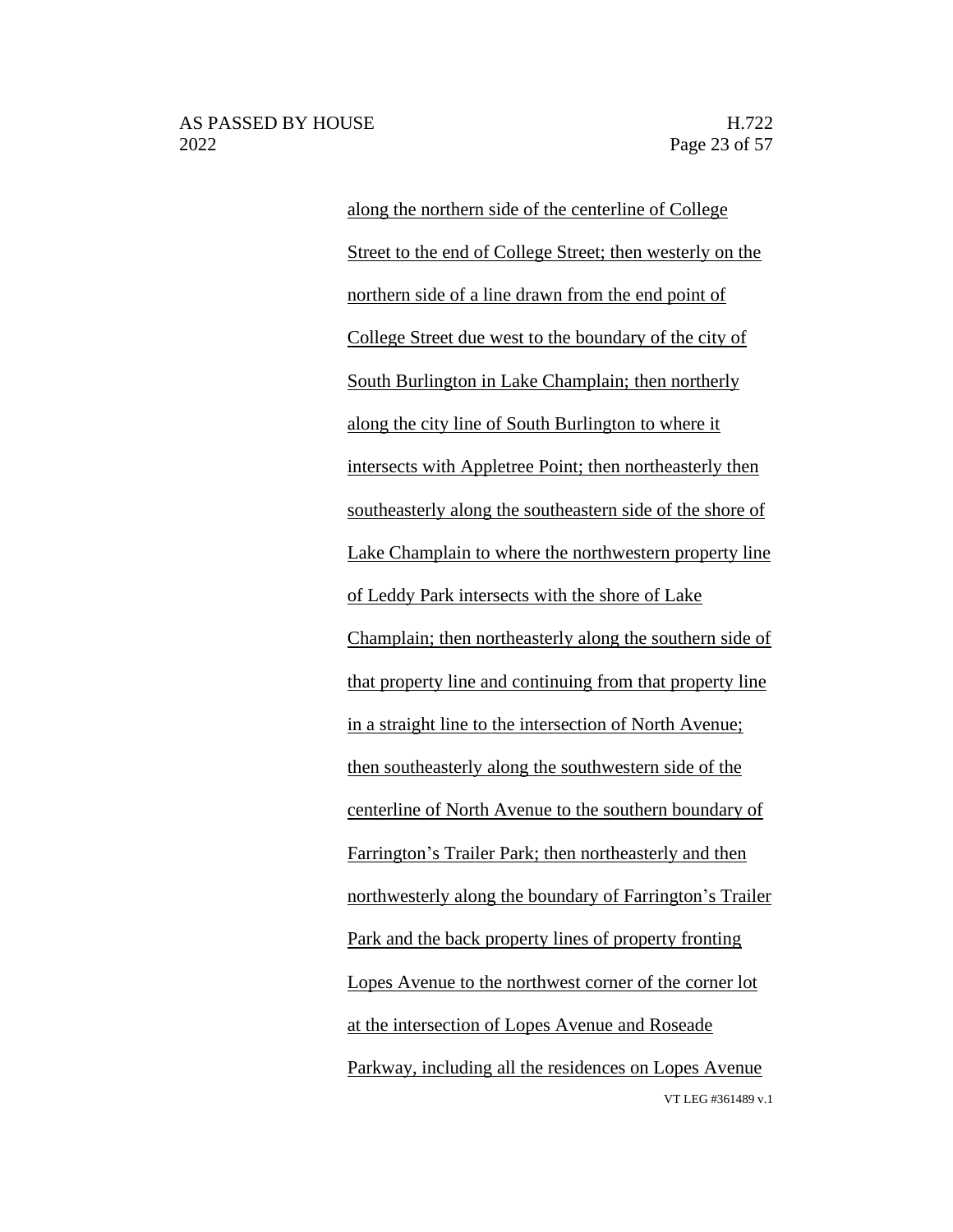and Blondin Circle; then northeasterly along the back property lines between property fronting on Roseade Parkway and Arlington Court, including all the residences on Roseade Parkway; then turning northwesterly along the back property lines of property fronting Arlington Court to the intersection of the back property lines of property fronting Farrington Parkway on the southern side; then easterly along those back property lines to Farrington Parkway; then easterly along the southern side of the centerline of Farrington Parkway to the intersection of Ethan Allen Parkway, including all units at 282 Ethan Allen Parkway; then northerly along the eastern side of the centerline of Ethan Allen Parkway to the intersection of VT Route 127; then northwesterly along the northern side of the centerline of VT Route 127 to the intersection of the boundary of the town of Colchester at the Heineberg Bridge over the Winooski River; then northerly and easterly along the town line of Colchester and then follow the town line of Colchester southerly to the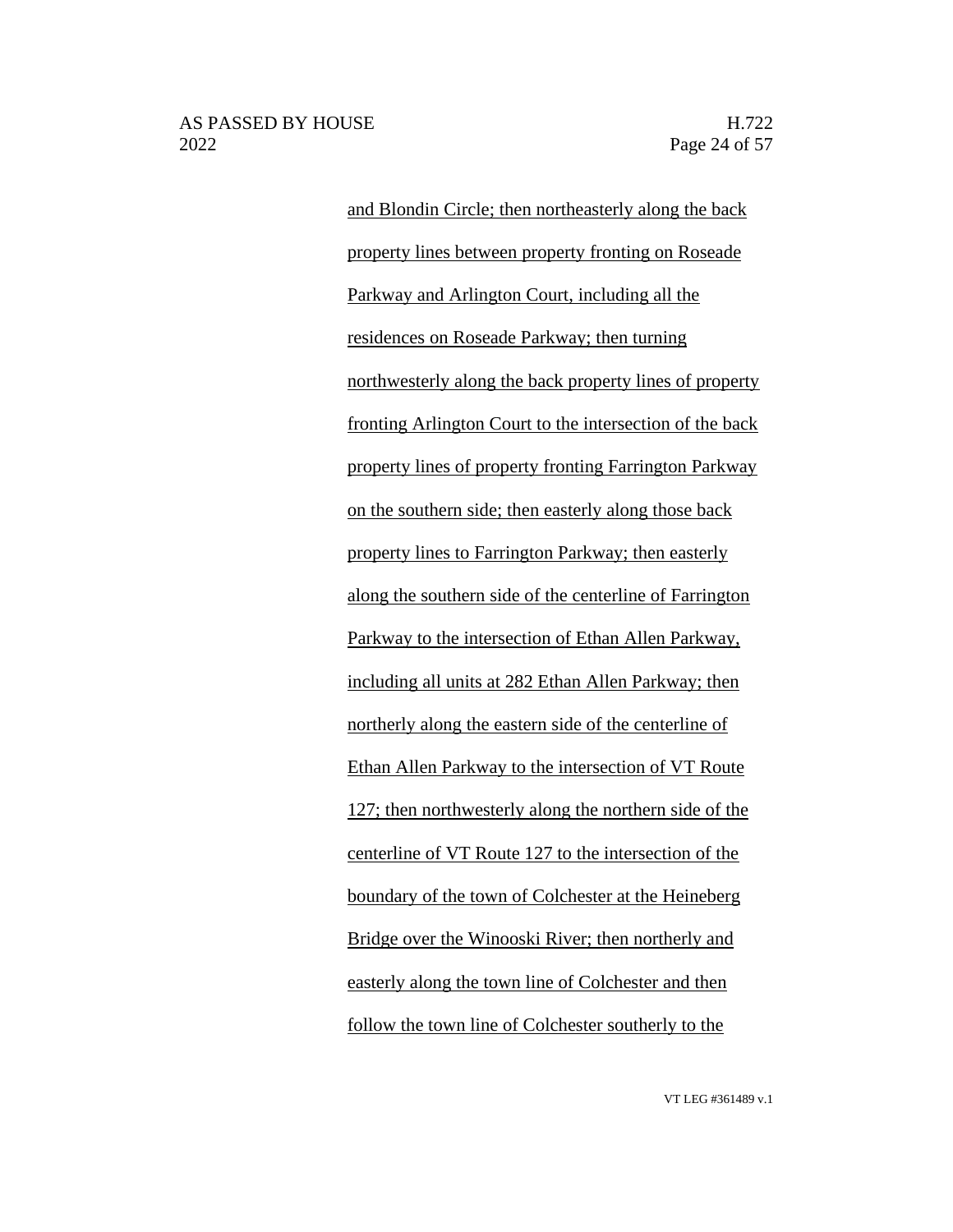VT LEG #361489 v.1 boundary of the city of Winooski; then southerly along the city line of Winooski to the point of beginning  $1$ CHITTENDEN-18 That portion of the city of Burlington encompassed within a boundary beginning at the point where the northwestern property line of Leddy Park intersects with the shore of Lake Champlain; then northeasterly along the northern side of that property line and continuing from that property line in a straight line to the intersection of North Avenue; then southeasterly along the northeastern side of the centerline of North Avenue to the southern boundary of Farrington's Trailer Park; then northeasterly and then northwesterly along the boundary of Farrington's Trailer Park and the back property lines of property fronting Lopes Avenue to the northwest corner of the corner lot at the intersection of Lopes Avenue and Roseade Parkway, including all of the residences in Farrington's Trailer Park and on Poirier Place; then northeasterly along the back property lines between property fronting on Roseade Parkway and Arlington Court, including all the residences on Arlington Court; then turning northwesterly along the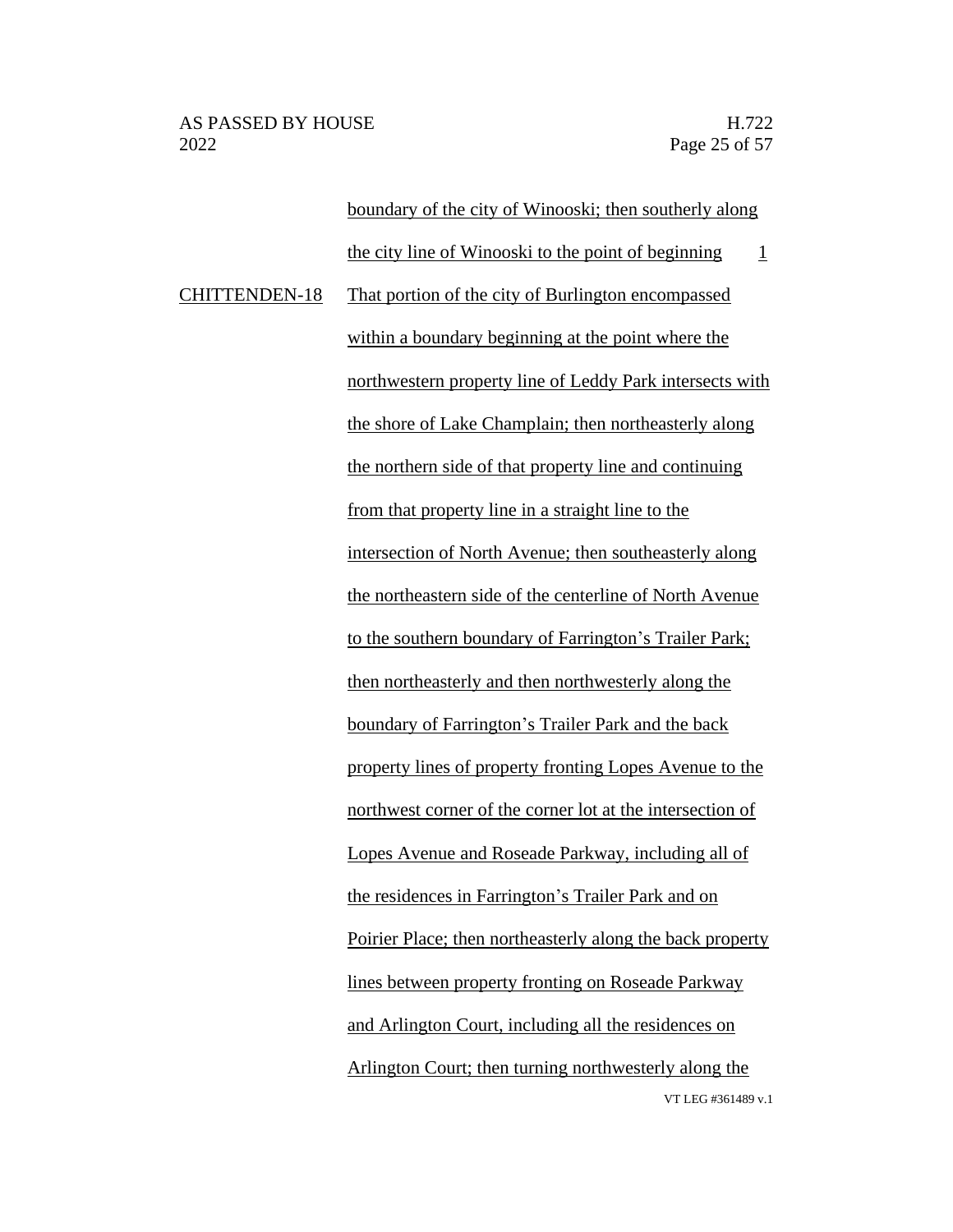back property lines of property fronting Arlington Court to the intersection of the back property lines of property fronting Farrington Parkway on the southern side; then easterly along those back property lines to Farrington Parkway; then easterly along the northern side of the centerline of Farrington Parkway to the intersection of Ethan Allen Parkway; then northerly along the western side of the centerline of Ethan Allen Parkway to the intersection of VT Route 127; then northwesterly along the southern side of the centerline of VT Route 127 to the intersection of the boundary of the town of Colchester at the Heineberg Bridge over the Winooski River; then northerly and westerly along the Colchester town line to the intersection with Lake Champlain; then southerly along the shore of Lake Champlain to the point of beginning 2 CHITTENDEN-19 That portion of the town of Colchester encompassed within a boundary beginning at the point where the southern boundary line of the town of Colchester

> VT LEG #361489 v.1 intersects with the southbound lane of Interstate 89; then northerly along the eastern side of the southbound lane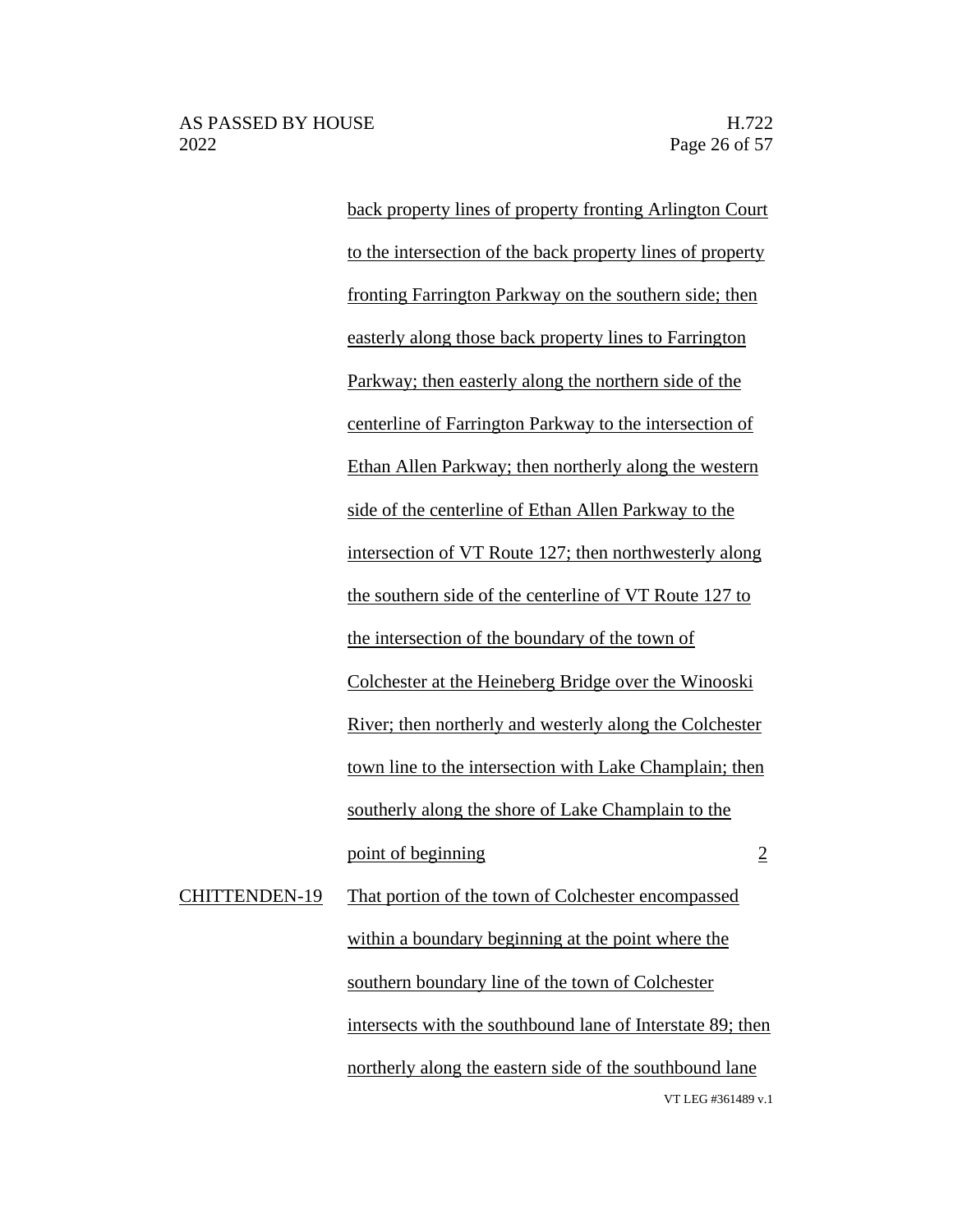VT LEG #361489 v.1 of Interstate 89 to where it intersects with Sunderland Brook; then easterly along the northern side of Sunderland Brook to where it intersects with U.S. Route 7; then northerly along the western side of the centerline of U.S. Route 7 to the intersection of Blakely Road; then westerly along the southern side of the centerline of Blakely Road to where it intersects with the southbound lane of Interstate 89; then northerly along the western side of the southbound lane of Interstate 89 to where it intersects with the Malletts Creek; then following Malletts Creek westerly out to its mouth joining Malletts Bay; then westerly on the south side of a line drawn across Malletts Bay from Interstate 89 to the boundary of the town of South Hero; than southwesterly along the town line of South Hero to the boundary of the state of New York; then southerly along border of the state of New York to the boundary of the city of South Burlington; then easterly along the city line of South Burlington to the boundary of the city of Burlington; then southeasterly along the city line of Burlington to the boundary of the city of Winooski; then easterly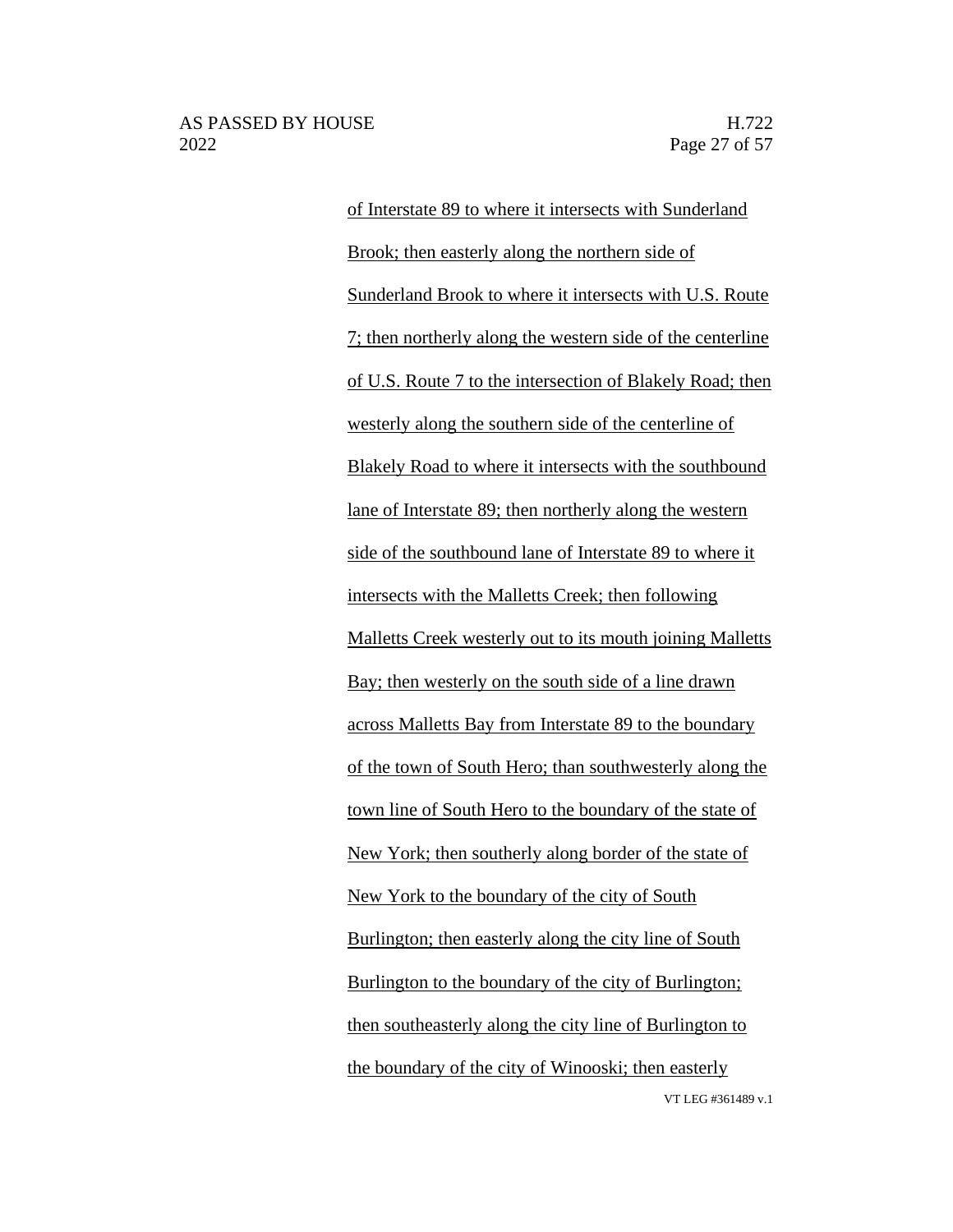# along the city line of Winooski to the point of beginning

|                      |                                                            | $\overline{2}$ |
|----------------------|------------------------------------------------------------|----------------|
| <b>CHITTENDEN-20</b> | That portion of the town of Colchester not included in     |                |
|                      | <b>CHITTENDEN-19</b>                                       | $\overline{2}$ |
| CHITTENDEN-21        | <u>Winooski</u>                                            | $\overline{2}$ |
| <b>CHITTENDEN-22</b> | That portion of Essex encompassed within a boundary        |                |
|                      | beginning at the point where the southern boundary line    |                |
|                      | of the town of Essex intersects with the property          |                |
|                      | boundary between 18 River Road and 30 River Road;          |                |
|                      | then northerly along the western side of the property      |                |
|                      | boundary between 18 River Road and 30 River Road to        |                |
|                      | the intersection of River Road; then briefly easterly      |                |
|                      | along the northern side of the centerline of River Road    |                |
|                      | to 3 River Road; then turning northeasterly along the      |                |
|                      | western side of the property line of 3 River Road to the   |                |
|                      | southwestern corner of the property boundary of 56         |                |
|                      | Forest Road; then northeasterly along the western side     |                |
|                      | of the back property lines of the properties fronting the  |                |
|                      | west side of Forest Road; then turning west-               |                |
|                      | northwesterly along the western side of the back           |                |
|                      | property lines of the properties fronting the west side of |                |
|                      | VT LEG #361489 v.1                                         |                |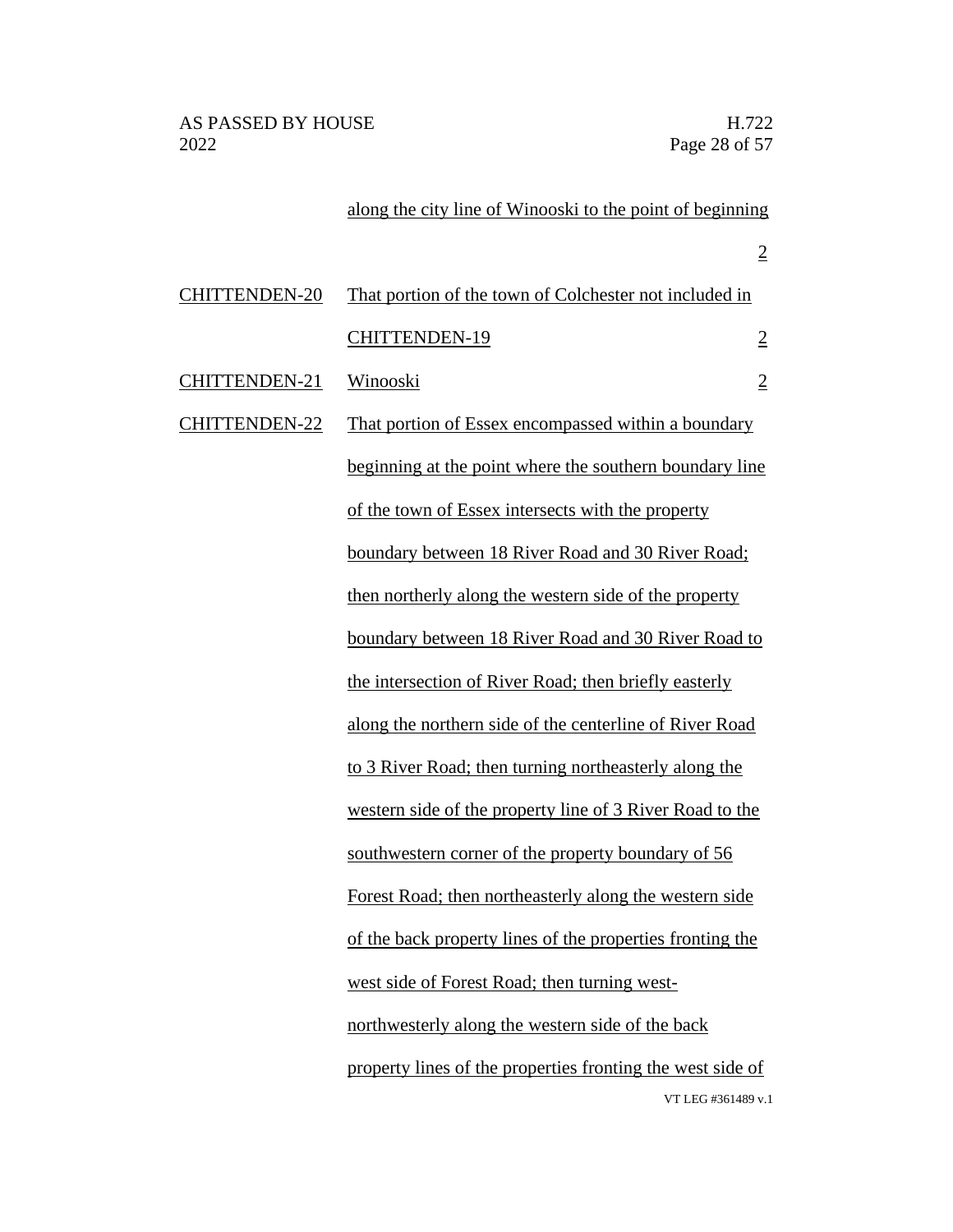VT LEG #361489 v.1 Forest Road to the intersection of the back property lines of the properties fronting the west side of Sidney Drive; then northwesterly along the western side of the back property lines of the properties fronting the west side of Sidney Drive to the intersection of the back property lines of the properties fronting the east and north sides of Chestnut Lane; then turning northwesterly along the southwestern side of the back property lines of the properties fronting the east and north sides of Chestnut Lane, the north side of Beech Street, then the north and west sides of Spruce Lane to the intersection of the southern property boundary line of 39 Essex Way; then northwesterly along the southern side of the property line of 39 Essex Way to where it intersects with the Indian Brook; then southerly along the eastern side of the Indian Brook to where it intersects with Hubbells Falls Drive; then northwesterly along the southwestern side of the centerline of Hubbells Falls Drive to the intersection of Juniper Ridge Road; then southwesterly along the southeastern side of the centerline of Juniper Ridge Road to the intersection of Fairview Drive; then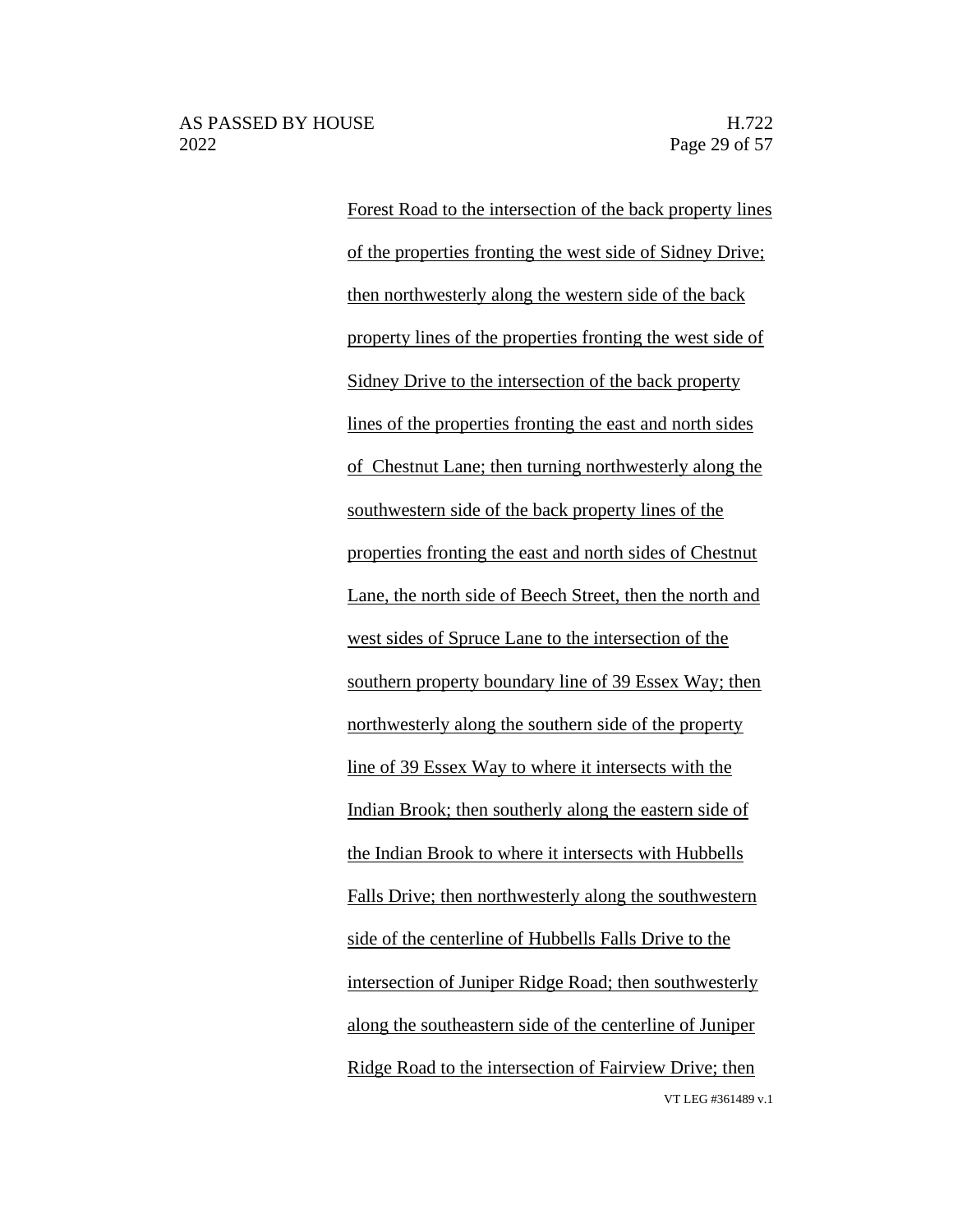VT LEG #361489 v.1 southerly following along the southeastern and then southwestern side of the centerline of Fairview Drive to the intersection of Hawthorne Circle; then westerly and northerly along the western and northern side of the centerline of Hawthorne Circle to the intersection of Fairview Drive; then northwesterly along the southwestern side of the centerline of Fairview Drive to the intersection of Main Street; then southwesterly along the southeastern side of the centerline of Main Street to the intersection of Crestview Road; then northwesterly along the southwestern side of the centerline of Crestview Road to the intersection of Drury Drive; then northeasterly along the southwestern side of the centerline of Drury Drive to the intersection of Meadow Terrace; then northwesterly along the southwestern side of the centerline of Meadow Terrace to the intersection of Upland Road; then southwesterly along the southeastern side of the centerline of Upland Road to the intersection of Drury Drive; then southwesterly along the southeastern side of the centerline of Drury Drive to the intersection of Educational Drive; then northwesterly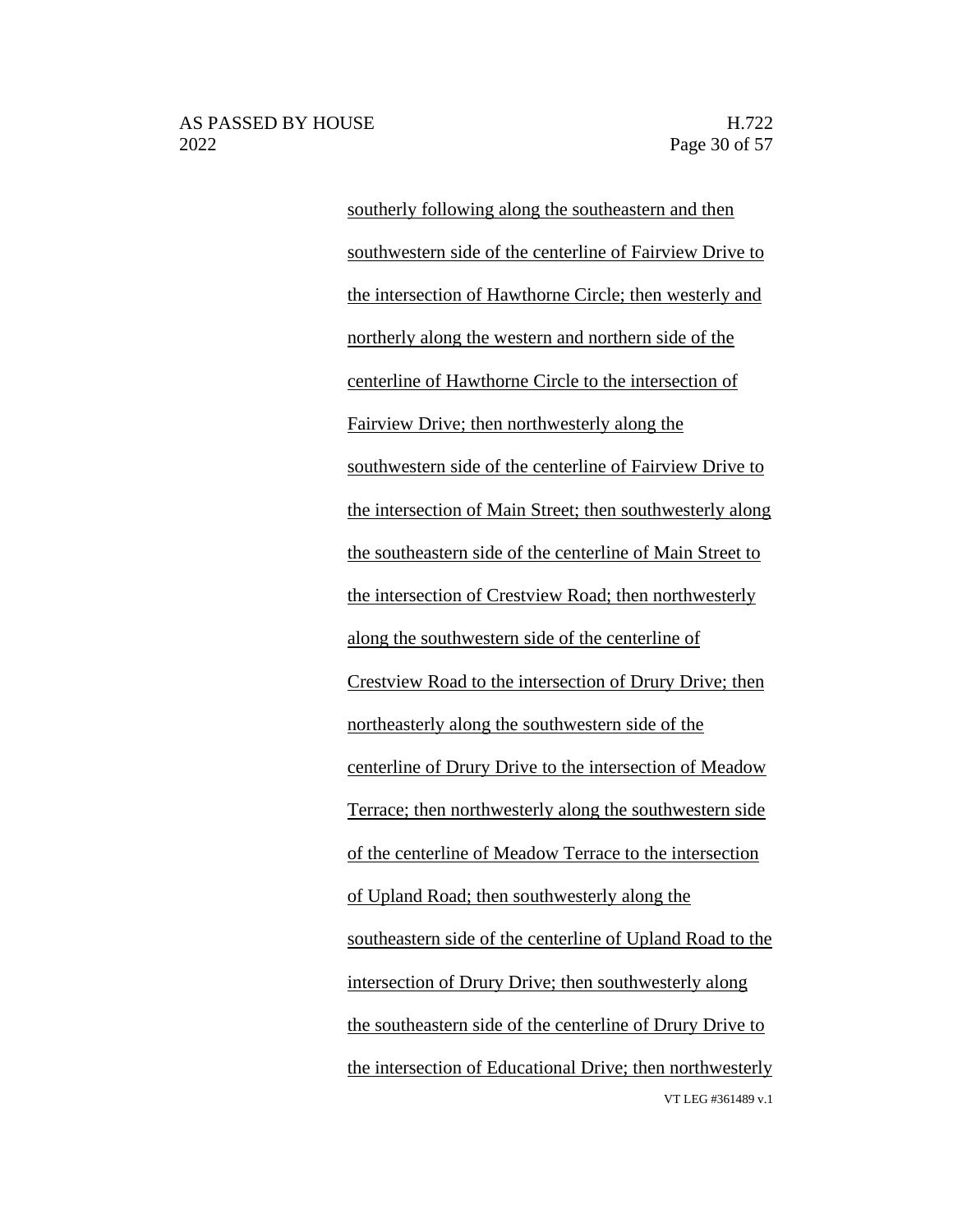### AS PASSED BY HOUSE H.722 2022 Page 31 of 57

VT LEG #361489 v.1 along the southwestern side of the centerline of Educational Drive to the intersection of Old Colchester Road and Grove Street; then southerly along the eastern side of Grove Street to the intersection of North Street; then briefly westerly along the southern side of the centerline of North Street to the intersection of Lincoln Street; then northerly along the western side of the centerline of Lincoln Street and continuing on the western side of Lincoln Street when it turns into Colchester Road to where Colchester Road intersects with the property boundary line between 78 Lincoln Street and 98 Colchester Road; then southwesterly along the southeasterly side of the property boundary line between 78 Lincoln Street and 98 Colchester Road to where it intersects with the Indian Brook; then westerly along the southern side of the back property lines of those properties fronting the south side of Pinecrest Drive to the intersection of the back property lines of the properties fronting the end of Hampshire Court; then southwesterly along the southeastern side of the back property lines of the properties fronting the end of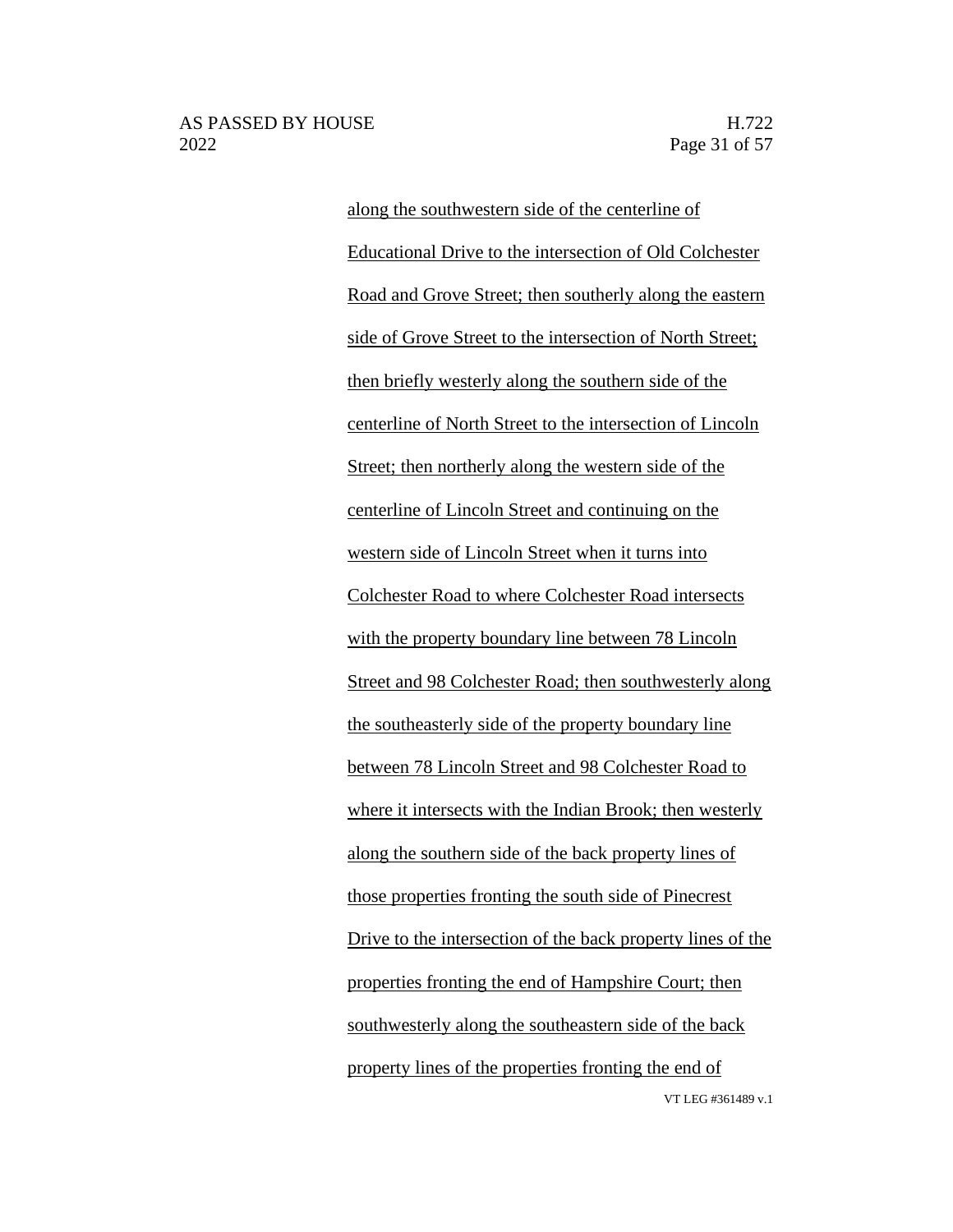VT LEG #361489 v.1 Hampshire Court and fronting the east side of Dartmoor Court; then turning northwesterly along the southern side of the back property lines of property fronting the northeast side of Edgewood Drive to the intersection of the back property lines of the properties fronting the west side of Warner Avenue; then turning southwesterly along the southeastern side of the back property lines of the properties fronting the west side of Warner Avenue to the end of the Sunderland Brook; then turning southeasterly along the northeastern side of the property boundary between 2 Warner Avenue and 4 Warner Avenue to the intersection of Warner Avenue; then southwesterly along the southeastern side of the centerline of Warner Avenue to the intersection of Pearl Street; then northwesterly along the southern side of the centerline of Pearl Street to where it intersects with the powerlines running perpendicular to Pearl Street between 235 Pearl Street and 241 Pearl Street; then southerly along the eastern side of the powerlines to where they intersect with the boundary of the city of South Burlington; then southeasterly along the city line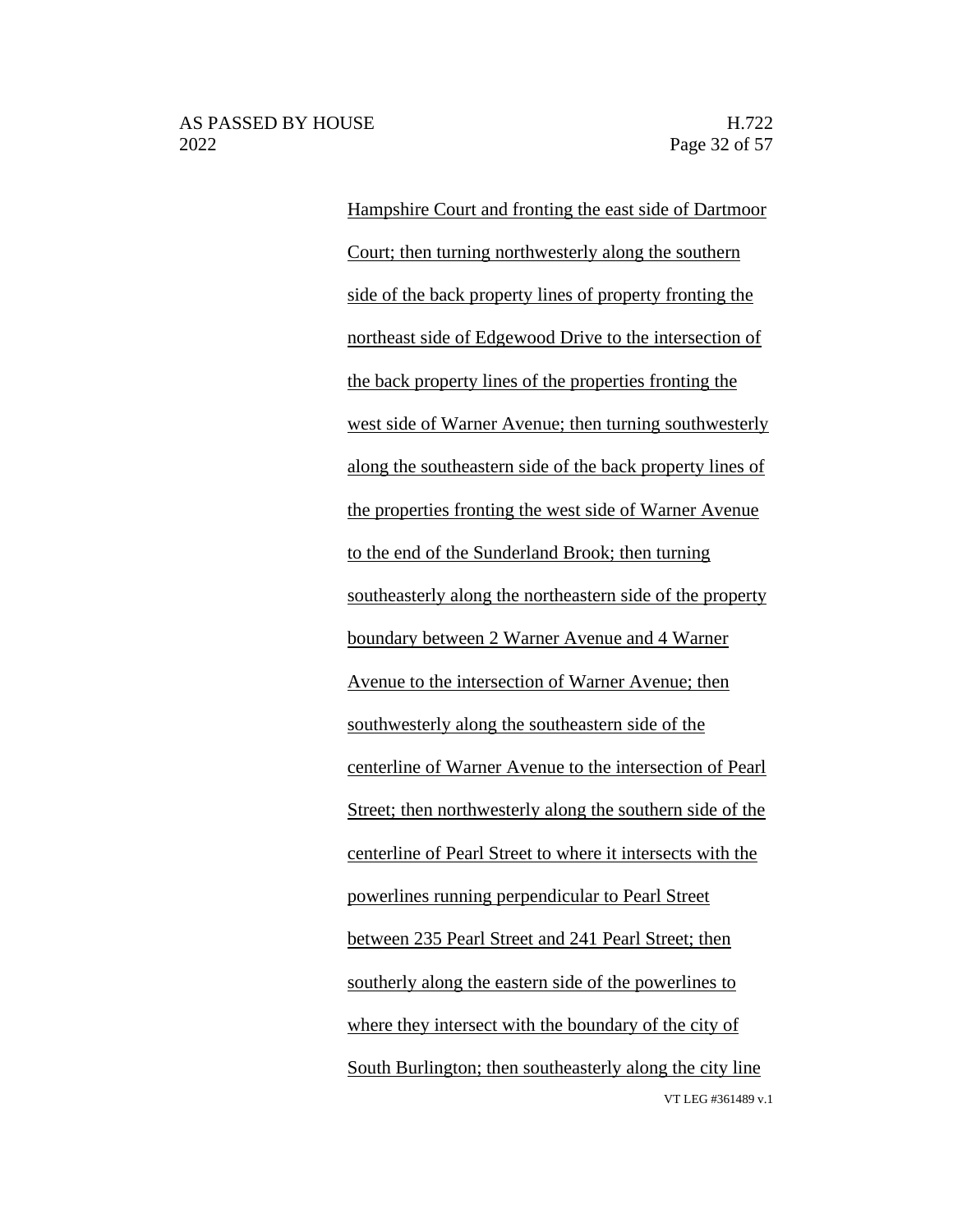|                      | of South Burlington to the boundary of the town of         |                |
|----------------------|------------------------------------------------------------|----------------|
|                      | Williston; then easterly along the town line of Williston  |                |
|                      | to the point of beginning                                  | $\overline{2}$ |
| <b>CHITTENDEN-23</b> | That portion of the town of Essex not included in          |                |
|                      | <b>CHITTENDEN-22 or CHITTENDEN-24</b>                      | $\overline{2}$ |
| <b>CHITTENDEN-24</b> | That portion of the town of Essex encompassed within a     |                |
|                      | boundary beginning at the point where the western          |                |
|                      | boundary line of the town of Essex intersects with VT      |                |
|                      | Route 2A; then southerly along the eastern side of the     |                |
|                      | centerline of VT Route 2A to the intersection of Gentes    |                |
|                      | Road; then briefly easterly along the northern side of the |                |
|                      | centerline of Gentes Road to where it intersects with the  |                |
|                      | railroad tracks before Lamore Road; then southerly         |                |
|                      | along the eastern side of the railroad tracks to where     |                |
|                      | they intersect with VT Route 289; then southeasterly       |                |
|                      | along the northeastern side of the centerline of VT Route  |                |
|                      | 289 to the intersection of Upper Main Street; then         |                |
|                      | northeasterly along the northwesterly side of the          |                |
|                      | centerline of Upper Main Street to the intersection of     |                |
|                      | Center Road; then easterly along the northern side of the  |                |
|                      | centerline of Center Road to the intersection of Jericho   |                |
|                      | VT LEG #361489 v.1                                         |                |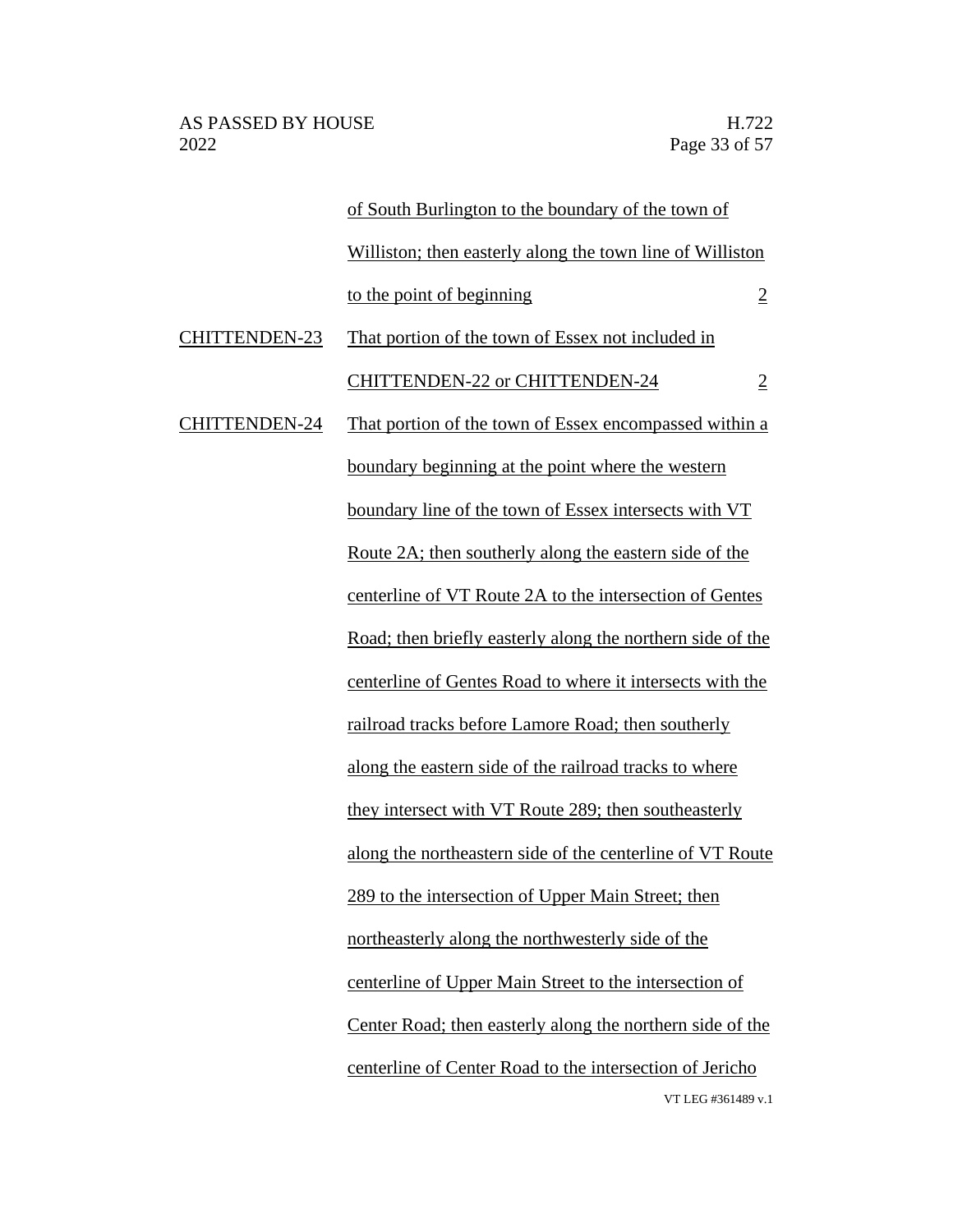Road; then southeasterly along the northeastern side of the centerline of Jericho Road to the intersection of Allen Martin Drive; then southwesterly along the southeasterly side of the centerline of Allen Martin Road to the intersection of Sandhill Road; then southerly along the eastern side of Sandhill Road to the intersection of River Road; then westerly along the northern side of the centerline of River Road to where it intersects with Alder Brook; then southerly along the eastern side of Alder Brook to the boundary of the town of Williston; then easterly along the town line of Williston to the boundary of the town of Jericho; then northeasterly along the town line of Jericho to the boundary of the town of Westford; then westerly along the town line of Westford to the boundary of the town of Colchester; then southerly along the town line of Colchester to the point of beginning  $1$ CHITTENDEN-25 Westford and that portion of the town of Milton encompassed within a boundary beginning at the point

> VT LEG #361489 v.1 intersects with Middle Road; then northerly along the

where the southern boundary line of the town of Milton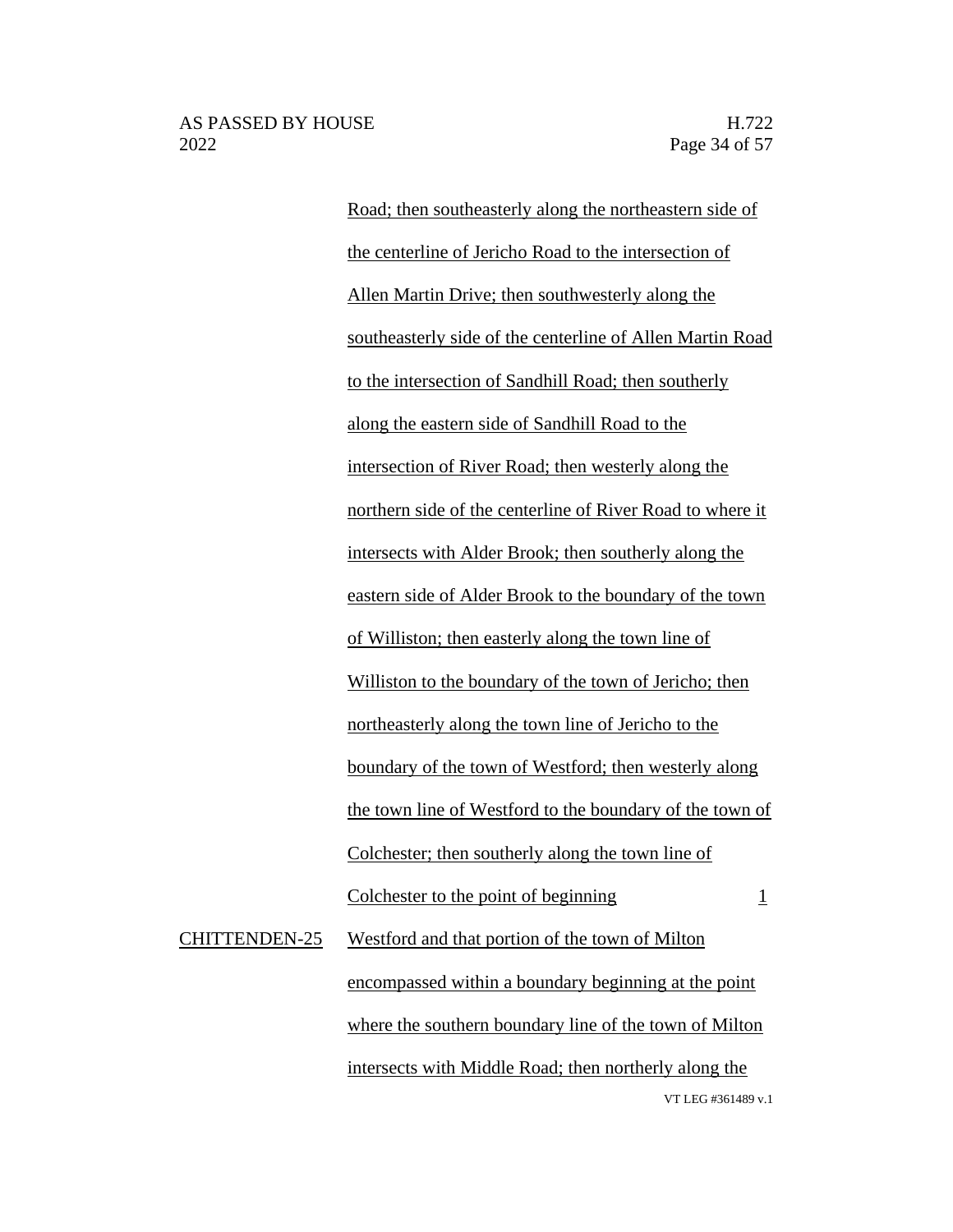VT LEG #361489 v.1 eastern side of the centerline of Middle Road to the intersection of Hobbs Road; then easterly along the southern side of the centerline of Hobbs Road to the intersection of McMullen Road; then northerly along the eastern side of the centerline of McMullen Road to the intersection of Kingsbury Crossing; then easterly along the southern side of the centerline of Kingsbury Crossing to where it intersects with the railroad tracks; then northerly along the eastern side of the railroad tracks to where they intersect Railroad Street; then northerly along the eastern side of the centerline of Railroad Street to the intersection of Main Street; then easterly along the southern side of the centerline of Main Street to the intersection of North Road; then northerly along the eastern side of the centerline of North Road to where it intersects with the railroad tracks at the intersection of Cooper Road; then northerly along the eastern side of the railroad tracks to where they intersect with the boundary of the town of Georgia; then southeasterly along the town line of Georgia to the boundary of the town of Westford; then southwesterly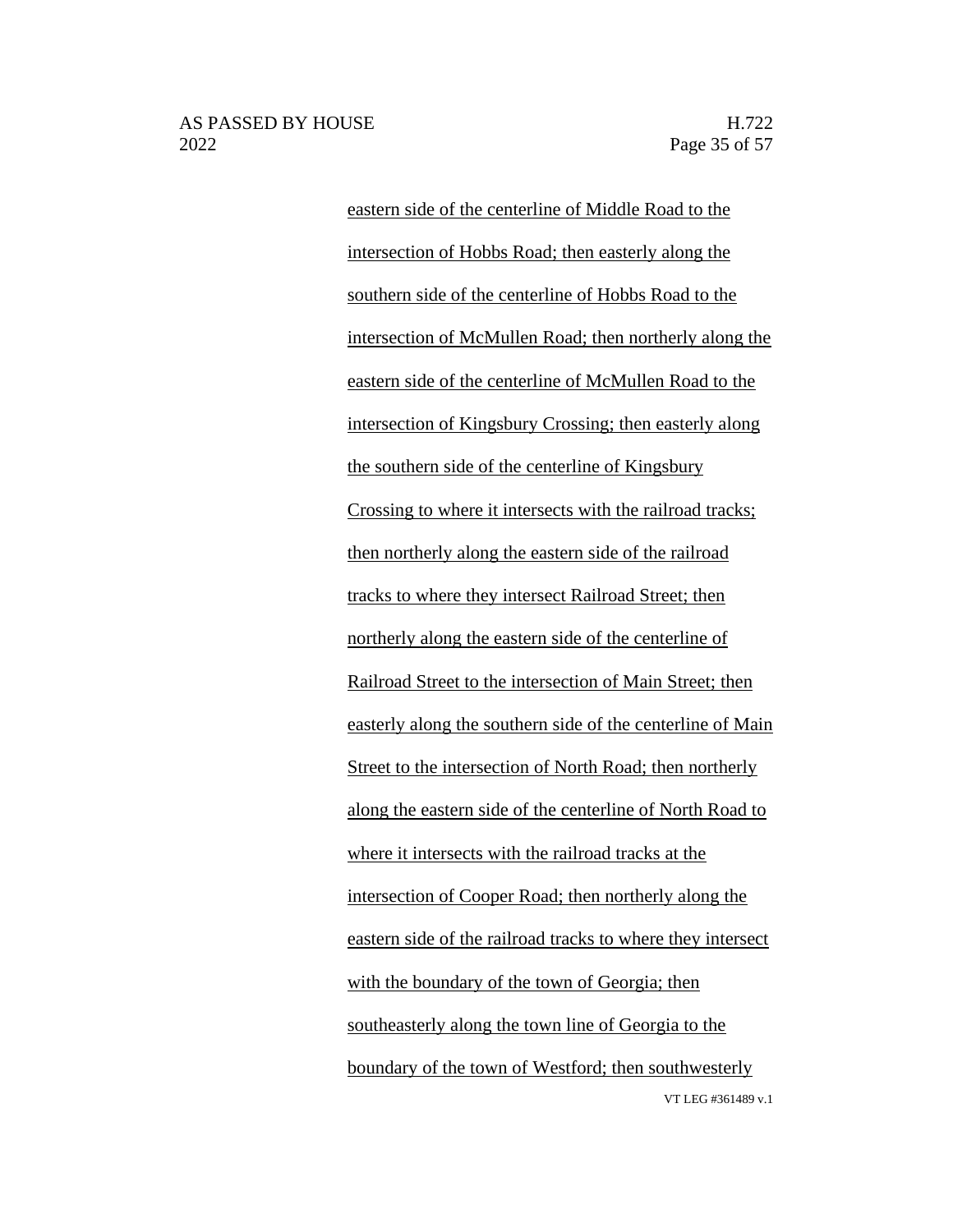along the town line of Westford to the boundary of the town of Colchester; then westerly along the town line of Colchester to the point of beginning 1

CHITTENDEN-

VT LEG #361489 v.1 FRANKLIN That portion of the town of Milton not included in CHITTENDEN-25 or GRAND ISLE-CHITTENDEN and that portion of the town of Georgia encompassed within a boundary beginning at the point where the southern boundary line of the town of Georgia intersects with the northbound lane of Interstate 89; then northerly along the eastern side of the northbound lane of Interstate 89 to where it intersects with U.S. Route 7; then southerly along the eastern side of the centerline of U.S. Route 7 to the intersection of Highbridge Road; then southeasterly along the southern side of the centerline of Highbridge Road to Arrow Head Lake Road; then southerly and westerly along the western side of Arrow Head Lake Road to the intersection of Georgia Mountain Road; then westerly along the southern side of the centerline of Georgia Mountain Road to where it intersects with the railroad tracks on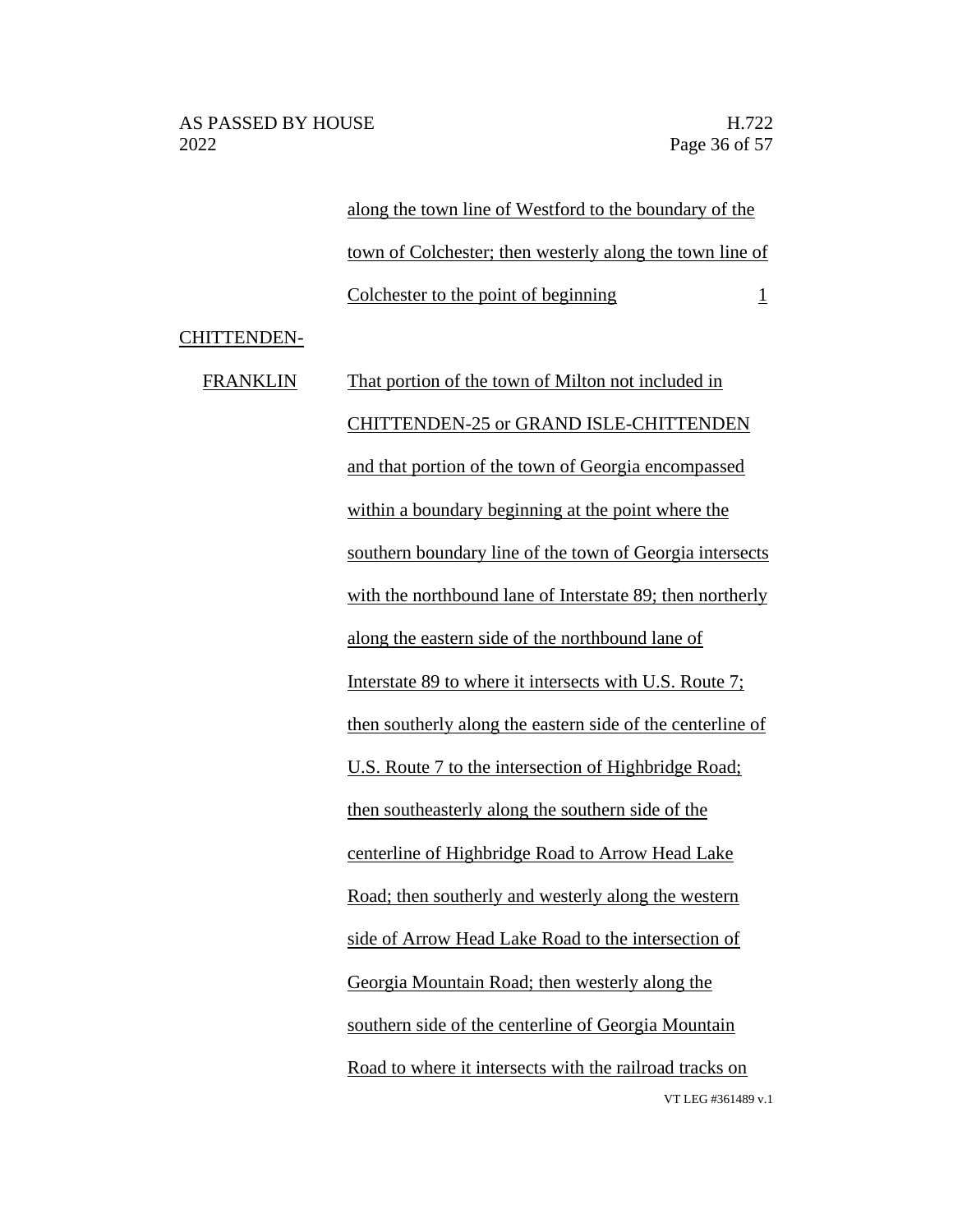VT LEG #361489 v.1 the southern bank of the Lamoille River; then southerly along the western side of the railroad tracks to the boundary of the town of Milton; then northeasterly along the town line of Milton to the point of beginning2 ESSEX- CALEDONIA Bloomfield, Brunswick, Burke, East Haven, Ferdinand, Granby, Guildhall, Lunenburg, Maidstone, and Victory1 ESSEX- ORLEANS Averill, Avery's Gore, Brighton, Canaan, Charleston, Holland, Lemington, Lewis, Morgan, Norton, Warner's Grant, and Warren's Gore 1 FRANKLIN-1 Fairfax and that portion of the town of Georgia not included in CHITTENDEN-FRANKLIN 2 FRANKLIN-2 That portion of the Town of St. Albans encompassed within a boundary beginning at the point where the southern boundary line of the Town of St. Albans intersects with U.S. Route 7; then northeasterly along the northwestern side of the centerline of U.S. Route 7 to the boundary of the City of St. Albans; then northwesterly along the town line of the City of St. Albans to the intersection of Congress Street; then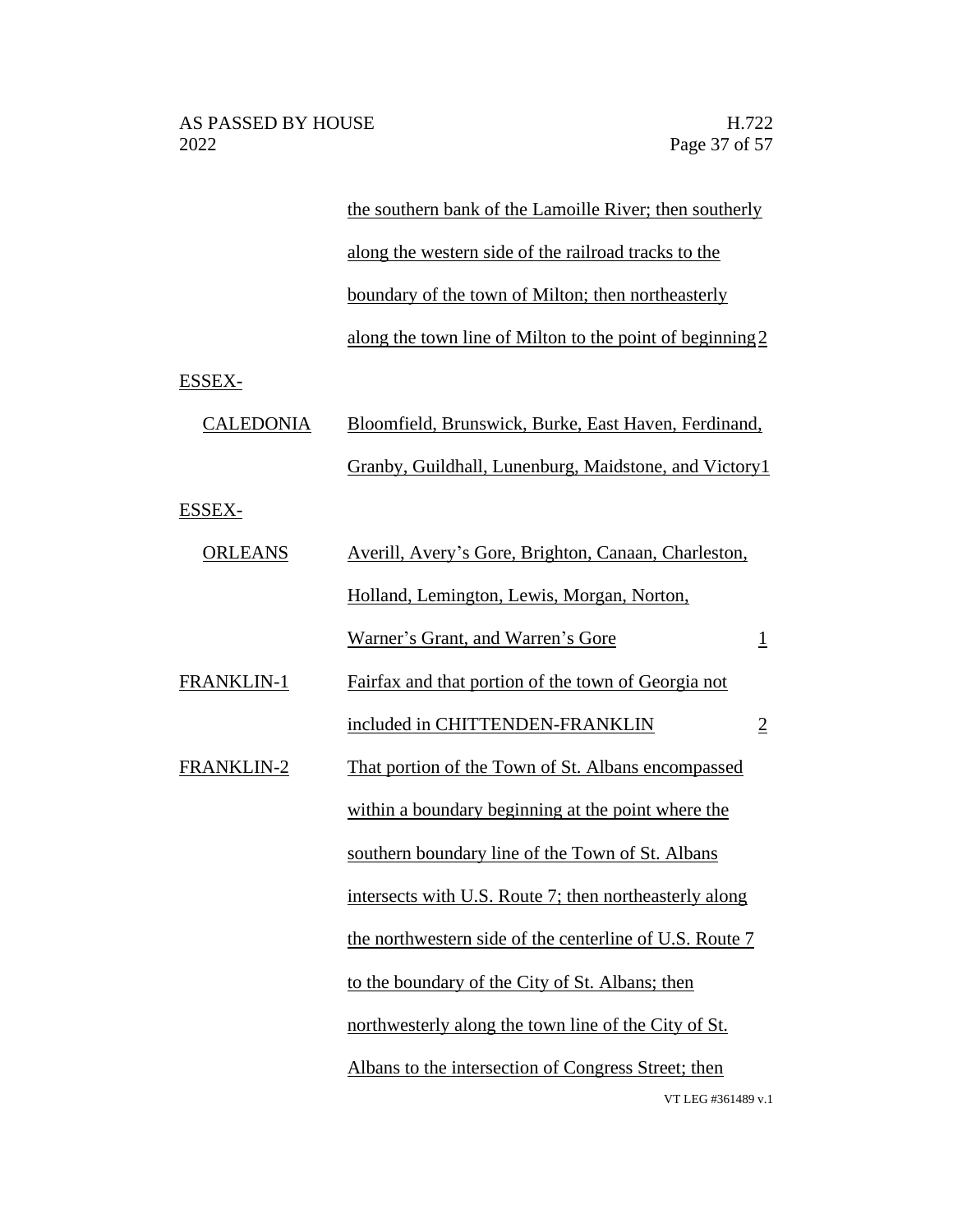1

easterly along the northern side of the centerline of Congress Street to the intersection of VT Route 104; then northeasterly along the northwestern side of the centerline of VT Route 104 to where it intersects with the southbound lane of Interstate 89; then southerly along the eastern side of the southbound lane of Interstate 89 to the boundary of the town of Fairfield; then northeasterly along the town line of Fairfield to the boundary of the town of Swanton; then northwesterly along the town line of Swanton to the boundary of the town of North Hero; then southerly along the town line of North Hero to the boundary of the town of Grand Isle; then southerly along the town line of Grand Isle to the boundary of the town of Georgia; then northeasterly along the town line of Georgia to the point of beginning

VT LEG #361489 v.1 FRANKLIN-3 That portion of the City of St. Albans encompassed within a boundary beginning at the point where the southwestern boundary line of the City of St. Albans intersects with the property boundary line between 2 Bowles Lane and 28 Guyette Circle; then northeasterly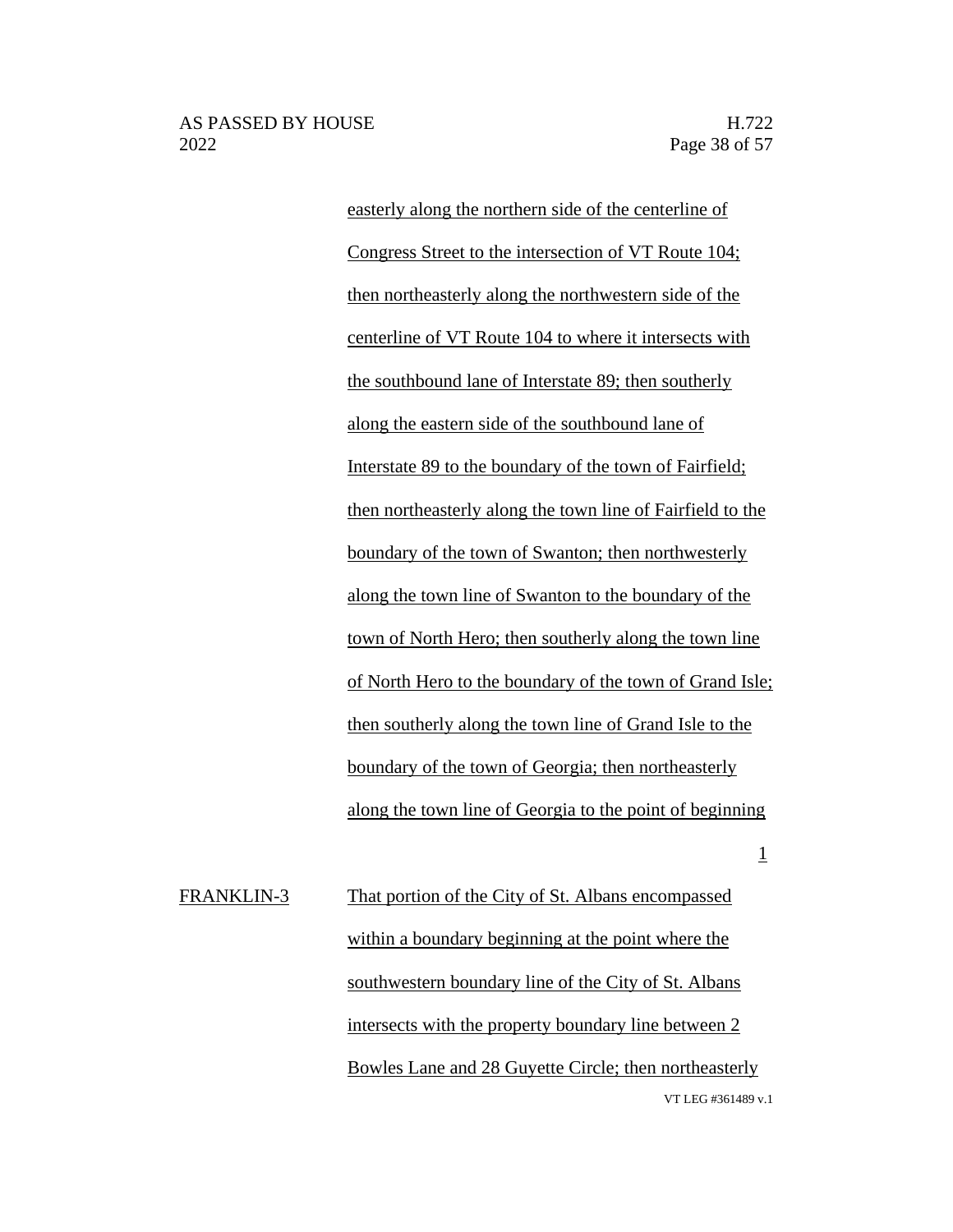along the northwestern side of the property boundary line between 2 Bowles Lane and 28 Guyette Circle to the intersection of Bowles Lane, Guyette Circle, and Edward Street; then northeasterly along the northwestern side of the centerline of Edward Street to the intersection of Lake Street; then easterly along the northern side of the centerline of Lake Street to the intersection of U.S. Route 7; then southerly along the eastern side of the centerline of U.S. Route 7 to the intersection of Diamond Street; then easterly along the northern side of the centerline of Diamond Street to the intersection of Lincoln Avenue; then northerly along the western side of the centerline of Lincoln Avenue to the intersection of Fairfield Street; then southeasterly along the northeastern side of Fairfield Street to the boundary line of the Town of St. Albans; then northerly along the town line of the Town of St. Albans, then follow the town line to the point of beginning  $1$ FRANKLIN-4 Sheldon and Swanton 2 FRANKLIN-5 Berkshire, Franklin, Highgate, and Richford 2 FRANKLIN-6 Bakersfield, Fairfield, and Fletcher 1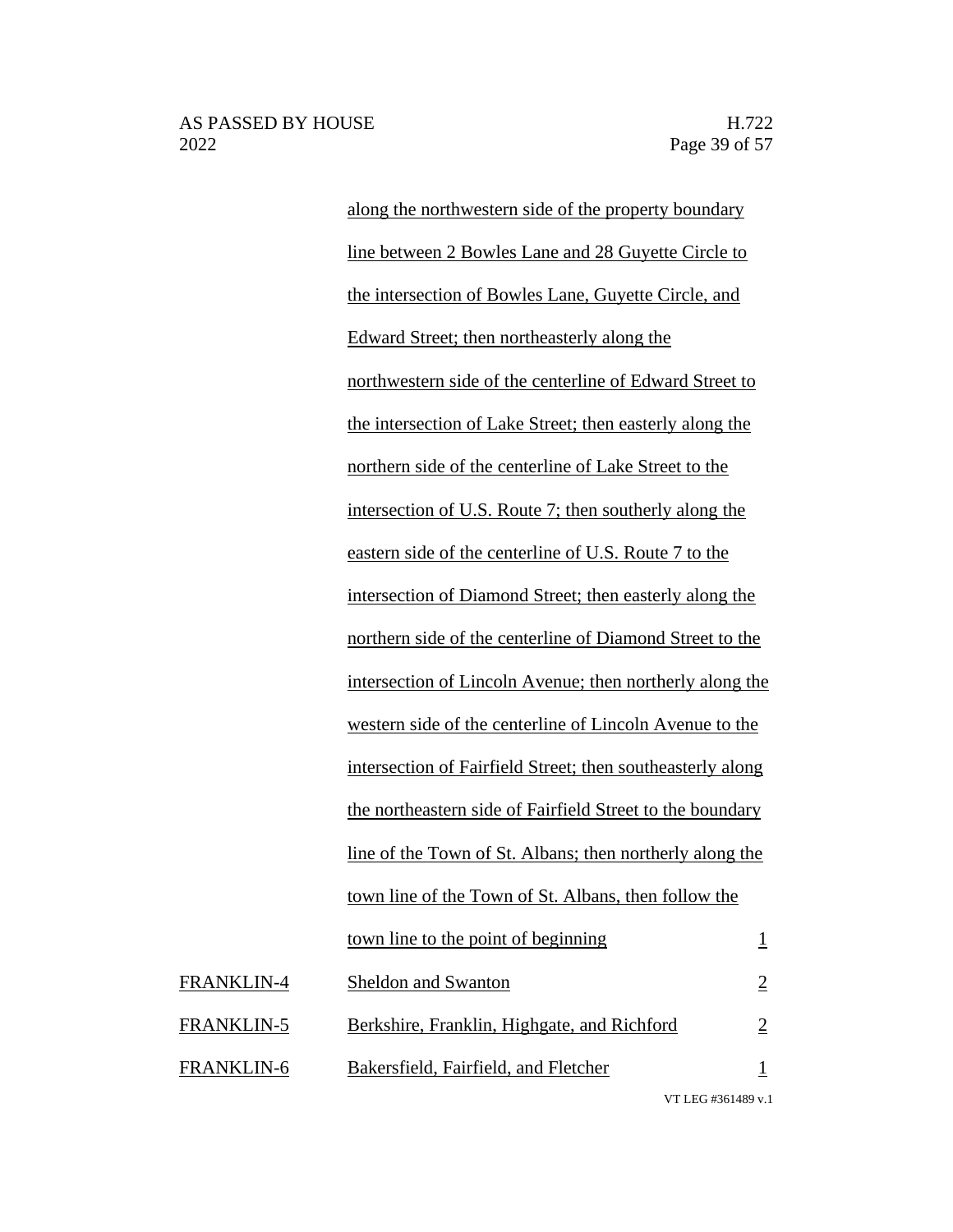| FRANKLIN-7         | <b>Enosburgh and Montgomery</b>                            | $\overline{1}$ |
|--------------------|------------------------------------------------------------|----------------|
| <b>FRANKLIN-8</b>  | That portion of the City of St. Albans not included in     |                |
|                    | FRANKLIN-3 and that portion of the Town of St.             |                |
|                    | Albans not included in FRANKLIN-2                          | $\overline{1}$ |
| <b>GRAND ISLE-</b> |                                                            |                |
| <b>CHITTENDEN</b>  | Alburgh, Grand Isle, Isle La Motte, North Hero, South      |                |
|                    | Hero, and that portion of the town of Milton               |                |
|                    | encompassed within a boundary beginning at the point       |                |
|                    | where the northern boundary line of the town of Milton     |                |
|                    | intersects with the southbound lane of Interstate 89; then |                |
|                    | southerly along the western side of the southbound lane    |                |
|                    | of Interstate 89 to where it intersects with the Lamoille  |                |
|                    | River; then southeasterly along the northwestern side of   |                |
|                    | the Lamoille River to where it intersects with the         |                |
|                    | boundary of the town of Colchester; then westerly along    |                |
|                    | the town line of Colchester to the boundary of the town    |                |
|                    | of South Hero; then northerly along the town line of       |                |
|                    | South Hero to the boundary of the town of Grand Isle;      |                |

then northerly along the town line of Grand Isle to the boundary of the town of Georgia; then southeasterly

VT LEG #361489 v.1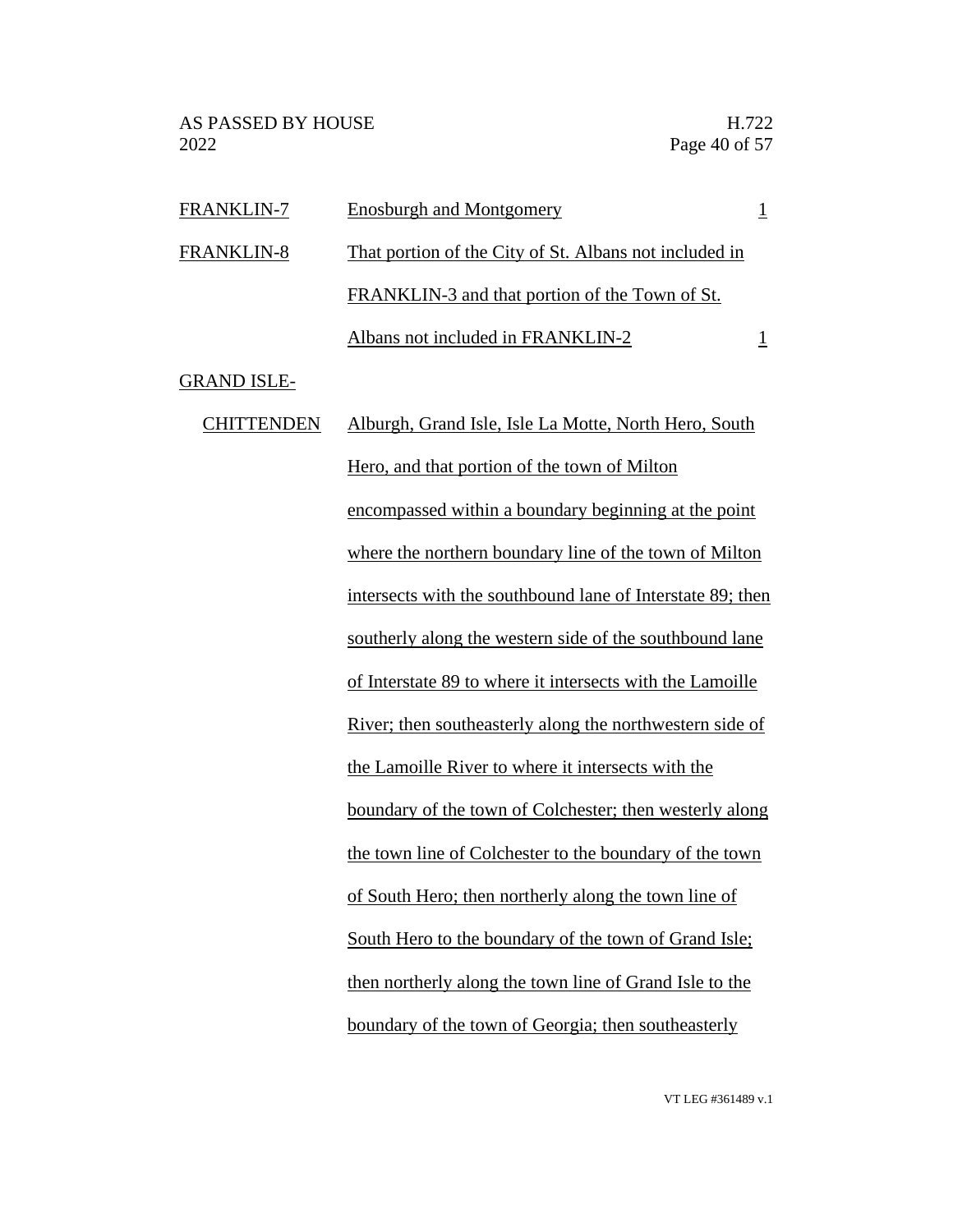VT LEG #361489 v.1 along the town line of Georgia to the point of beginning 2 LAMOILLE-1 That portion of the town of Stowe encompassed within a boundary beginning at the point where the northeastern boundary line of the town of Stowe intersects with Moulton Lane; then southeasterly along the southwestern side of the centerline of Moulton Lane to where it intersects with the Sterling Brook; then southerly along the western side of Sterling Brook to the point it becomes the Waterbury River; then southerly along the western side of the Waterbury River to where it intersects with West Hill Road; then southeasterly along the southwestern side of the centerline of West Hill Road to the intersection of VT Route 100; then briefly northeasterly along the southeastern side of the centerline of VT Route 100 to the intersection of Brush Hill Road; then easterly along the southern side of the centerline of Brush Hill Road to the intersection of Brownsville Road; then easterly along the southern side of the centerline of Brownsville Road to the intersection of Moss Glen Falls Road; then northerly along the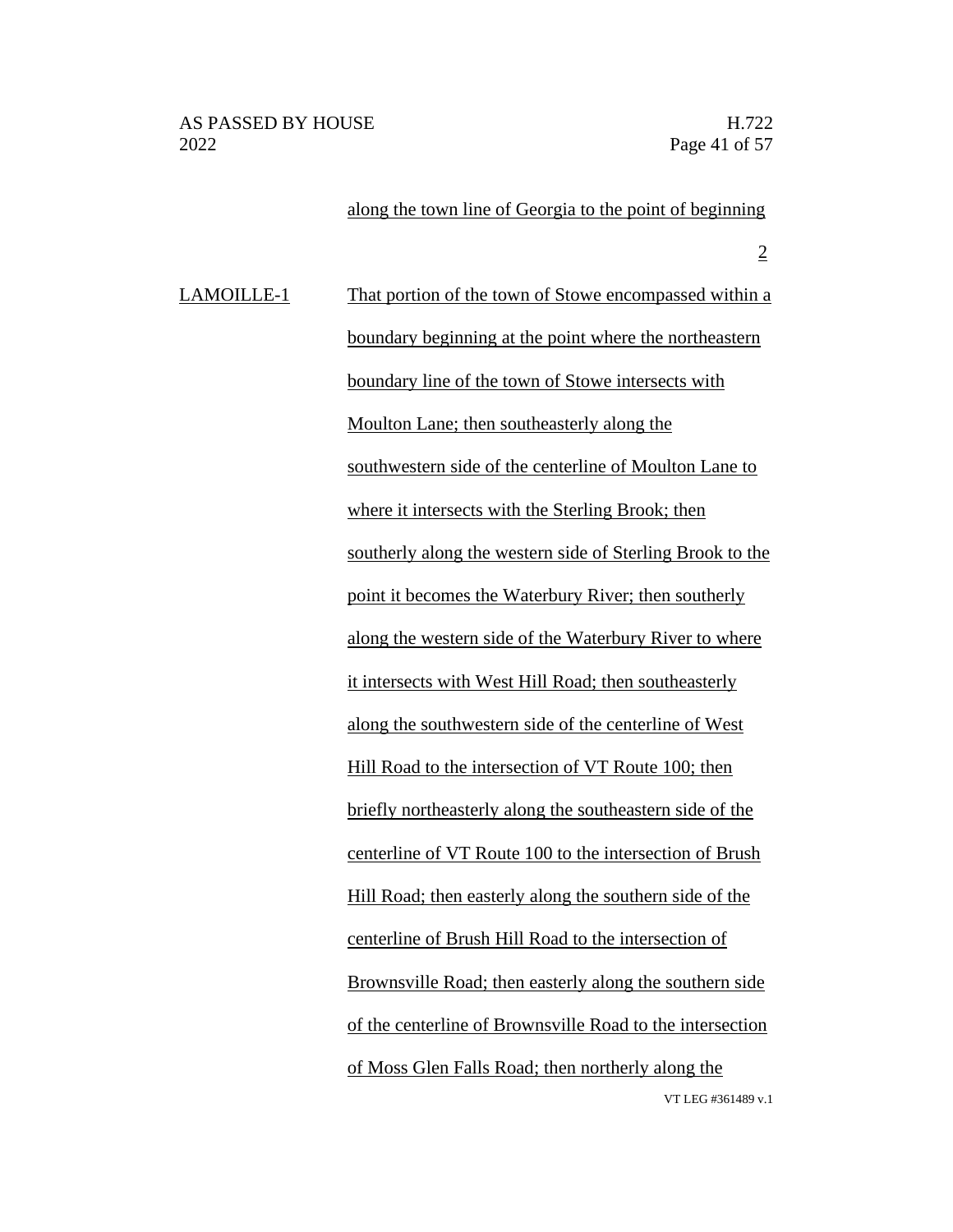eastern side of the centerline of Moss Glen Falls Road to the intersection of Randolph Road; then briefly easterly along the southern side of the centerline of Randolph Road to the intersection of Elmore Mountain Road; then easterly along the southern side of the centerline of Elmore Mountain Road to the boundary of the town of Morristown; then easterly along the town line of Morristown to the boundary of the town of Worcester; then southwesterly along the town line of Worcester to the boundary of the town of Waterbury; then westerly along the town line of Waterbury to the boundary of the town of Bolton; then westerly along the town line of Bolton to the boundary of the town of Underhill; then northerly along the town line of Underhill to the boundary of the town of Cambridge; then northerly along the town line of Cambridge to the boundary of the town of Morristown; then southeasterly along the town  $\lim_{h \to 0}$  of Morristown to the point of beginning 1 LAMOILLE-2 Belvidere, Hyde Park, Johnson, and Wolcott 2 LAMOILLE-3 Cambridge and Waterville 1

VT LEG #361489 v.1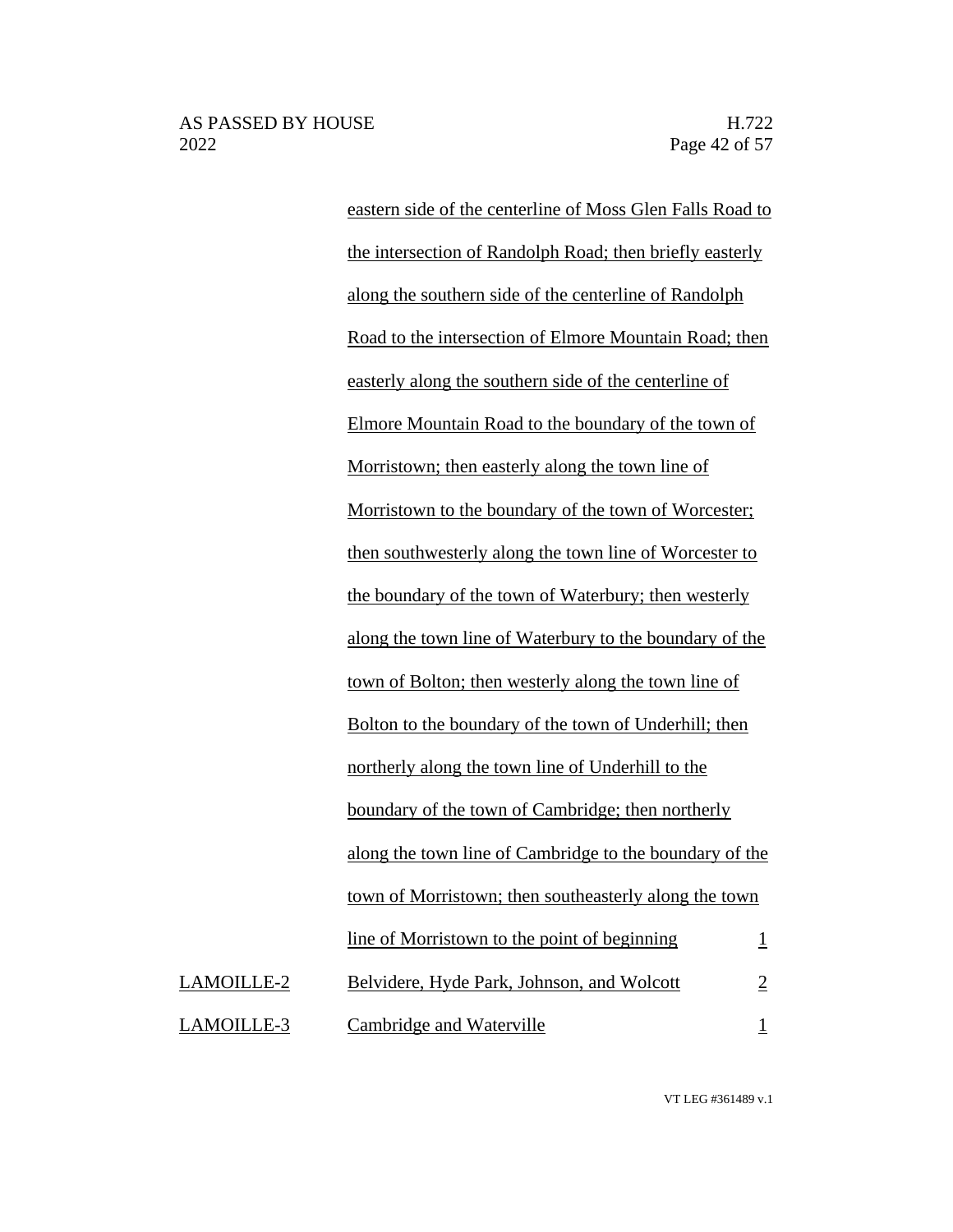# LAMOILLE-

| <b>WASHINGTON</b> | Elmore, Morristown, Woodbury, Worcester, and that         |                |
|-------------------|-----------------------------------------------------------|----------------|
|                   | portion of Stowe not included in LAMOILLE-1               | $\overline{2}$ |
| ORANGE-1          | Corinth, Orange, Vershire, and Washington                 | $\mathbf{1}$   |
| ORANGE-2          | Bradford, Fairlee, and West Fairlee                       | $\overline{1}$ |
| ORANGE-3          | Chelsea and that portion of the town of Williamstown      |                |
|                   | encompassed within a boundary beginning at the point      |                |
|                   | where the northern boundary line of the town of           |                |
|                   | Williamstown intersects with McGlynn Road; then           |                |
|                   | southerly along the western side of the centerline of     |                |
|                   | McGlynn Road to the intersection of Graniteville Road;    |                |
|                   | then briefly westerly along the northern side of the      |                |
|                   | centerline of Graniteville Road to the intersection of    |                |
|                   | Martin Road; then easterly along the southern side of the |                |
|                   | centerline of Martin Road to the intersection of          |                |
|                   | Therriault Hill Road; then easterly along the southern    |                |
|                   | side of the centerline of Therriault Hill Road to the     |                |
|                   | intersection of Sugarhouse Road; then easterly along the  |                |
|                   | southern side of the centerline of Sugarhouse Road to     |                |
|                   | the boundary of the town of Washington; then southerly    |                |
|                   | along the town line of Washington to the boundary of      |                |
|                   | VT LEG #361489 v.1                                        |                |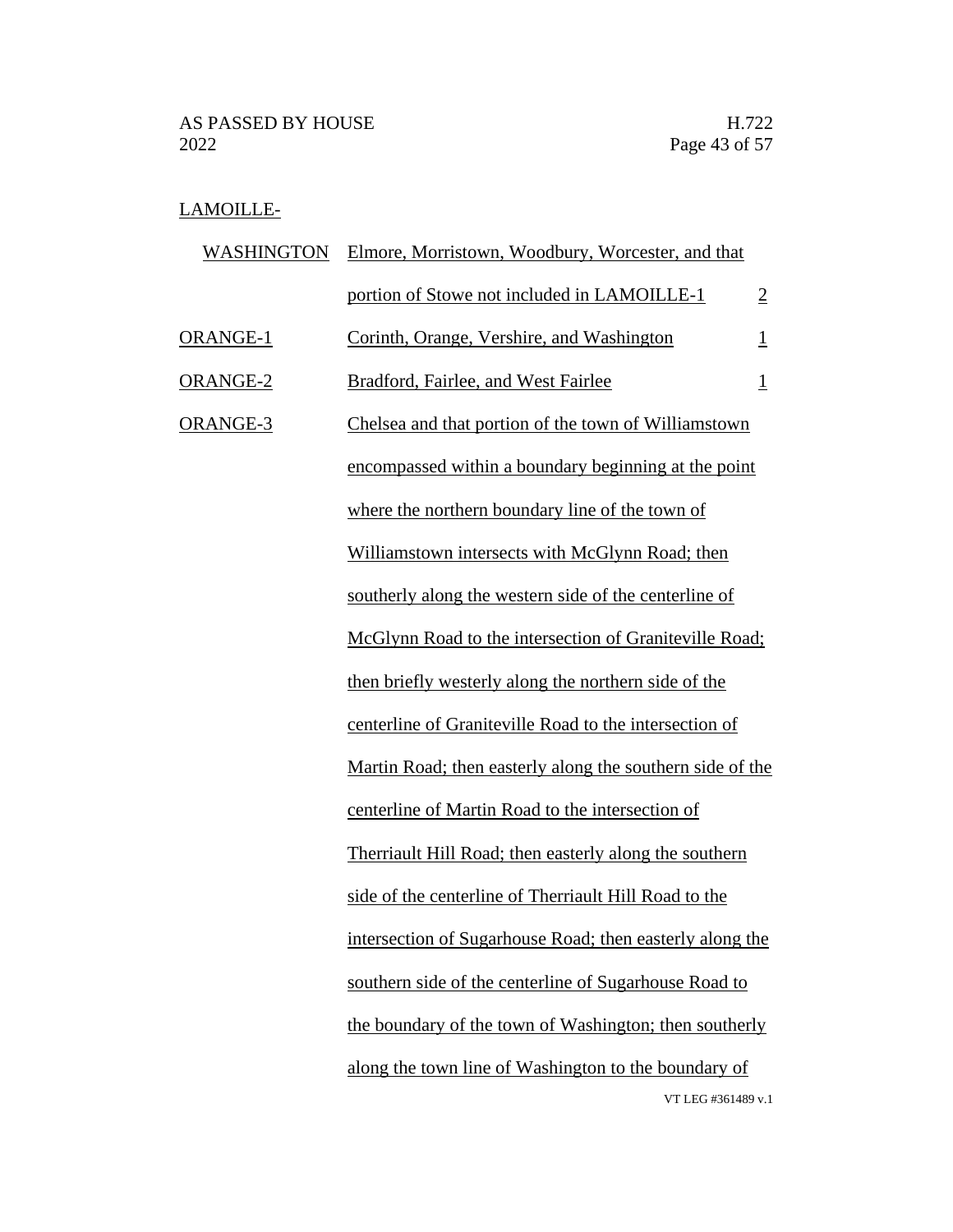|                    | the town of Chelsea; then westerly along the town line     |                          |
|--------------------|------------------------------------------------------------|--------------------------|
|                    | of Chelsea to the boundary of the town of Brookfield;      |                          |
|                    | then westerly along the town line of Brookfield to         |                          |
|                    | boundary of the town of Northfield; then northerly along   |                          |
|                    | the town line of Northfield to the boundary of the town    |                          |
|                    | of Berlin; then easterly and northerly along the town line |                          |
|                    | of Berlin to the boundary of the Town of Barre; then       |                          |
|                    | easterly along the town line of Barre to the point of      |                          |
|                    | beginning                                                  | $\perp$                  |
| ORANGE-            |                                                            |                          |
| <b>CALEDONIA</b>   | Groton, Newbury, and Topsham                               | $\overline{1}$           |
| <b>ORANGE-</b>     |                                                            |                          |
| <b>WASHINGTON-</b> |                                                            |                          |
| <b>ADDISON</b>     | Braintree, Brookfield, Granville, Randolph, and            |                          |
|                    | Roxbury                                                    | $\overline{2}$           |
| <b>ORLEANS-1</b>   | Derby                                                      | $\mathbf{1}$             |
| <b>ORLEANS-2</b>   | <b>Newport City</b>                                        | $\mathbf{\underline{1}}$ |
| <b>ORLEANS-3</b>   | Barton, Brownington, and Westmore                          | $\overline{\mathbf{1}}$  |
| <b>ORLEANS-4</b>   | Albany, Craftsbury, Glover, and Greensboro                 | $\mathbf 1$              |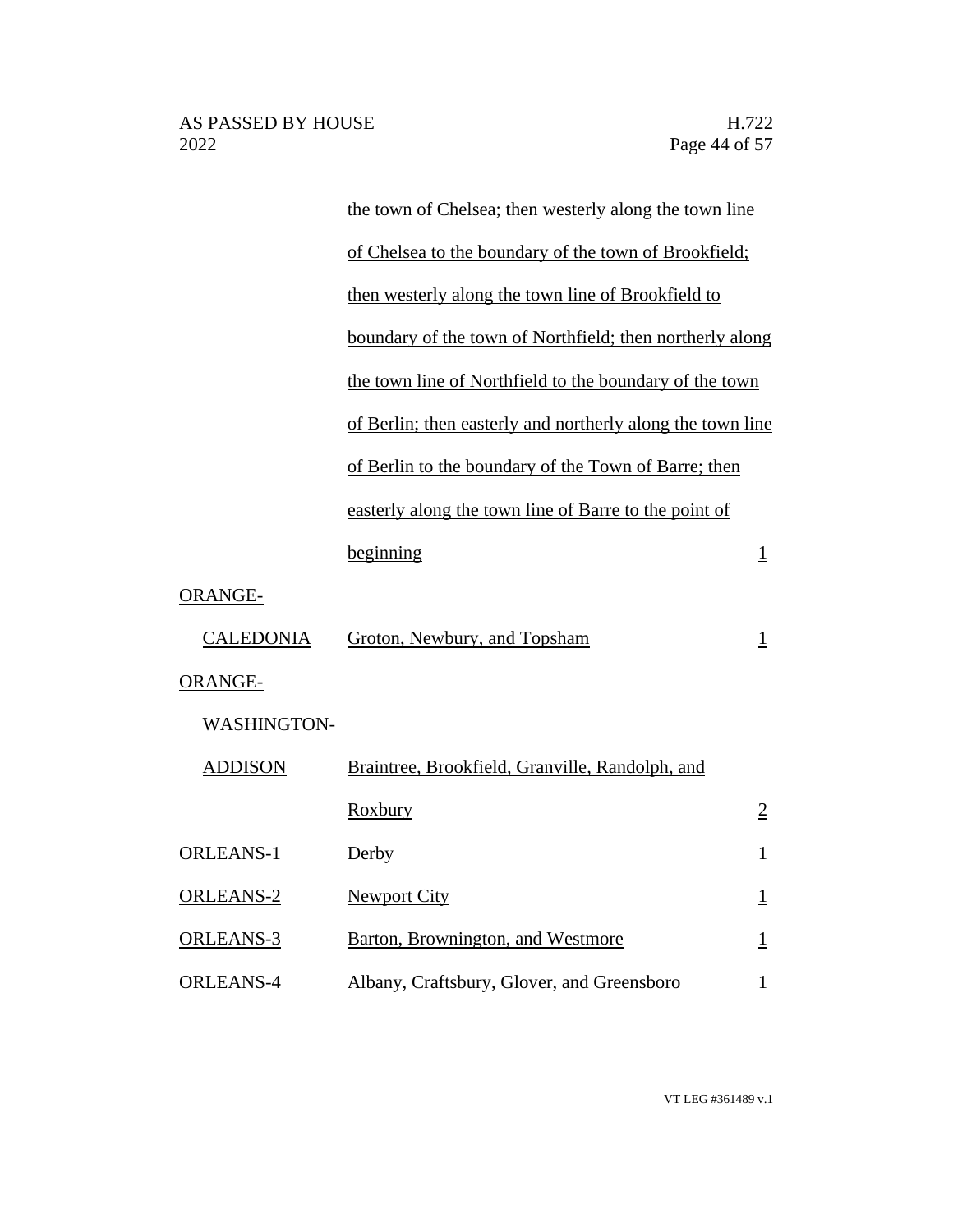# ORLEANS-

| <b>LAMOILLE</b>  | Coventry, Eden, Irasburg, Jay, Lowell, Newport Town,           |
|------------------|----------------------------------------------------------------|
|                  | Troy, and Westfield<br>$\overline{2}$                          |
| <b>RUTLAND-1</b> | Ira, Poultney, and that portion of the town of Wells not       |
|                  | in RUTLAND-BENNINGTON<br>$\overline{\mathbf{1}}$               |
| <b>RUTLAND-2</b> | Clarendon, Wallingford, West Rutland, and                      |
|                  | that portion of Rutland Town not included in                   |
|                  | <b>RUTLAND-4</b><br>$\overline{2}$                             |
| <b>RUTLAND-3</b> | Castleton<br>$\overline{1}$                                    |
| RUTLAND-4        | That portion of Rutland City not included in                   |
|                  | RUTLAND-5, RUTLAND-6, or RUTLAND-7, and that                   |
|                  | portion of Rutland Town encompassed within a                   |
|                  | boundary beginning at the point where the northern             |
|                  | boundary line of Rutland Town intersects with North            |
|                  | Grove Street; then southerly along the eastern side of the     |
|                  | centerline of North Grove Street to the boundary of            |
|                  | Rutland City; then easterly along the northern side of the     |
|                  | city line of Rutland City to the intersection of U.S.          |
|                  | <u>Route 4; then northeasterly along the northwestern side</u> |
|                  | of the centerline of U.S. Route 4 to the boundary of the       |
|                  | town of Mendon; then northerly along the town line of          |
|                  | VT LEG #361489 v.1                                             |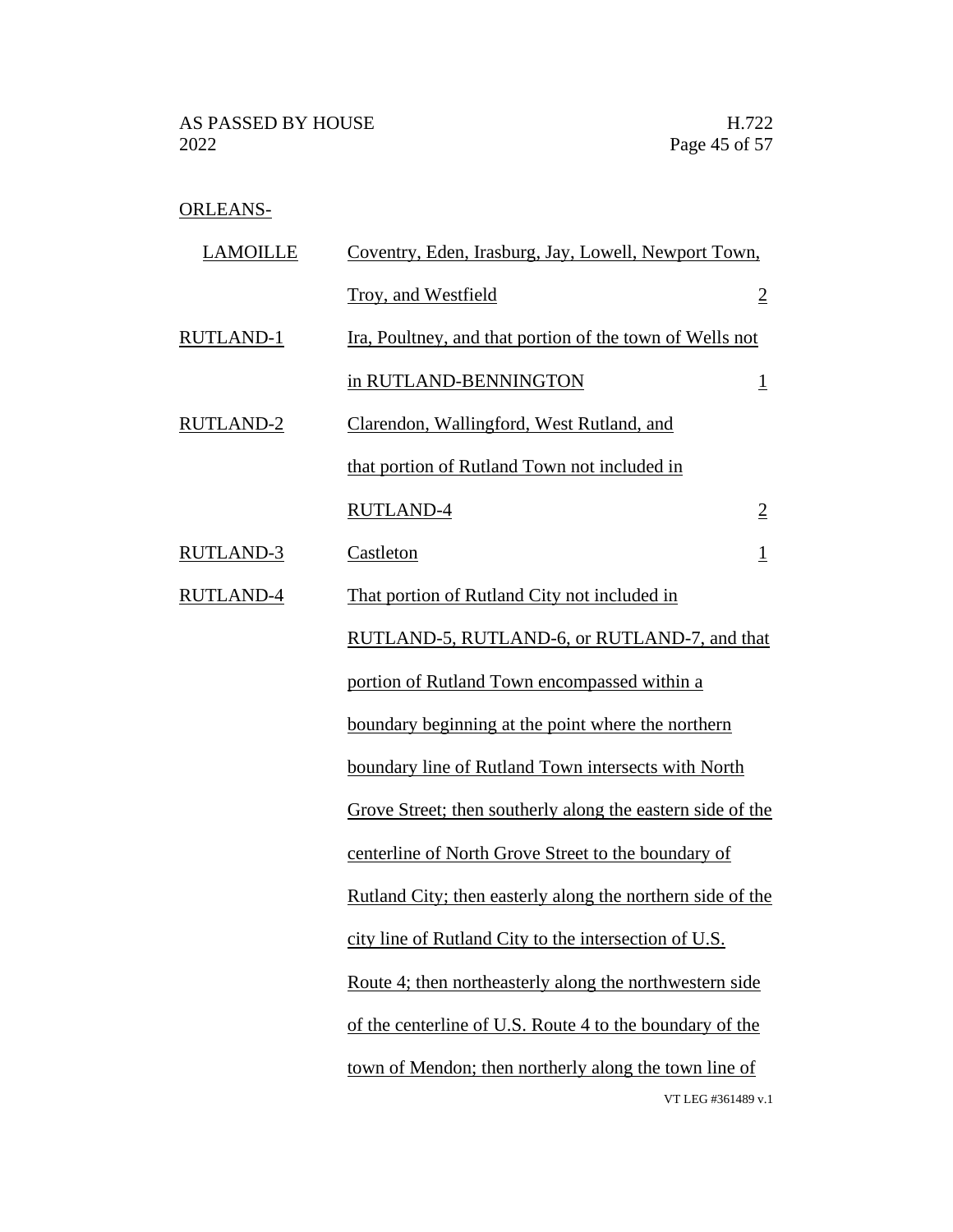AS PASSED BY HOUSE H.722 2022 Page 46 of 57

Mendon to the boundary of the town of Pittsford; then westerly along the town line of Pittsford to the point of beginning 1 RUTLAND-5 That portion of Rutland City encompassed within a boundary beginning at the point where the northeastern boundary line of Rutland City intersects with U.S. Route 4; then southwesterly along the southeastern side of the centerline of U.S. Route 4 to the intersection of East Street; then southerly along the eastern side of the centerline of East Street to the intersection of Jackson Avenue; then briefly westerly along the southern side of the centerline of Jackson Avenue to intersection of U.S. Route 7; then southerly along the eastern side of the centerline of U.S. Route 7 to the intersection of Allen Street; then briefly easterly along the northern side of the centerline of Allen Street to where it intersects with the railroad tracks; then southeasterly along the northeastern side of the railroad tracks to where the railroad tracks intersect with the boundary of Rutland Town; then easterly along the town line of Rutland

VT LEG #361489 v.1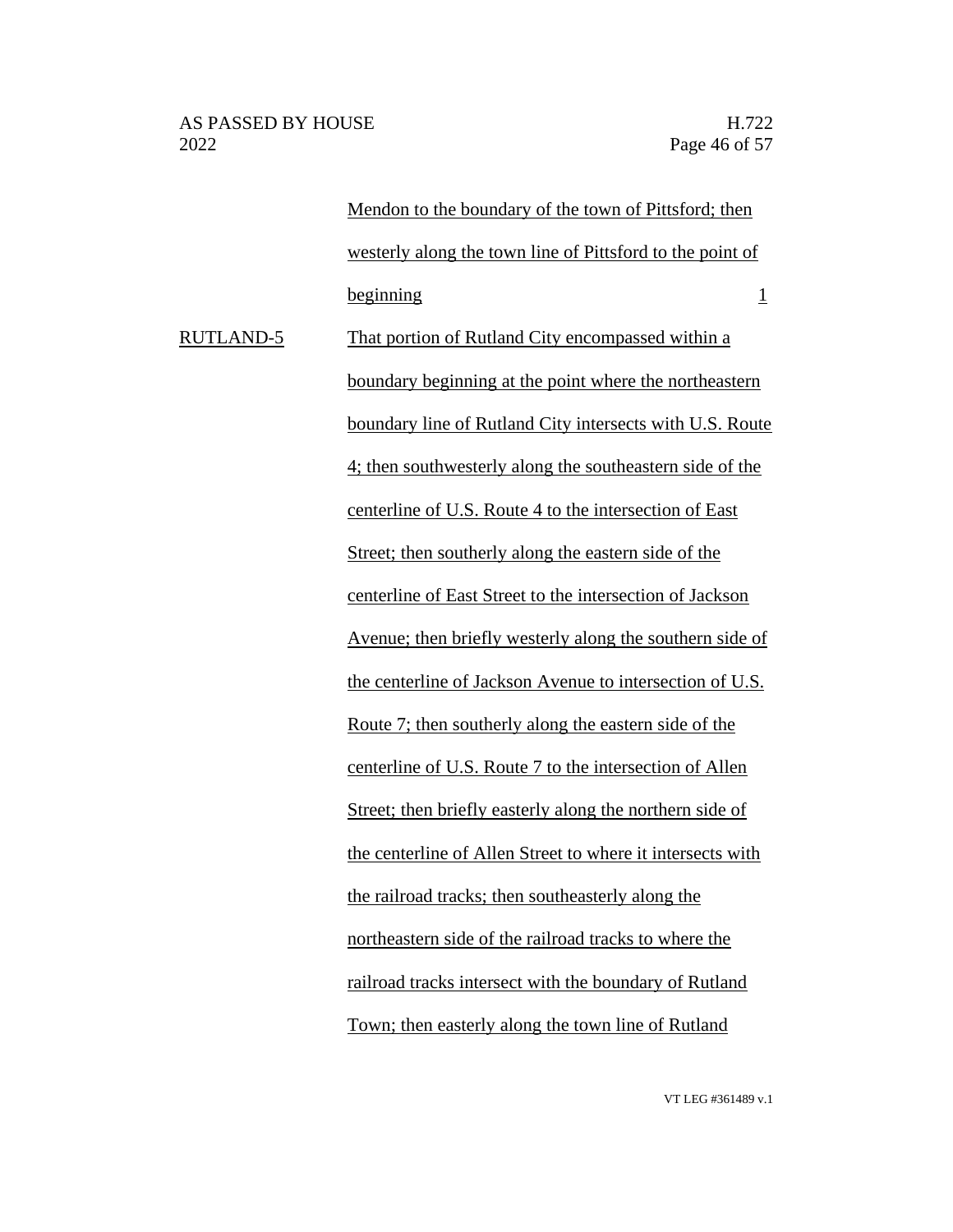VT LEG #361489 v.1 Town, then follow the town line of Rutland Town to the point of beginning 1 RUTLAND-6 That portion of Rutland City encompassed within a boundary beginning at the point where the western boundary line of Rutland City intersects with West Street; then easterly along the southern side of the centerline of West Street to the intersection of U.S. Route 7; then northerly along the eastern side of the centerline of U.S. Route 7 to intersection of U.S. Route 4; then easterly along the southern side of the centerline of U.S. Route 4 to the intersection of East Street; then southerly along the western side of the centerline of East Street to the intersection of Jackson Avenue; then westerly along the northern side of the centerline of Jackson Avenue to the intersection of U.S. Route 7; then southerly along the western side of the centerline of U.S. Route 7 to the intersection of Allen Street; then briefly easterly along the southern side of the centerline of Allen Street to where it intersects with the railroad tracks; then southeasterly along the southwestern side of the railroad tracks to where the railroad tracks intersect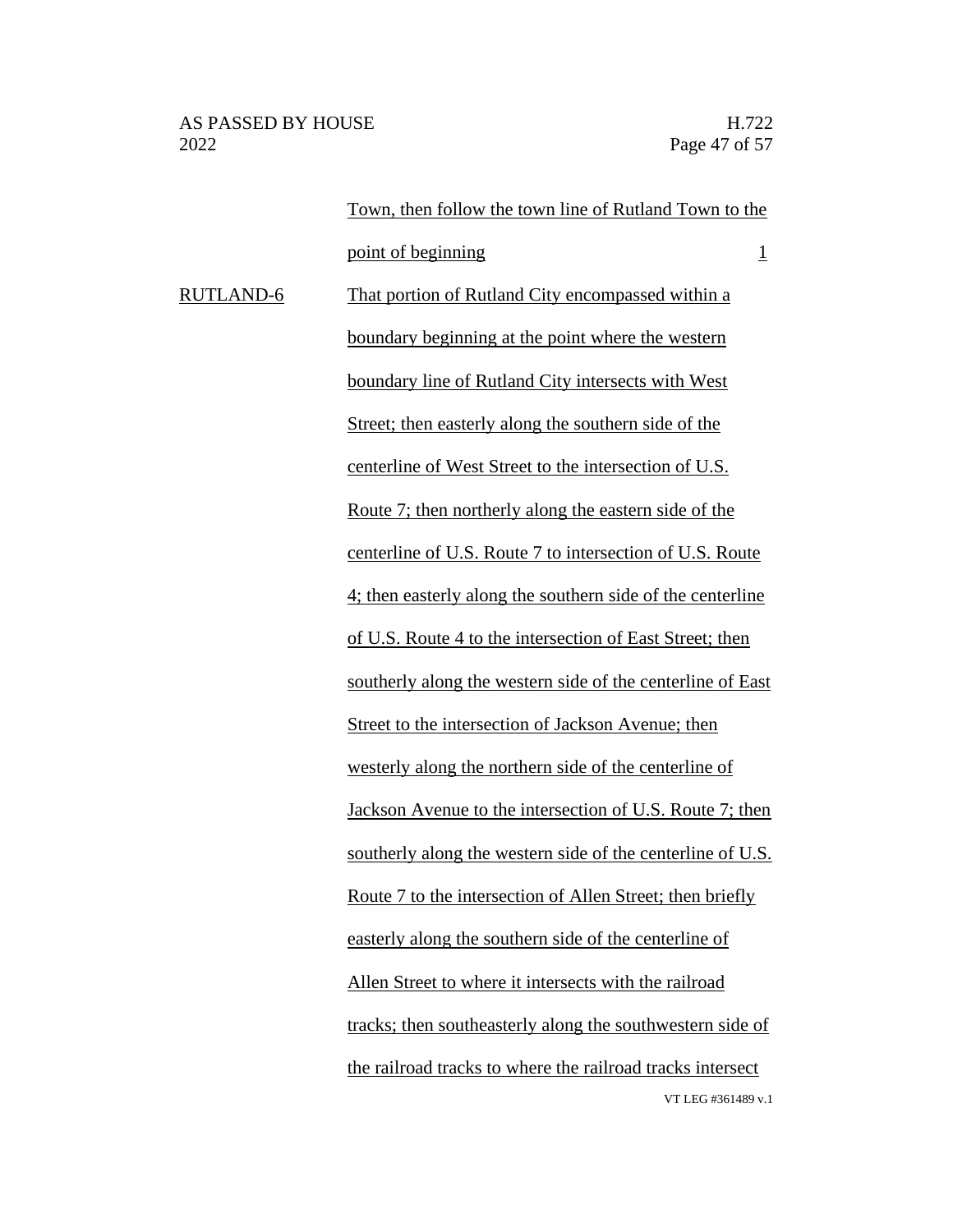VT LEG #361489 v.1 with the boundary of Rutland Town; then westerly along the town line of Rutland Town; then follow the town line of Rutland Town to the point of beginning  $1$ RUTLAND-7 That portion of Rutland City encompassed within a boundary beginning at the point where the western boundary line of Rutland City intersects with West Street; then easterly along the northern side of the centerline of West Street to the intersection of Church Street; then northerly along the western side of the centerline of Church Street to intersection of North Street; then briefly easterly along the northern side of the centerline of North Street to the intersection of Lincoln Avenue; then briefly southerly along the eastern side of the centerline of Lincoln Avenue to the intersection of Melrose Avenue; then easterly along the north side of the centerline of Melrose Avenue to the intersection of U.S. Route 7; then northerly along the western side of the centerline of U.S. Route 7 to the boundary of Rutland Town; then westerly along the town line of Rutland Town; then follow the town line of Rutland Town to the point of beginning  $1$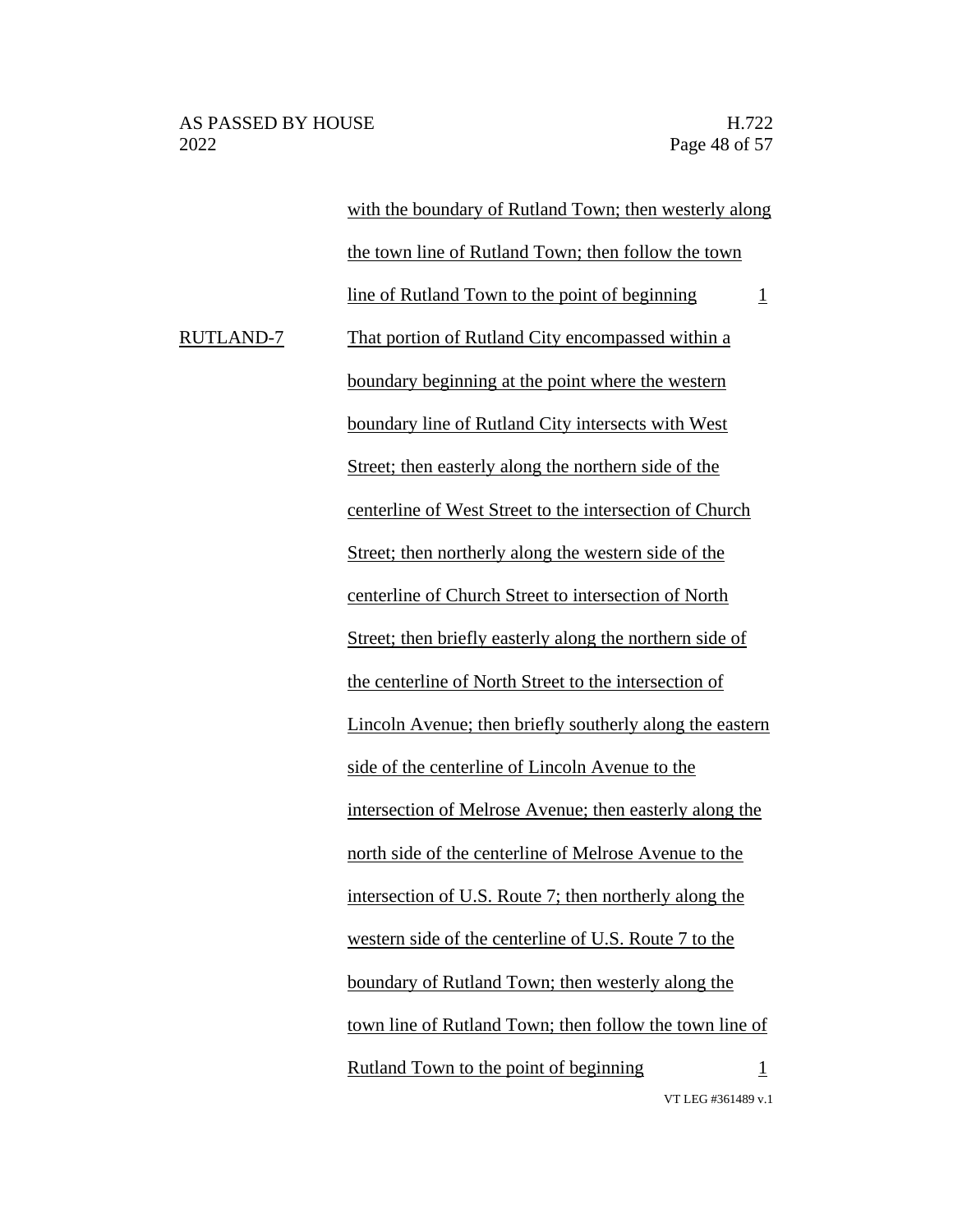| <b>RUTLAND-8</b>  | Pittsford and Proctor                          |  |
|-------------------|------------------------------------------------|--|
| <b>RUTLAND-9</b>  | <b>Brandon</b>                                 |  |
| <b>RUTLAND-10</b> | Benson, Fair Haven, and West Haven             |  |
| RUTLAND-11        | Chittenden, Killington, Mendon, and Pittsfield |  |

RUTLAND-

| <b>BENNINGTON</b> | Middletown Springs, Pawlet, Rupert, Tinmouth, and that     |
|-------------------|------------------------------------------------------------|
|                   | portion of the town of Wells encompassed within a          |
|                   | boundary beginning at the point where the northern         |
|                   | boundary line of Wells intersects with VT Route 30;        |
|                   | then southerly along the eastern side of the centerline of |
|                   | VT Route 30 to the intersection of VT Route 30 and         |
|                   | Main Street; then continuing southwesterly along the       |
|                   | southeastern side of the centerline of VT Route 30 to the  |
|                   | boundary of Pawlet; then easterly along the town line of   |
|                   | Pawlet to the boundary of the town of Tinmouth; then       |
|                   | northerly along the town line of Tinmouth to the           |
|                   | boundary of the town of Middletown Springs; then           |
|                   | northeasterly along the town line of Middletown Springs    |
|                   | to the boundary of the town of Poultney, then westerly     |
|                   | along the town line of Poultney to the point of beginning  |
|                   | $\mathbf{1}$                                               |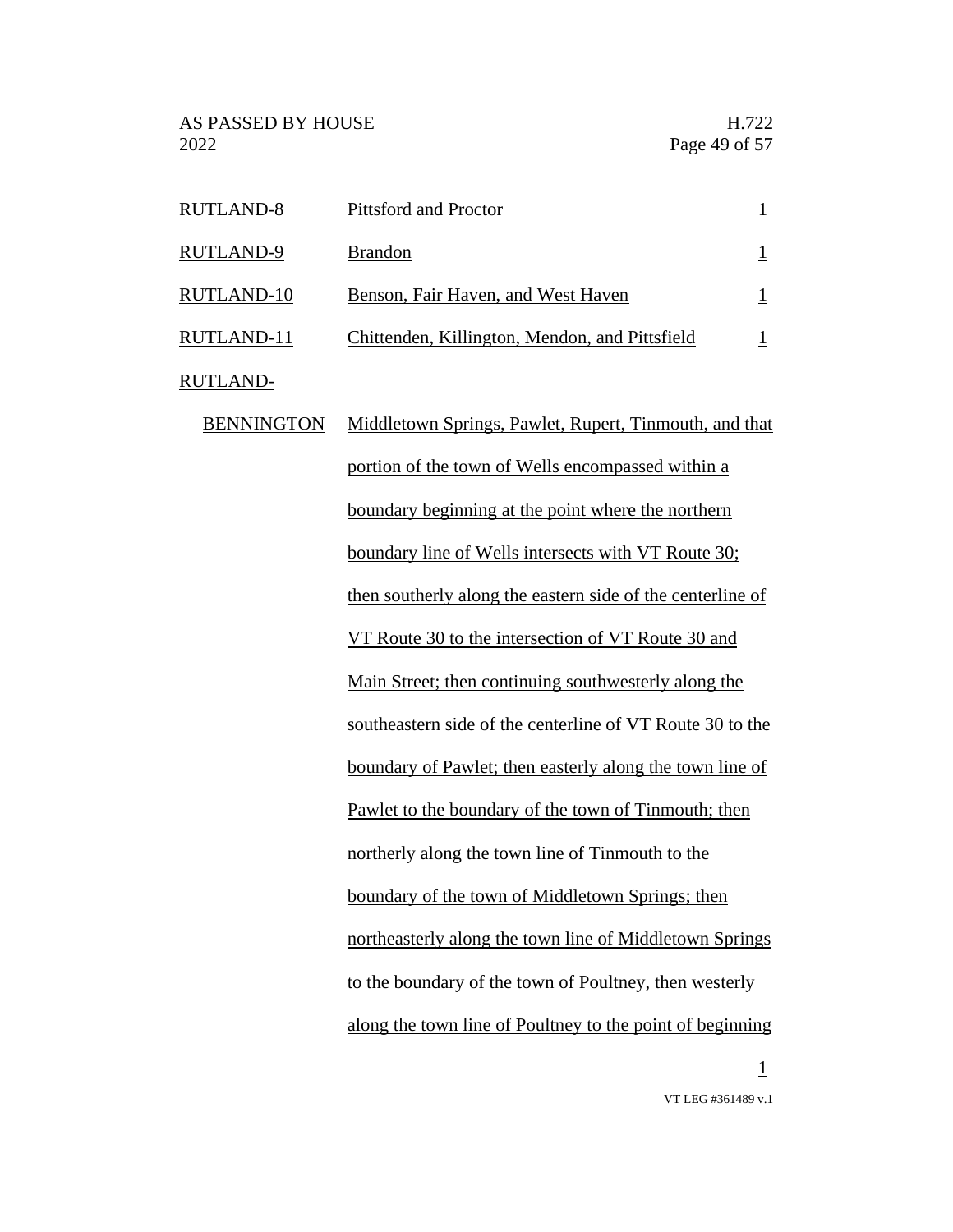RUTLAND-

| <b>WINDSOR</b>      | Ludlow, Mount Holly, and Shrewsbury                  | $\perp$                 |
|---------------------|------------------------------------------------------|-------------------------|
| <b>WASHINGTON-1</b> | <b>Berlin and Northfield</b>                         | $\overline{2}$          |
| <b>WASHINGTON-2</b> | Duxbury, Fayston, Moretown, Waitsfield, and Warren 2 |                         |
| <b>WASHINGTON-3</b> | <b>Barre City</b>                                    | $\overline{2}$          |
| <b>WASHINGTON-4</b> | Montpelier                                           | $\overline{2}$          |
| <b>WASHINGTON-5</b> | <b>East Montpelier and Middlesex</b>                 | $\perp$                 |
| <b>WASHINGTON-6</b> | Calais, Marshfield, and Plainfield                   | $\overline{\mathbf{1}}$ |
| <b>WASHINGTON-</b>  |                                                      |                         |
| <b>CHITTENDEN</b>   | Bolton, Buels Gore, Huntington, and Waterbury        | $\overline{2}$          |
| <b>WASHINGTON-</b>  |                                                      |                         |
| <b>ORANGE</b>       | Barre Town and that portion of the town of           |                         |
|                     | Williamstown not included in ORANGE-3                | $\overline{2}$          |
| WINDHAM-1           | Guilford and Vernon                                  | $\perp$                 |
| WINDHAM-2           | Dover, Jamaica, Somerset, Stratton, and Wardsboro    | $\overline{\mathbf{1}}$ |
| WINDHAM-3           | Brookline, Rockingham, and Westminster               | $\overline{2}$          |
| WINDHAM-4           | Dummerston and Putney                                | $\overline{1}$          |
| WINDHAM-5           | Marlboro, Newfane, and Townshend                     | $\overline{1}$          |
| WINDHAM-6           | Halifax, Wilmington, and Whitingham                  | $\overline{1}$          |
| WINDHAM-7           | That portion of the town of Brattleboro encompassed  |                         |
|                     | within a boundary beginning at the point where the   |                         |
|                     | VT LEG #361489 v.1                                   |                         |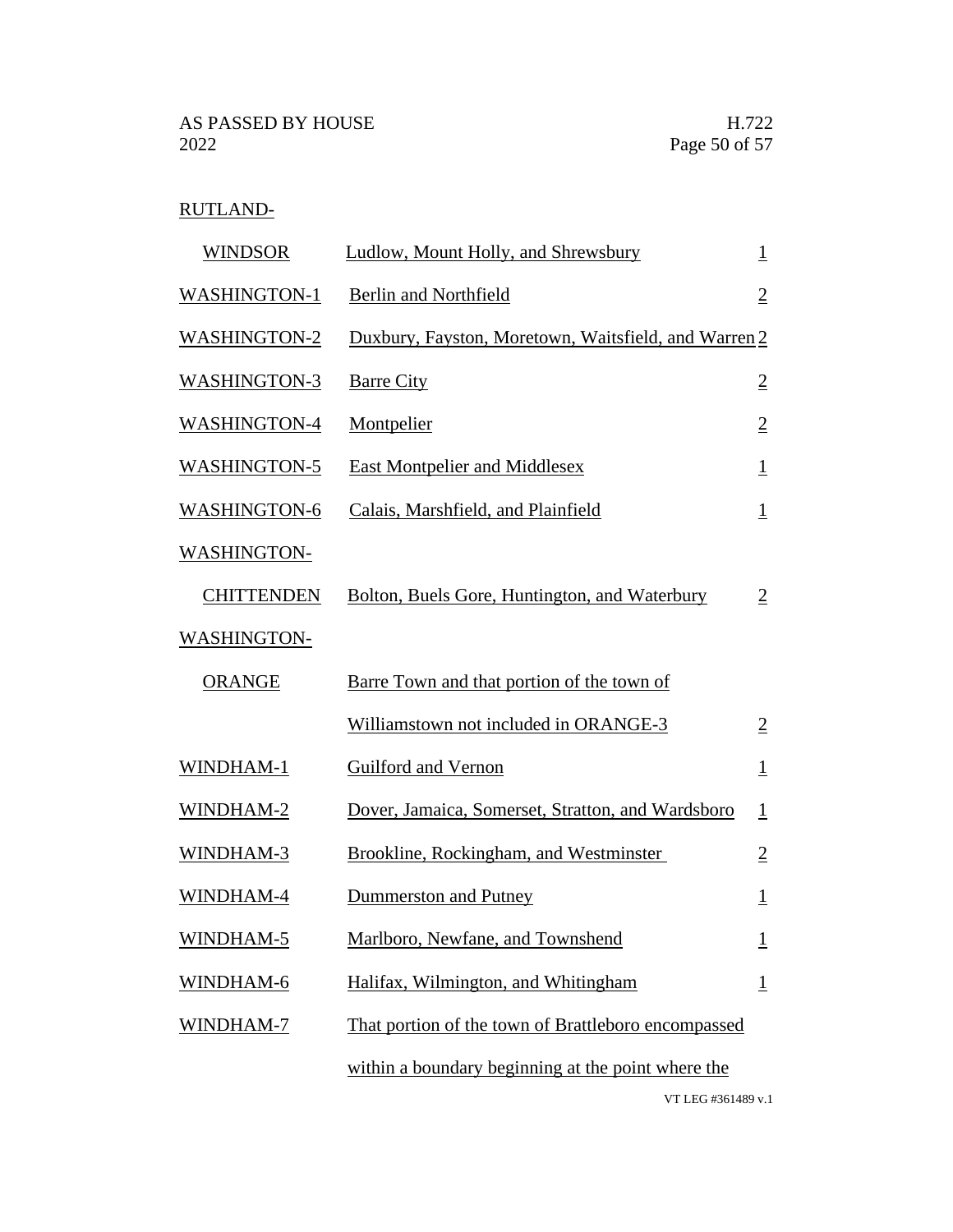VT LEG #361489 v.1 boundary line between the town of Brattleboro and the town of Dummerston intersects with Wickopee Hill Road; then southerly along the western side of the centerline of Wickopee Hill Road and then continuing southerly along the western side of the centerline of Pleasant Valley Road to the intersection of Meadowbrook Road; then northeasterly along the southern side of the centerline of Meadowbrook Road to the intersection of Upper Dummerston Road; then southerly along the western side of the centerline of Upper Dummerston Road to the intersection of East Orchard Street; then southerly along the western side of the centerline of East Orchard Street to the intersection of Orchard Street; then southerly along the western side of the centerline of Orchard Street to the intersection of Western Avenue; then westerly along the northern side of the centerline of Western Avenue to the intersection of Guilford Street; then southerly along the western side of the centerline of Guilford Street to the intersection of Maple Street; then easterly along the southern side of the centerline of Maple Street to where it intersects with tax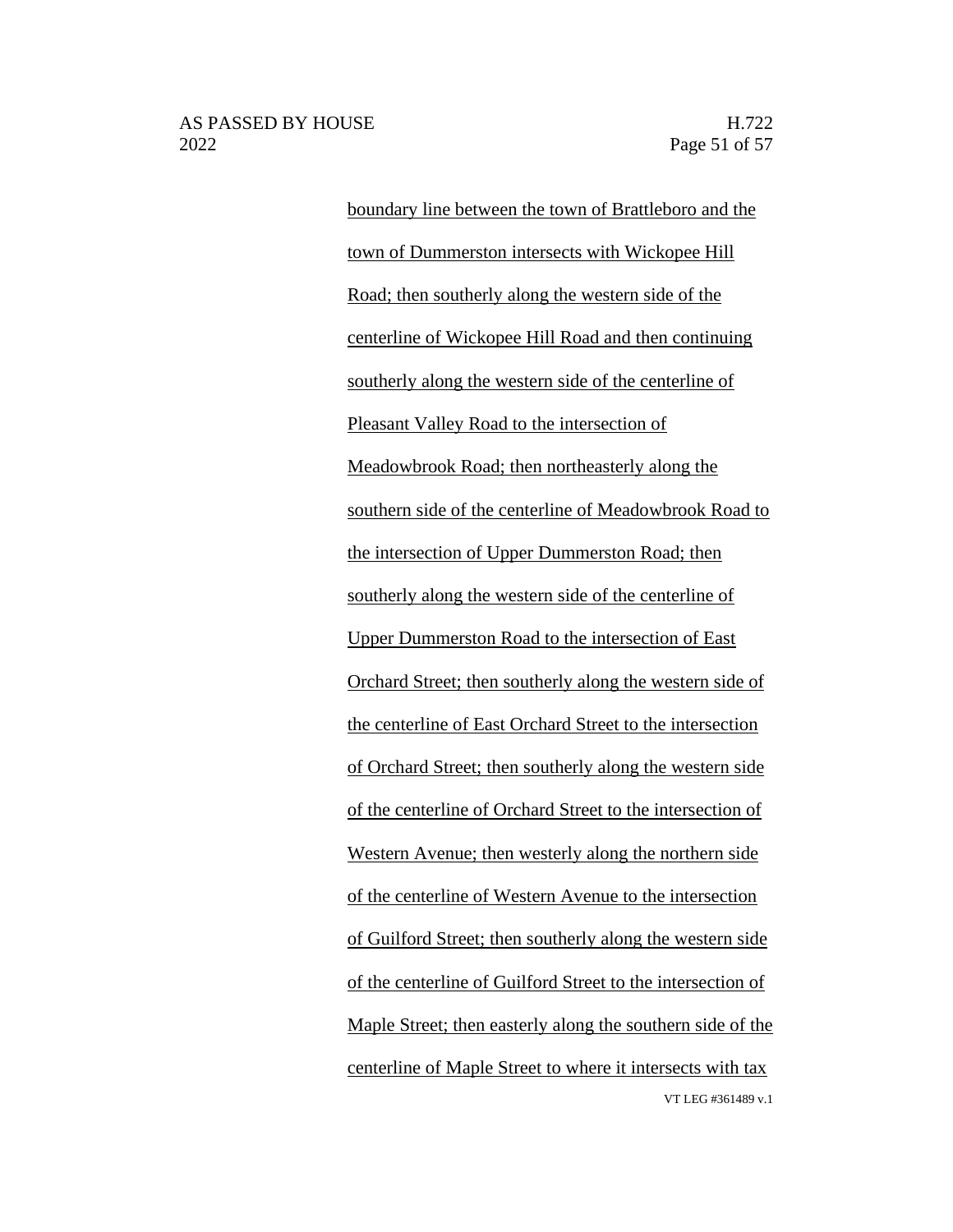map parcel 00110367.000; then southerly along the western side of the western boundary of tax map parcels 00110367.000 and 00110368.000; then westerly along the northern side of the southern boundary of tax parcel 00110369.000 to tax map parcel 00110378.000; then north easterly along the eastern side of the easterly boundary of tax parcel 0110378.000 following the parcel boundary to Guilford Street; then southerly along the western side of the centerline of Guilford Street to the boundary of the town of Guilford; then westerly along the town line of Guilford to the boundary of the town of Marlboro; then northerly along the town line of Marlboro to the boundary of the town of Dummerston; then easterly along the town line of Dummerston to the point of beginning 1 Tax parcel ID numbers in WINDHAM-7 are those numbers recorded in the town clerk's office as of April 1, 2020.

VT LEG #361489 v.1 WINDHAM-8 That portion of the town of Brattleboro encompassed within a boundary beginning at the point where the eastern boundary line of the town of Brattleboro along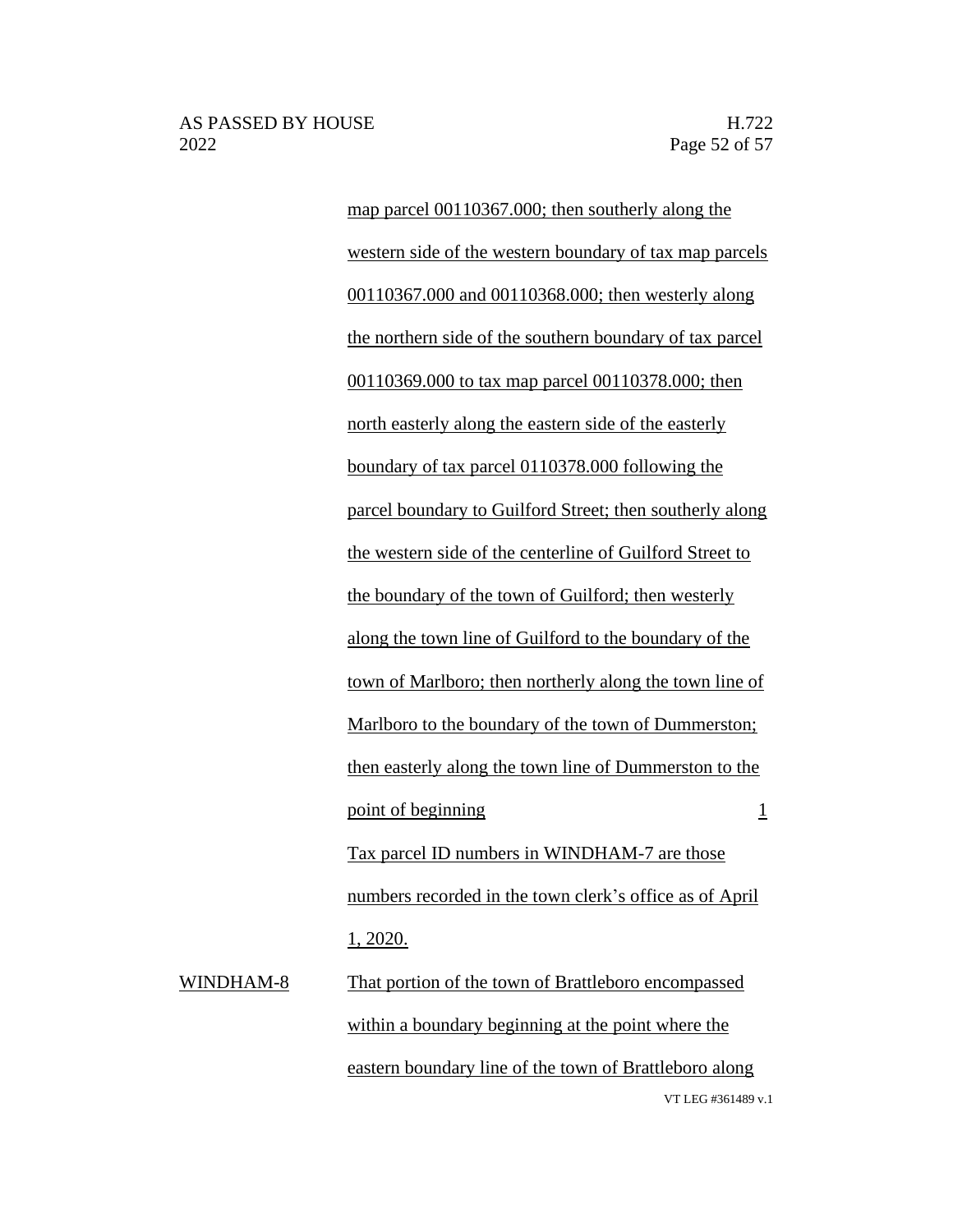VT LEG #361489 v.1 the Connecticut River intersects with the Whetstone Brook; then westerly along the southern side of the Whetstone Brook to the intersection with Elm Street; then northerly along the western side of the centerline of Elm Street to the intersection of Frost Street; then westerly along the southern side of the centerline of Frost Street to the intersection of Williams Street; then westerly along the southern side of the centerline of Williams Street to the intersection of Brannan Street; then southerly along the eastern side of the centerline of Brannan Street to the intersection of West Street; then westerly along the southern side of the centerline of West Street to the intersection of Strand Avenue; then southerly along the eastern side of the centerline of West Street to the intersection of Williams Street; then westerly along the southern side of the centerline of Williams Street past Whetstone Drive to where it intersects with the Whetstone Brook; then westerly along the southern side the centerline of the Whetstone Brook past Interstate 91 to the intersection of Guilford Street; then southerly along the eastern side of the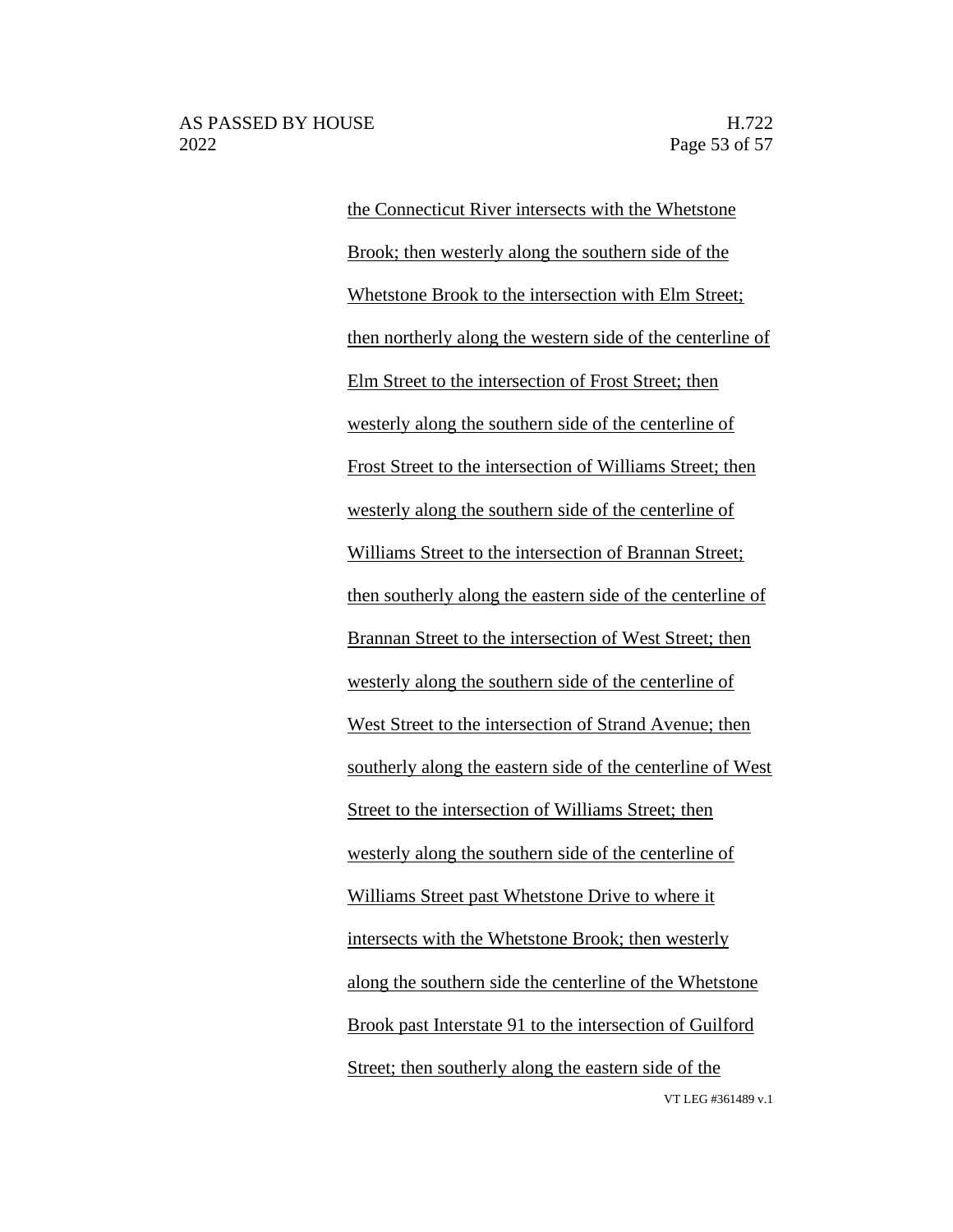centerline of Guilford Street to the intersection of Maple Street; then easterly along the northern side of the centerline of Maple Street to the westerly boundary of tax parcel 00110367.000; then southerly along the eastern side of the western boundary of tax parcels 00110367.000 and 00110368.000; then westerly along the south side of the southern boundary of tax parcel 00110369.000 to tax parcel 00110378.000; then northeasterly along the western side of the eastern boundary of tax parcel 00110378.000 following the parcel boundary to Guilford Street; then southerly along the eastern side of the centerline of Guilford Street to the boundary of the town of Guilford; then easterly along the town line of Guilford to the intersection with the Connecticut River; then northerly along the Connecticut River to the point of beginning.  $\frac{1}{1}$ Tax parcel ID numbers in WINDHAM-8 are those numbers recorded in the town clerk's office as of April 1, 2020. WINDHAM-9 That portion of the town of Brattleboro not located in

WINDHAM-7 or WINDHAM-8 1

VT LEG #361489 v.1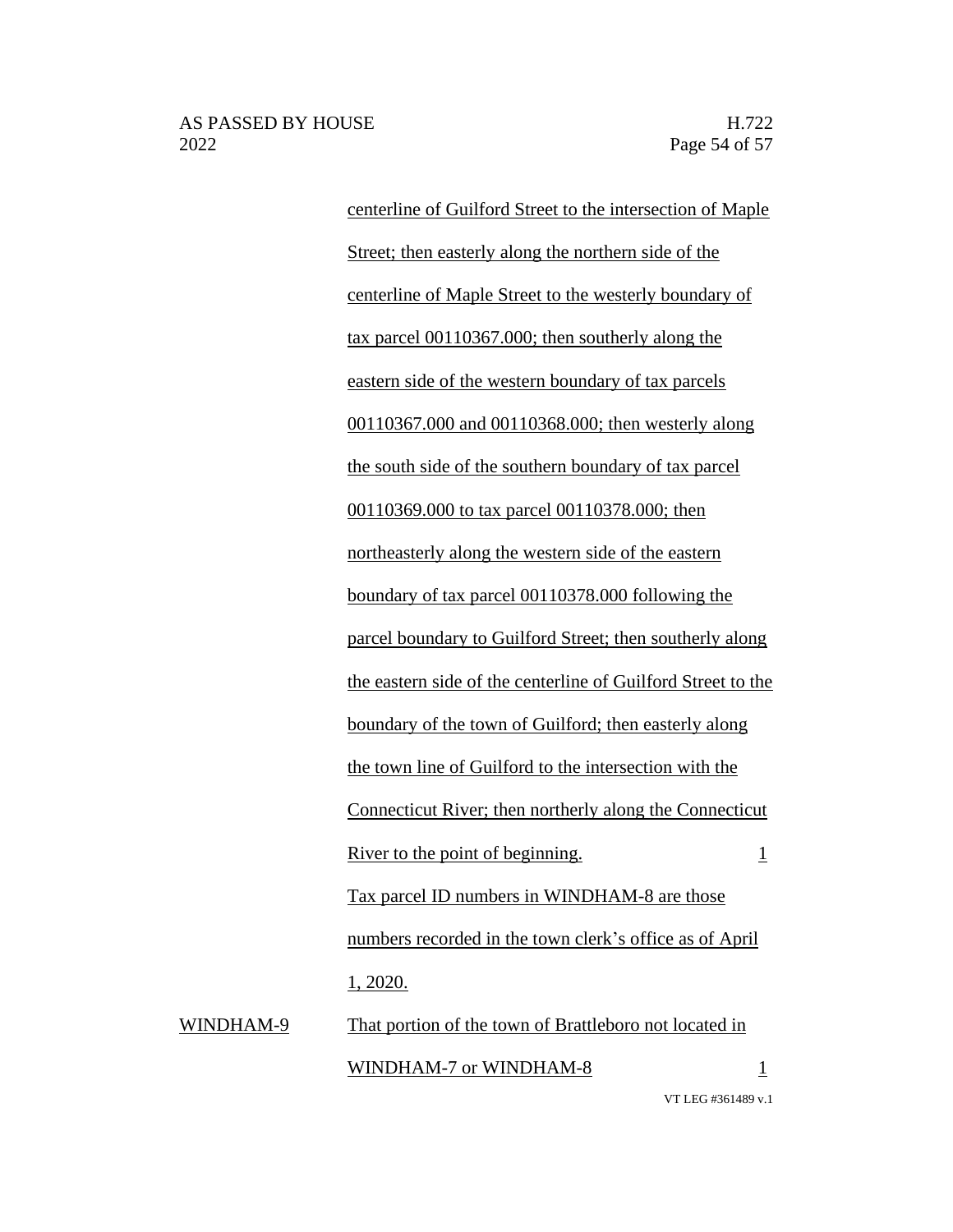# WINDHAM-

# WINDSOR-

| <b>BENNINGTON</b> | Andover, Londonderry, Weston, and Winhall                  | $\overline{1}$ |
|-------------------|------------------------------------------------------------|----------------|
| WINDSOR-1         | Hartland, West Windsor, and Windsor                        | $\overline{2}$ |
| WINDSOR-2         | Baltimore, Cavendish, and Weathersfield                    | $\overline{1}$ |
| WINDSOR-3         | Springfield                                                | $\overline{2}$ |
| <b>WINDSOR-4</b>  | Barnard, Bridgewater, Pomfret, and that portion of the     |                |
|                   | town of Hartford encompassed within a boundary             |                |
|                   | beginning at the point where the northern boundary line    |                |
|                   | of Hartford and Norwich intersects with Joshua Road;       |                |
|                   | then southerly along the western side of the centerline of |                |
|                   | Joshua Road to the intersection of Jericho Street; then    |                |
|                   | southwesterly along the northern side of the centerline    |                |
|                   | of Jericho Street to the intersection of VT Route 14; then |                |
|                   | easterly along the southern side of the centerline of VT   |                |
|                   | Route 14 to the intersection of the centerline of Runnals  |                |
|                   | Road and VT Route 14; then turn south along the            |                |
|                   | southwesterly side of a straight line extension from the   |                |
|                   | end of Runnals Road across the White River to the          |                |
|                   | intersection of Old River Road and the beginning of        |                |
|                   | Costello Road; then westerly along the northern side of    |                |
|                   | VT LEG #361489 v.1                                         |                |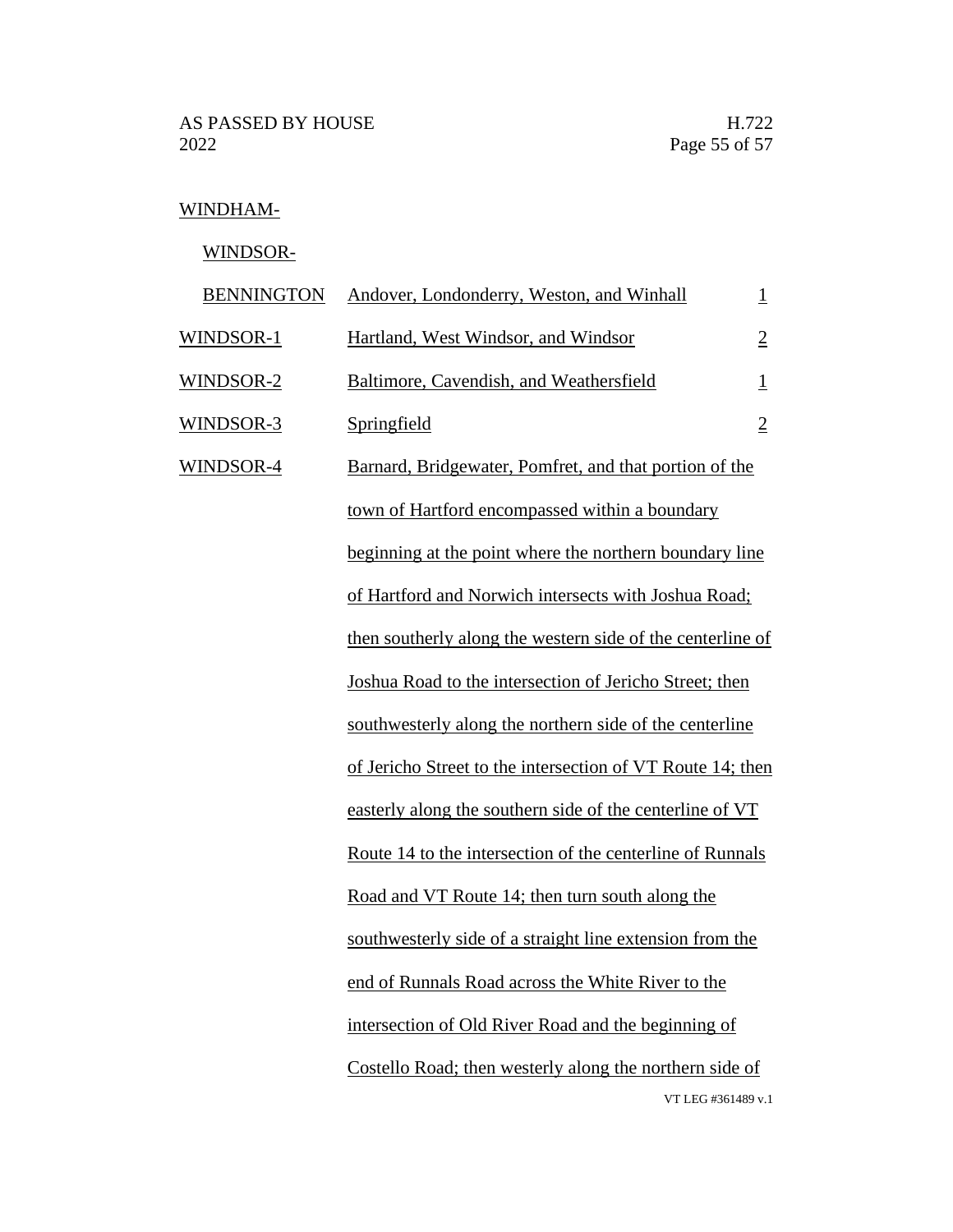#### AS PASSED BY HOUSE H.722 2022 Page 56 of 57

the centerline of Costello Road to the intersection of Old Quechee Road; then southwesterly along the northeasterly side of the centerline of Old Quechee Road to the intersection of Quechee Main Street; then westerly along the northern side of the centerline of Quechee Main Street to the intersection of Waterman Hill Road and the Quechee Covered Bridge; then westerly along the northern side of the Ottauquechee River to the boundary line of the town of Hartland; then westerly along the town line of Hartland to the boundary of the town of Woodstock; then westerly along the town line of Woodstock to the boundary of the town of Pomfret; then northerly along the town line of Pomfret to the boundary of the town of Sharon; then easterly along the town line of Sharon to the boundary of the town of Norwich; then easterly along the town line of Norwich to the point of beginning  $1$ WINDSOR-5 Plymouth, Reading, and Woodstock 1 WINDSOR-6 That portion of the town of Hartford not located in WINDSOR- $4$  2